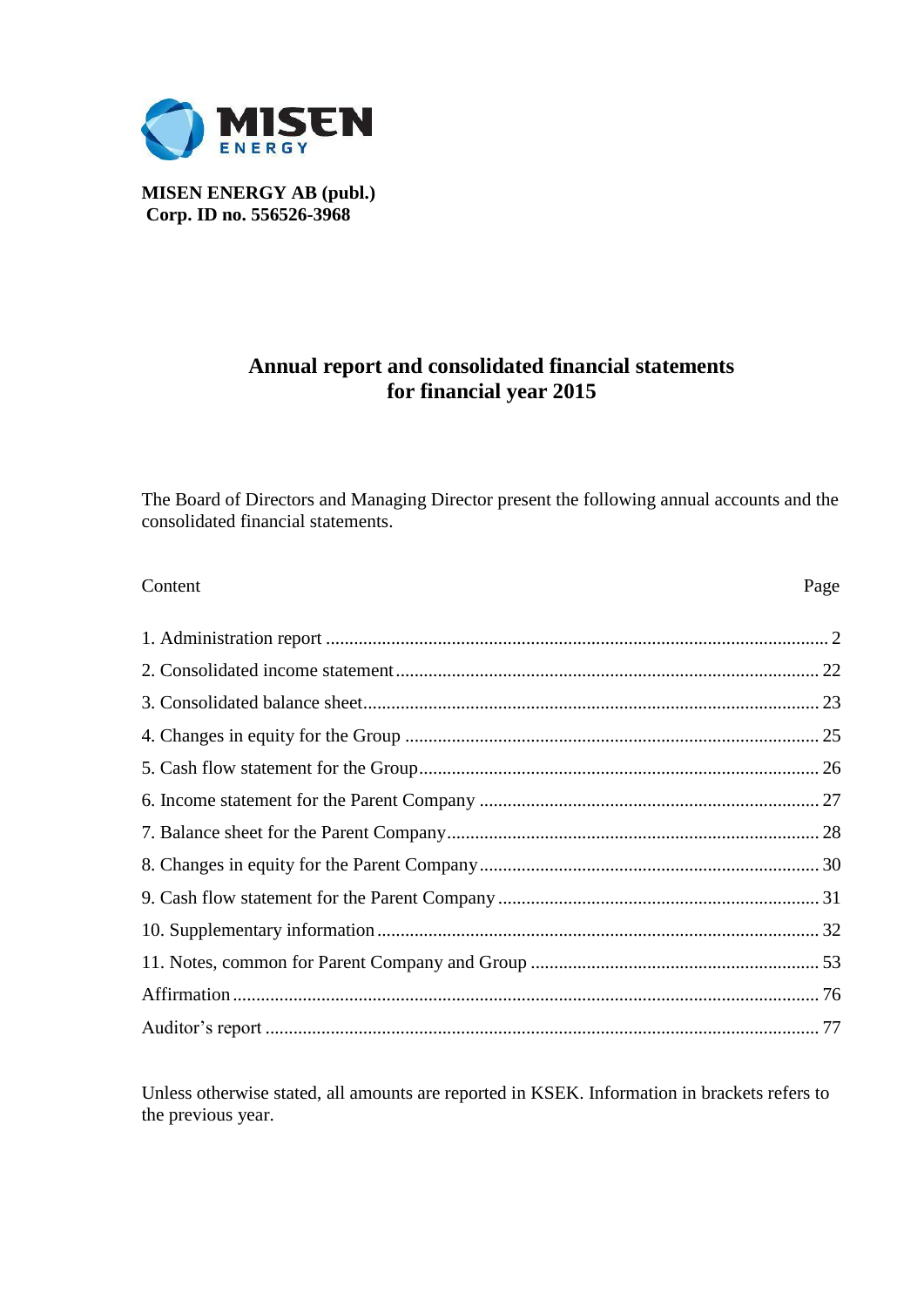## **1. Administration report**

#### **1.1. The Misen Energy Group**

#### **About the Company**

Misen Energy AB (publ) (herein after referred to as **"Parent Company"** or **"Company")** is a Swedish public limited liability company with its registered offices in Stockholm. The address of the Head Office is Engelbrektsgatan 32, 411 37 Gothenburg, Sweden. The Company is listed on the First North List at NASDAQ Stockholm.

The Misen group **("Misen Group"** or **"Group")** comprises Misen Energy AB (publ) and two wholly owned subsidiaries Misen Enterprises AB and LLC Karpatygaz (Ukraine). Via these two subsidiaries, the Misen Group includes 50.01% interest in the Joint Activity (hereafter called "JA") in Ukraine as described below.

The Misen Group specializes in an upstream oil and gas business dedicated to the production of hydrocarbons (mainly natural gas, oil and gas condensates) in Ukraine. The business concept of the Misen Group is to develop and significantly increase production in gas and oil fields by implementation of large scale investment programs and introduction of modern western know-how and technology.

Misen Energy AB (publ) is the Parent Company of the Misen Group and a Swedish holding entity for the subsidiaries operating in Ukraine. The Parent Company's business focus is to carry out Group-wide tasks and, together with its subsidiary Misen Enterprises AB, to ensure the financing for operations in Ukraine when required.

The wholly owned Swedish subsidiary of the Parent Company, Misen Enterprises AB, has a 50% interest in the Joint Activity in Ukraine.

The wholly owned Ukrainian subsidiary of Misen Enterprises AB, LLC Karpatygaz, has a 0.01% interest in the JA and is the company that runs the project.

Altogether the Misen Group has a 50.01% participating interest in the JA. The remaining 49.99 % of participating interest in the JA is held by the Public Joint Stock Company Ukrgasvydobuvannya **("PJSC Ukrgasvydobuvannya")** (Ukraine), a wholly owned subsidiary of the National Joint Stock Company Naftogaz of Ukraine (Ukraine).

JA is governed by the Joint Activity Agreement No. 3, dated 10 June 2002 (hereafter called "**JAA**"), signed by PJSC Ukrgasvydobuvannya, LLC Karpatygaz and Misen Enterprises AB.

The Misen Group also includes the wholly owned subsidiary Capital Oil Resources Sweden AB (Sweden), which is dormant. Consolidated accounts as of 1 July 2011 represent the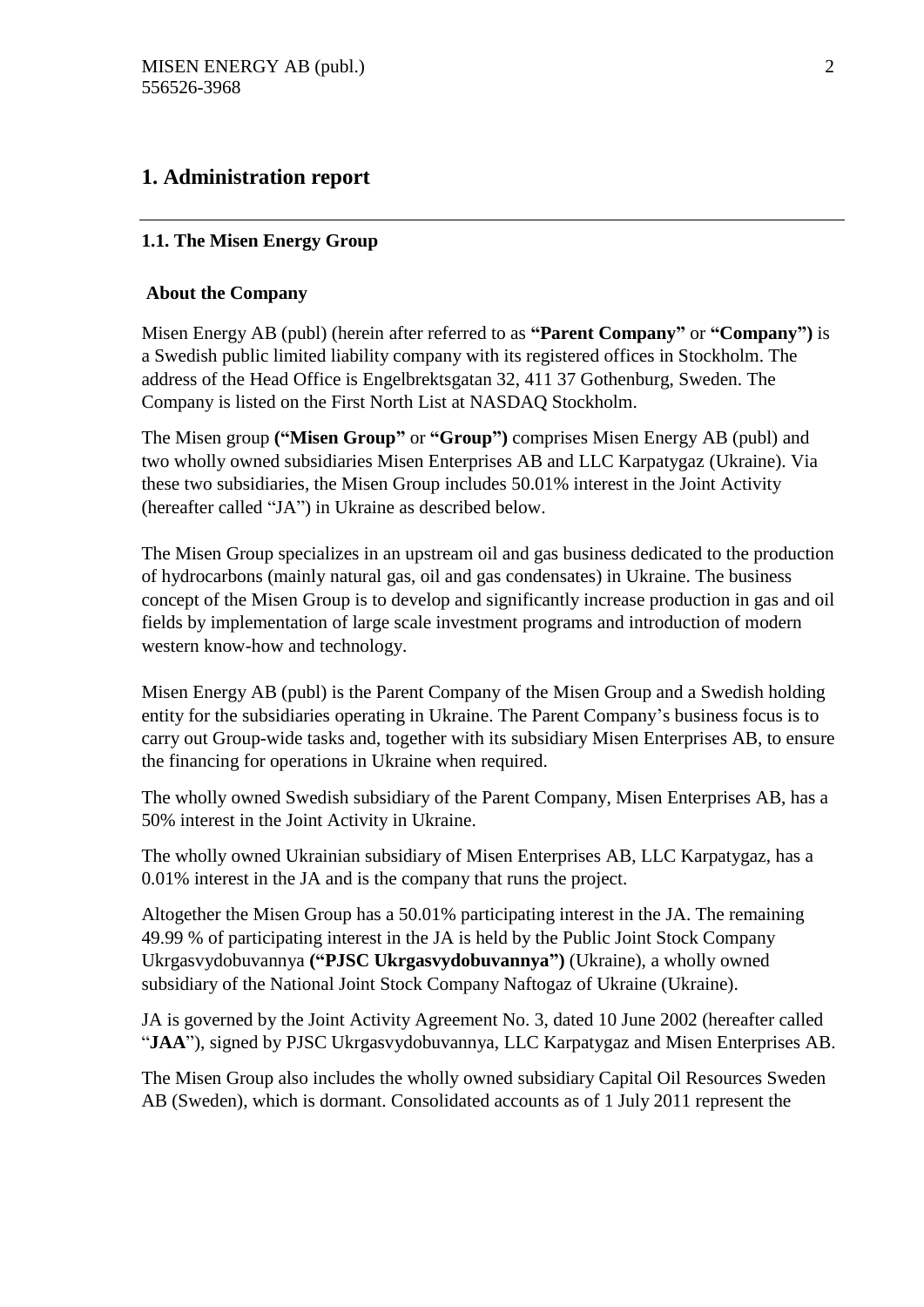Misen Group. The structure of the Misen Group remains the same since 1 July 2011.

#### **History**

The Parent Company, formerly Svenska Capital Oil AB (publ), was founded in 2004 and its shares have been traded on the First North List at OMX Stockholm since 12 June 2007. During the period from 2005 to 2010, the Company was engaged in the development of geo resources in Ukraine. As the former wholly owned subsidiary LLC Capital Oil Ukraine was sold on 30 December 2010, the Company's oil exploration in Ukraine came to an end. From 2011, the business has focused on gas extraction in a new cooperation project, the JA in Ukraine. Under this revised business focus, all shares in the Swedish company Misen Enterprises AB and its wholly owned Ukrainian subsidiary LLC Karpatygaz were acquired in 2011.

The Annual General Meeting on 30 June 2011 approved the Board's proposal to acquire all shares in Misen Enterprises AB. This acquisition was carried out on 1 July 2011. Payment was made through the issue of new shares in Svenska Capital Oil AB for the entire purchase price, which amounted to KSEK 999,999. Through this transaction, the five previous owners of Misen Enterprises AB became the dominant shareholders in Svenska Capital Oil AB, with a total shareholding of 98.8% of all shares. Through this, IFRS rules for reverse acquisitions in preparing the consolidated financial statements were applied.

#### **Joint Activity (JA)**

The Company's wholly owned subsidiaries Misen Enterprises AB and LLC Karpatygaz have between them rights to 50.01% of the net profit after taxes of a large gas and oil production project in Ukraine, the duration of which extends for twenty years starting from 2011. The remaining rights to 49.99% of net profits after taxes belong to PJSC Ukrgasvydobuvannya. The net profit from the gas and oil production project attributable to the parties is calculated based on the production volumes legally assigned to the JA. These volumes are calculated as the difference between a production level should investments be undertaken and a predetermined base line of production that would have been produced had the project not existed (i.e. no further investment had taken place).

These rights are established in a formal legally binding agreement JAA No.3, without establishing a legal entity, dated 10 June 2002, among the three participants PJSC Ukrgasvydobuvannya, LLC Karpatygaz and Misen Enterprises AB. The essential objective of the JAA No.3 is to increase hydrocarbon production by means of modernising infrastructure and production facilities and the introduction of the modern production technologies.

These measures will materially contribute to the energy security and independence of the Ukraine through sustainable growth in production, which is the primary objective of PJSC Ukrgasvydobuvannya.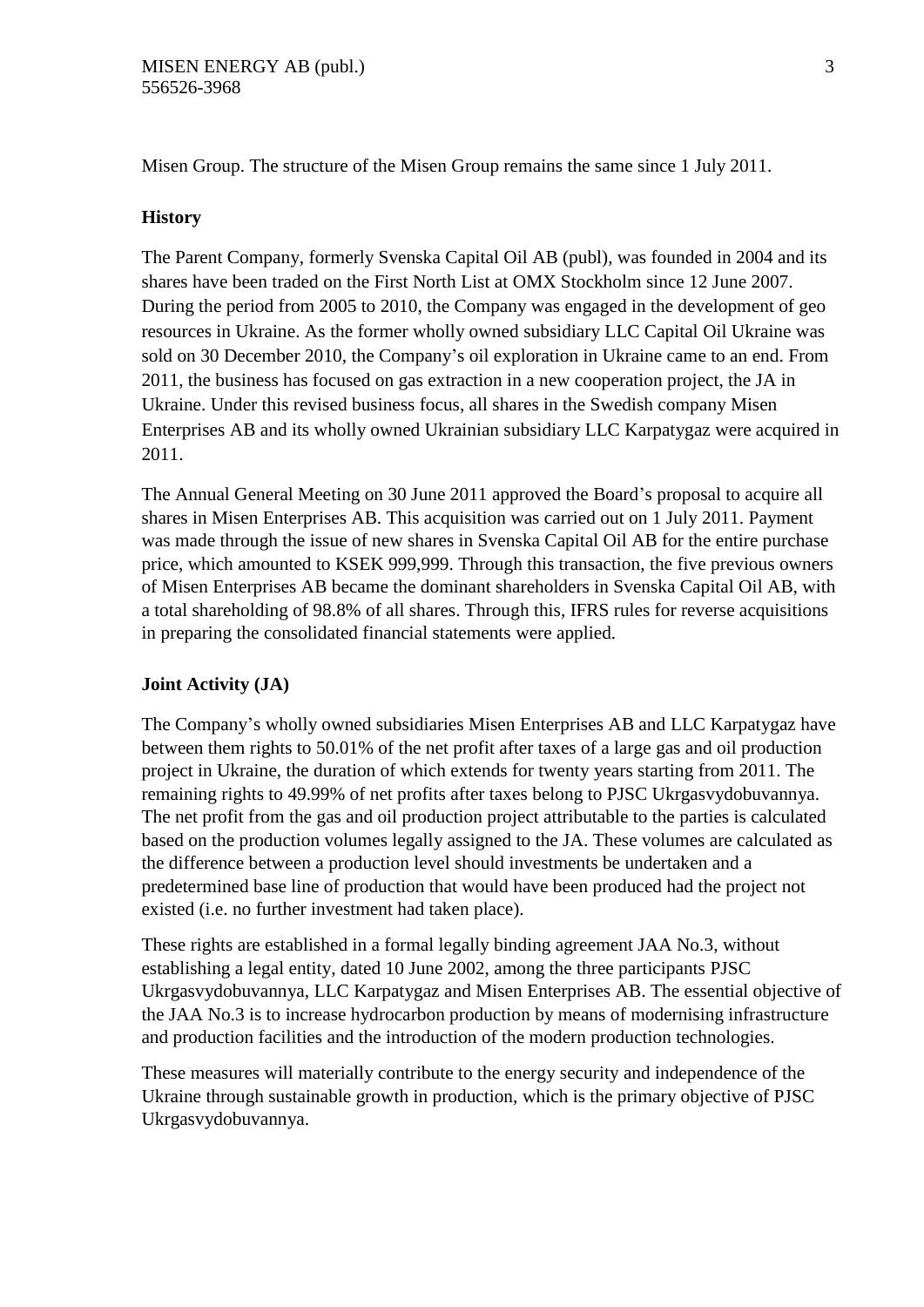To provide the management and supervision of the JA, the Management Committee consisting of the authorized representatives of the participants of the JAA No.3 has been established. It is the ultimate governing body of the JA, approving and monitoring implementation of the investment program of the JA. The Misen Group is represented at the Management Committee of the JA by directors of subsidiaries Misen Enterprises AB and LLC Karpatygaz.

#### **1.2. Significant events in 2015**

#### **Gas balance**

The Misen Group led JA has continued operating without any issues with the gas balancing during of 2015. All natural gas produced during the period January-December 2015 was sold and at the end of December 2015, there was no unsold gas.

The gas balance in Ukraine is maintained and revised monthly and management perceives this as if an uncertainty remains with regard to stability and continuity of this process. Considering that the JA did not have any problems with the gas balance for more than one year, including the fourth quarter of 2015, management can however confirm that the JA was formally included in the gas balance for 12 months in 2015 and that there were no indications that this pattern would change in the upcoming period.

#### **The Group's financial standing and continued operation**

In July 2015, the JA violated its obligation to pay off KUSD 2,240 (KSEK 18,858) of a total of KUSD 12,250 (KSEK 103,128) to Sberbank Russia. In August 2015, the JA violated its obligation to pay off the remaining debt KUSD 10,010 (KSEK 84,270) of a total of KUSD 12,250 (KSEK 103,128). In connection with this, the JA reached an agreement with Sberbank Russia to restructure the debt with new repayment terms. However, the restructuring agreement had not been signed at the end of December 2015 due to agreement not having been achieved between the JA participants. Sberbank Russia therefore has legal grounds to impose punitive interest on the JA amounting to KUAH 52,163 (KSEK 20,171). This punitive interest is recognized in the Misen Group's financial statements under financial expenses in an amount of KSEK 10,086.

At present, the parties in the JA have approved the terms for restructuring and a signing of the agreements is expected shortly.

In August 2015, Sberbank Leasing sued the JA for violation of a leaseback agreement. According to the suit, the JA has not delivered equipment in time according to the agreement and Sberbank Leasing therefore has legal grounds to sue the JA for breach of contract. However, the JA considers that the unrealized delivery of equipment has legal grounds as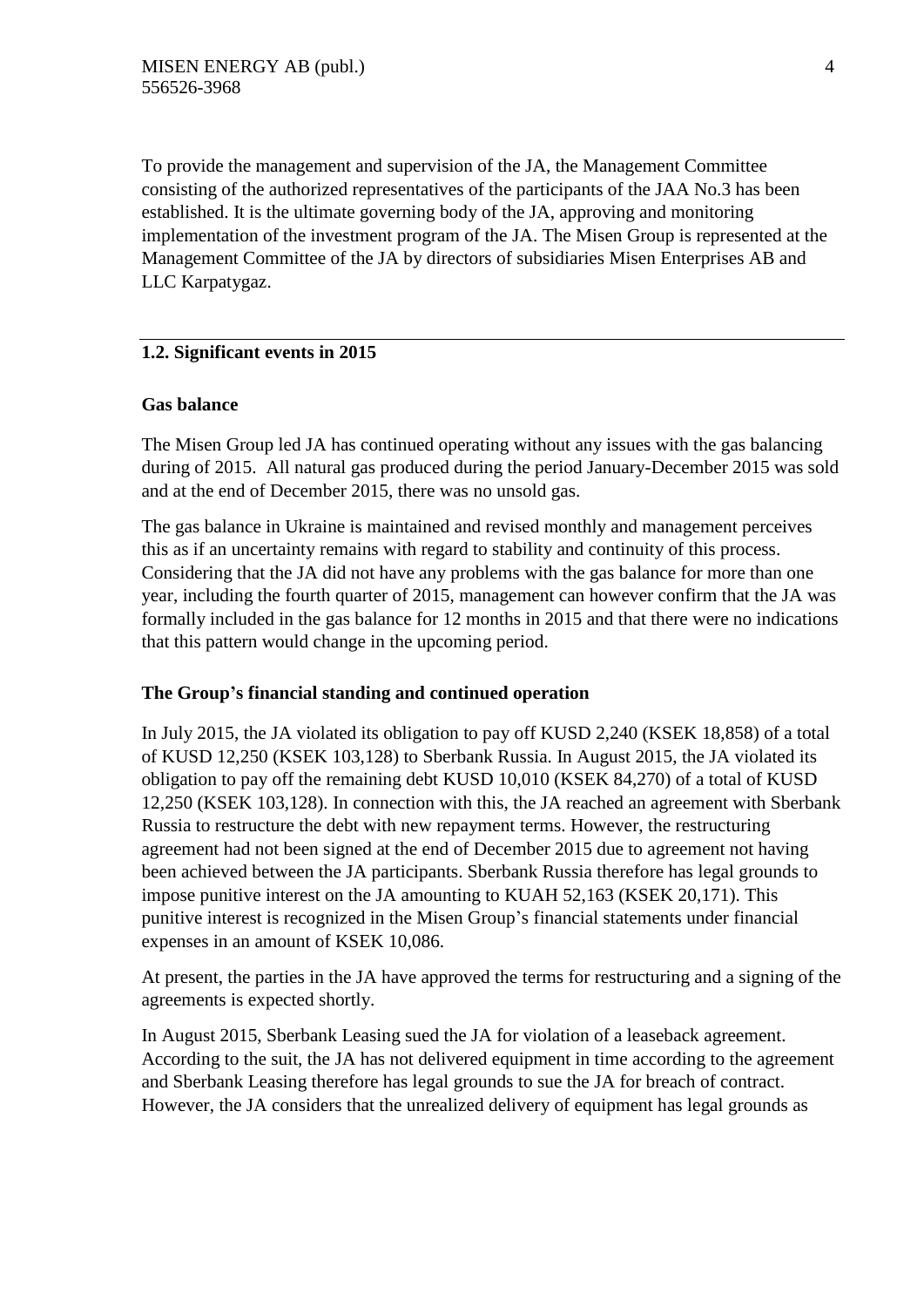Sberbank Leasing did not fulfil its obligations under the contract (full payment of the value of the equipment) at the time the agreement began to apply.

Based on experience from similar cases, the JA's management expects an outcome of this suit in the JA's favour, which is why no provisions have been made for expenses in the financial statements in this case.

Based on the facts described above and the fact that the JA has a stable production and positive cash flow, the Board and management believe that the JA has enough liquidity to cover its outstanding commitments to its creditors. The Board and management will monitor the situation and report on the future development.

#### **Financing of the Group's Swedish operations**

During 2015, the Swedish operations continued to borrow from the shareholder TCT Holding AB and from the external investors Powerful United and Stichting Bewaarder Pluribus Optimum Fund . The Swedish operations borrowedKUSD 2,251,KEUR 725 and KSEK 2 000 (26 940) . Of the borrowed funds KSEK 15 037 were used to finance the Company's Swedish operations and the remaining part, KSEK 11 903 to partly oay off the contribution to the JA..

At present, the Company needs additional financing for operations in 2016 and negotiations are being carried out with potential financiers. Also see the section "Significant events after the end of the financial year" for additional details.

#### **Write-down of shares in the subsidiary Misen Enterprises**

Due to the higher taxes on the extraction of natural assets and historically low natural gas prices, the Company included a write-down in the financial items in the Company's income statement of the subsidiary Misen Enterprises AB, which holds 50% of the JA. The writedown has been calculated through the use of the discounted cash flow in the JA and is based on the assumption that the tax on the extraction of natural resources (subsoil use charge) will remain at 70% during the JA's remaining lifetime. The discount rate in the calculations is set at 19.9% after tax in UAH. For additional information, see Note 30.

#### **The operation of Khrestyshchenska Booster Compressor Station**

In September 2015, the Khrestyshchenska Booster Compressor Station (BCS) was commissioned. This BCS is one of the largest in Ukraine and serves the extraction of up to 25% of the total domestic natural gas production.

However, after the commissioning of the Khrestyshchenska BCS, a dispute arose between the JA and the PJSC Ukrgasvydobuvannya regarding how the higher production of gas at Khrestyshchenska BCS should be allocated between the parties. According to the method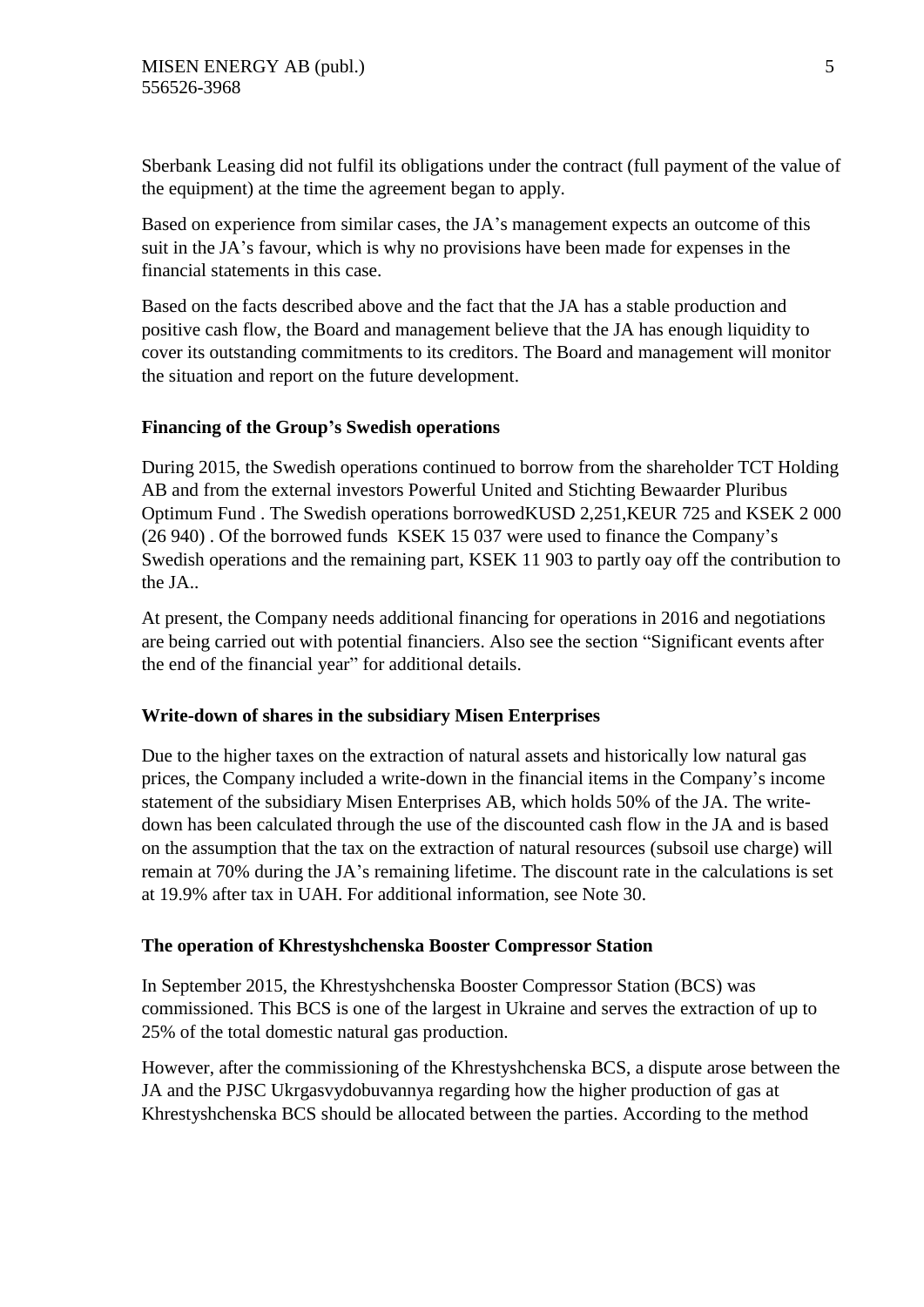used, the production at Khrestyshchenska BCS has not exceeded the "base line" which has led to no increase in production being able to be utilized by the JA. Due to this, the JA has been forced to use part of the produced gas for the operation of Khrestyshchenska BCS. The gas that has been used for operations amounts to 9 million cubic metres ("mmcm") per month. During the period September-December 2015, this led to the JA incurring losses of KSEK 46,159, which has been included in the statement as other operating expenses.

Constructive negotiations between the parties in the JA are currently being conducted and a temporary solution has been achieved. For details, please refer to the section "Significant events after the end of the 2015 financial year".

#### **Subsoil use charge increase**

Beginning in July 2015, the subsoil use charge increased to 70%. This took place in accordance with laws enacted in Ukraine in 2014.

The subsoil use charge is payable at the time of production and delivery of gas into the gas transport system. In 2015, the base price was set for the calculation of subsoil use charges by the state energy commission and this base price was comparatively higher than the average import price of natural gas and the JA's selling price.

The Misen Group's earnings for 2015 were negatively impacted by this and this will have a negative impact on the introduction of the JA's investment programme.

In November 2015, Ukraine's parliament adopted a change of the tax legislation, which was signed by the President in December 2015 and entered into effect on 1 January 2016. The change stipulates that the average import price for natural gas shall be the base for subsoil use charges. Historically, the average import price has been equal to or lower than the JA selling price. This new method for the calculation of the subsoil use charges will have a positive effect on the JA's earnings.

#### **Tax payment in Ukraine**

Despite the difficult situation with raised subsoil use charges, the Misen-managed JA has continued to pay all taxes and charges to Ukrainian tax authorities. Since 2011, the JA has paid KUAH 7,970,450 (adjusted KSEK 4,204,282) in taxes to Ukraine. In 2015, the JA paid KUAH 4,213,217 (adjusted KSEK 1,629,251).

#### **Exchange rate fluctuations and inflation**

In 2015, the UAH exchange rate against SEK dropped from 0.4844 on 31 December 2014 to 0.3468 on 31 December 2015, i.e. by -28.4%. Since the Misen Group's operations and net assets are almost entirely located in Ukraine, this has had a negative effect on the Group's equity, which decreased by KSEK 199,037.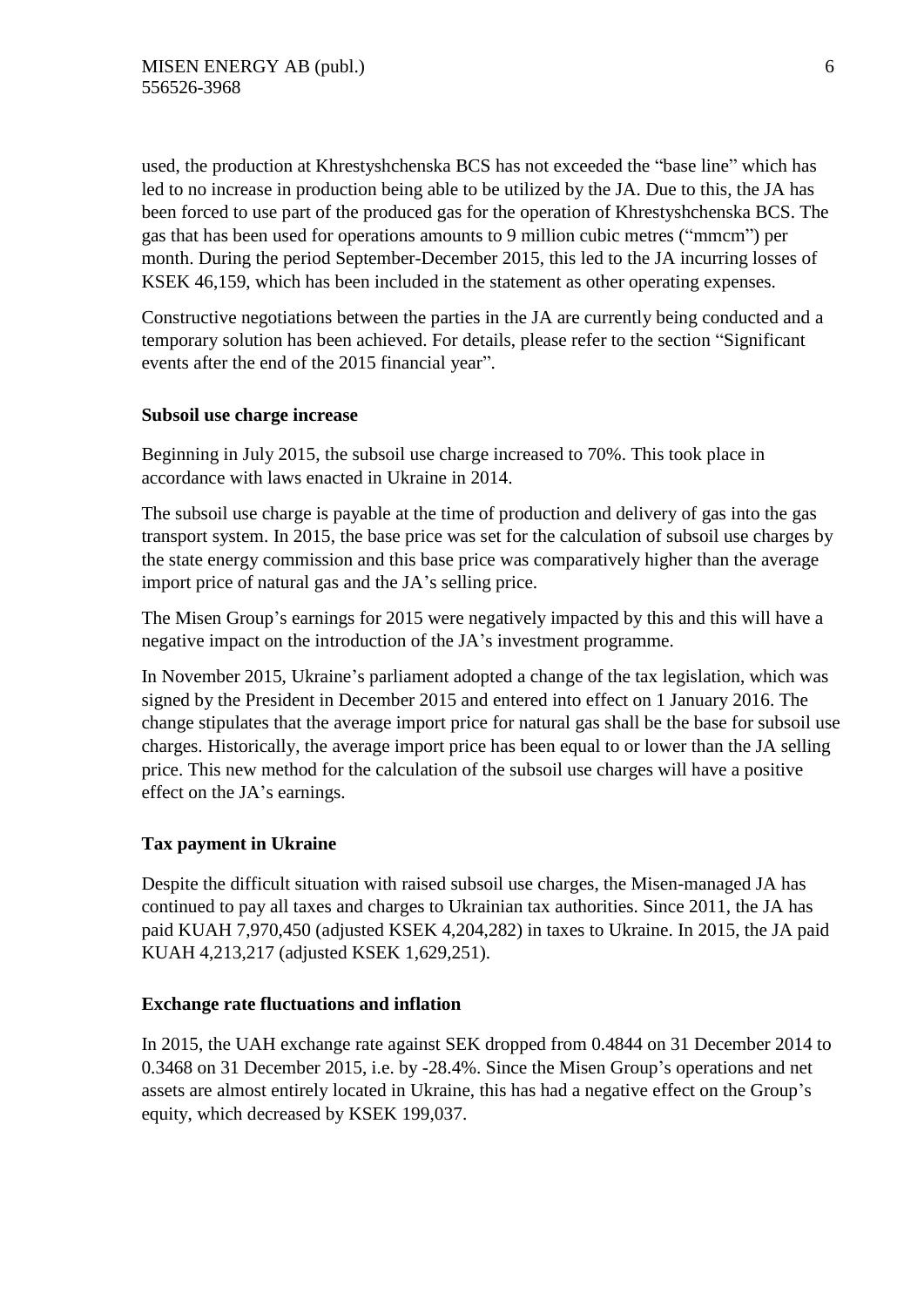To counteract further weakening of the UAH, the Ukraine central bank introduced a number of restrictions in the handling of foreign currency including: a temporary prohibition on the disbursement of dividends in foreign currencies, a temporary prohibition on repayment of loans to foreign lenders, compulsory sale of 75% of income in foreign currency to the central bank and other restrictions concerning both liquid and non-liquid transactions. The Ukrainian central bank extended these temporary restrictions several times during 2015 and the restrictions are currently applicable up to and including 3 June 2016.

The weakening of UAH increased the pressure on the consumer price index in Ukraine. The official inflation rate in Ukraine amounted to 43.3% in 2015.

On 11 March 2015, the IMF approved a four-year extended fund facility (EFF) for Ukraine for more than USD 17 billion. In 2015, Ukraine received the first two disbursements according to the EFF amounting to USD 5 billion and USD 1.7 billion, respectively. In October 2015, Ukraine agreed with the majority of its creditors on a restructuring of part of the country's external debts in an amount of USD 15 billion. The restructuring postpones the repayment times for these debts to 2019-2027, establishes the interest rate at 7.75% and includes a conversion of 20% of the debt to bonds at a value of USD 2.9 billion.

A considerable part of the country's international debt still remains to be renegotiated.

After this restructuring of the country's debts to the majority of the country's creditors, Ukraine's credit rating improved.

Additional disbursements from IMF are dependent on reforms regarding Ukraine's governance, and other economic, legal and political factors.

#### **Notice of Investment Dispute to Ukraine's government**

At the beginning of October 2015, the Company submitted a Notice of Investment Dispute to Ukraine's government in accordance with the Bilateral Investment Treaty between Sweden and Ukraine ("**BIT**"). The Company notified Ukraine that a dispute had arisen between the Company and Ukraine regarding the Company's investments in Ukraine and has invited Ukraine to try to resolve the dispute through consultation and negotiations.

The Ukrainian government continues to exercise targeted discrimination of the Company's investments in Ukraine by charging a 70% tax on gas prices that are set by the supervisory authority.

A continued application of a 70% tax will make returns on the Company's investments in Ukraine impossible and can ultimately lead to the Company being forced to divest its operations in Ukraine and losing the full value of its investments and expected income during the investments' 30-year life cycle; the income is estimated at more than USD 3 billion.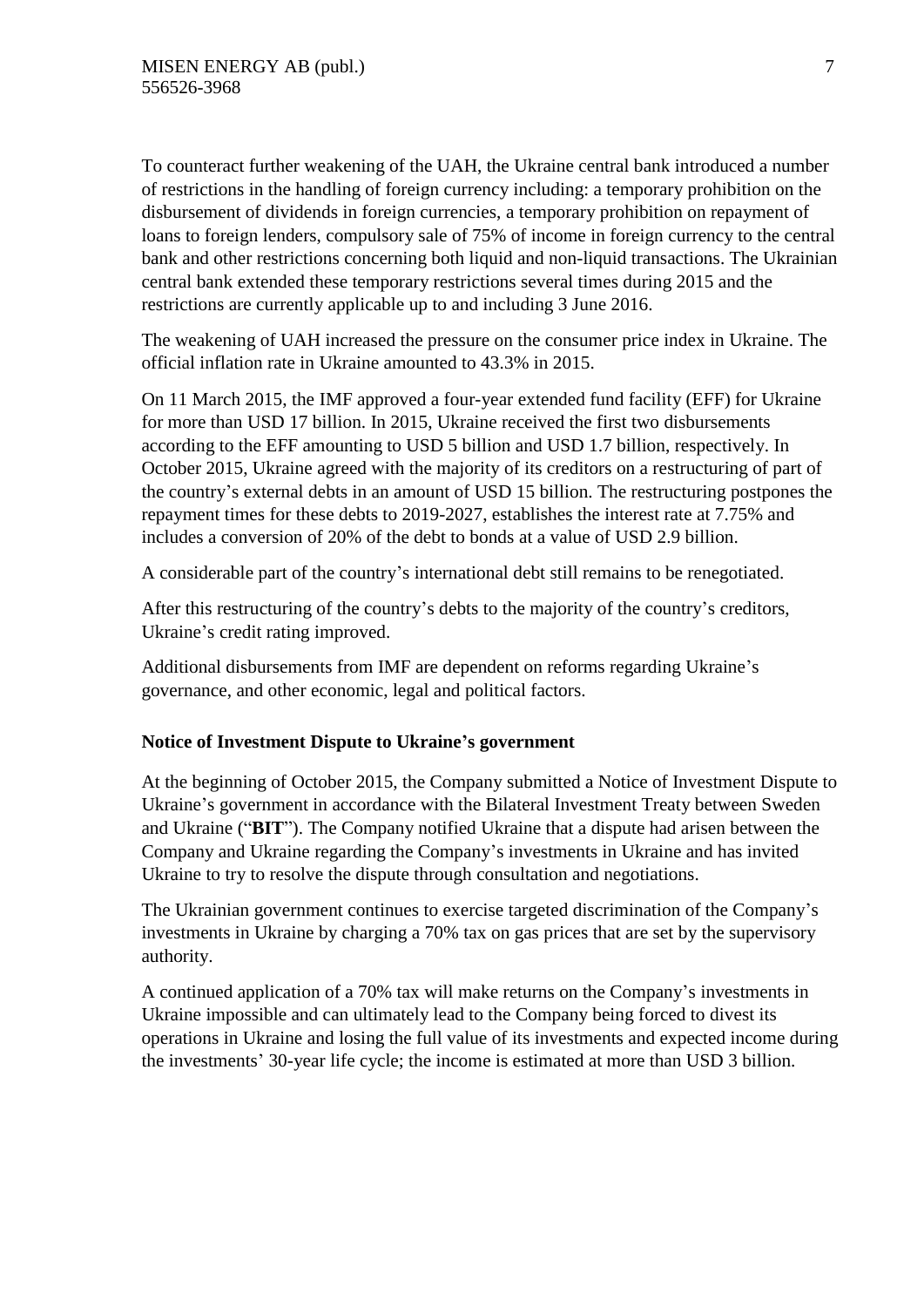If the problems described in the Notice of Investment Dispute cannot be settled with Ukraine's government within six months, the Company reserves the right to submit the dispute for international arbitration in accordance with the BIT.

#### **Contribution to the JA**

At the end of 2015, the subsidiary Misen Enterprises contributed KUSD 3,930 (KSEK 33,085) to the JA, which means that Misen Enterprises has not fulfilled the remaining financing commitment amounting to MUSD 8.6 that according to Amendment No. 6 to the JAA No. 3 should have been done no later than 31 December 2015.

Misen Enterprises has conducted negotiations with its partner in the JA, PJSC Ukrgasvydobuvannya, to extend the time frame for the contribution to the JA. At present, it is unclear when a new time for the contribution will be set because this, according to Misen Enterprises' standpoint, depends on the investment dispute with the Ukrainian government. The situation has worsened in connection with the change in the tax legislation in Ukraine in November 2015. This change stipulates that the subsoil use charges shall amount to 29% for private gas producers in the extraction of gas from a depth below 5,000 metres and 14% in the extraction of gas from a depth in excess of 5,000 metres. These supplements increase the discrimination of the JA, which still pays 70% subsoil taxes, in relation to other private gas producers.

In addition to this, the resolution from the Ukrainian central bank on 3 September 2015, which prevents the purchase of foreign currencies and transfers of them abroad as payment of dividends to foreign investors, creates uncertainty regarding Misen Enterprises' ability to obtain returns on its contribution and the possibility to obtain repayment of its contribution.

#### **Investment programme report**

Despite financial limitations as a result of the increased subsoil use charges, in the fourth quarter of 2015, the Company continued construction of booster compressor stations ("**BCS**"). In 2015, a total of KSEK 191,772 (KSEK 390,567) was invested in the JA development programmes (compared with the same period in 2014).

In 2015, the Company achieved the following milestones:

- Four BCS were commissioned
- Construction of four BCS entered a final phase
- 12 wells underwent renovations and/or stimulation
- Two measurement units were installed
- Five measurement units were begun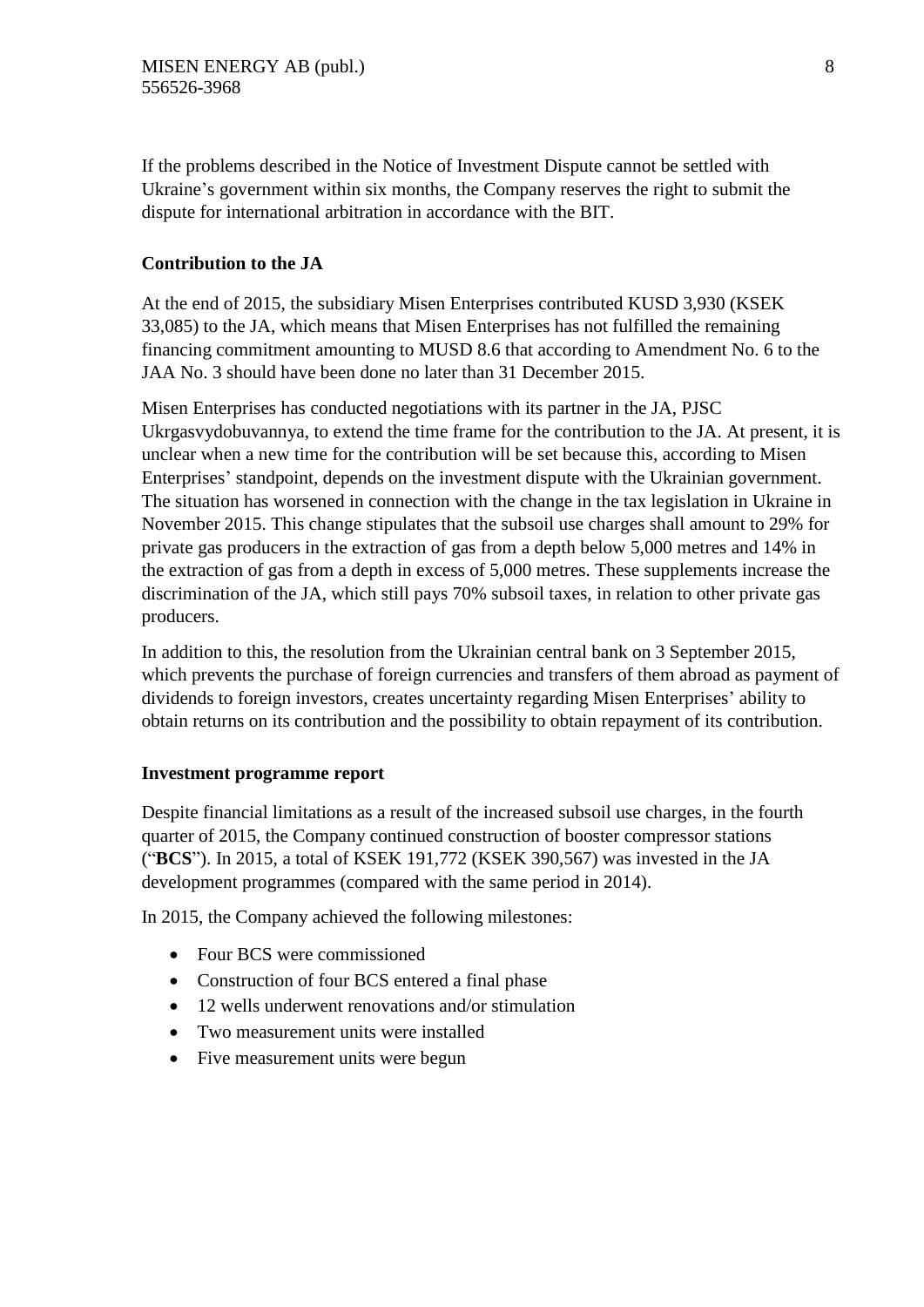In December 2015, the JA commissioned four BCS in Ukraine. This was made possible by a renewed investment programme.

At present, the JA is operating six BCS in Ukraine, which stabilise and maintain necessary operating pressure in the associated gas and condensate fields and entails additional production of gas and condensate for the JA.

The four BCS that were commissioned in 2015 are: Khrestishchenska (the Charkiv region), Letnyanska and Svydnitska (the Lviv region) and Abazivska (the Poltava region).

- Khrestyshchenska BCS comprises Titan 130 CS gas turbines made by Solar Turbines International Company (USA), which comprises four units with a combined capacity of 60 MW. The JA's total investment in this project amounts to KUSD 135,300 (KSEK 919,200 according to historical exchange rate). Khrestyshchenska BCS is the largest facility of its kind in Ukraine, and in principle supports up to one fourth of Ukraine's total domestic production of natural gas. The operations at Khrestyshchenska BCS will enable a level of natural gas production in eight fields of 4.65 billion cubic metres (bcm) per year. For more details, please refer to the section "Significant events after the end of the 2015 financial year".
- Letnyanska BCS consists of Ariel gas compressor units and Caterpillar units (USA) supplied by Propak Systems LTD (Canada) and has a total capacity of 1.23 МW. The JA's total investment in this project amounts to KUSD 6,100 (KSEK 41,200). Operations at Letnyanska BCS will maintain necessary operating pressure in the Letnyanske field and the adjacent Oparske field and entail further natural gas production to the JA amounting to 9 mmcm per year. A block for dehydration of gas has been installed at Letnyanska BCS, which will improve the quality of natural gas supplied to PJSC Ukrtransgas' main gas lines.
- Svydnytska BCS consists of Ariel gas compressor units and Caterpillar units (USA) supplied by Propak Systems LTD (Canada) and has a total capacity of 0.86 МW. The JA's total investment in this project amounts to KUSD 4,800 (KSEK 33,100). Operations at Svydnytska BCS will maintain necessary operating pressure in the Svydnytske field and entail further natural gas production to the JA amounting to 7.5 mmcm per year.
- Abazivska BCS consists of Ariel gas compressor units and Caterpillar units (USA) supplied by Propak Systems LTD (Canada) and has a total capacity of 0.79 МW. The JA's total investment in this project amounts to KUSD 5,300 (KSEK 35,500). Operations at Abazivska BCS will maintain necessary operating pressure in the Abazivske field and the Sementsivske field and entail further natural gas production to the JA amounting to 7 mmcm per year.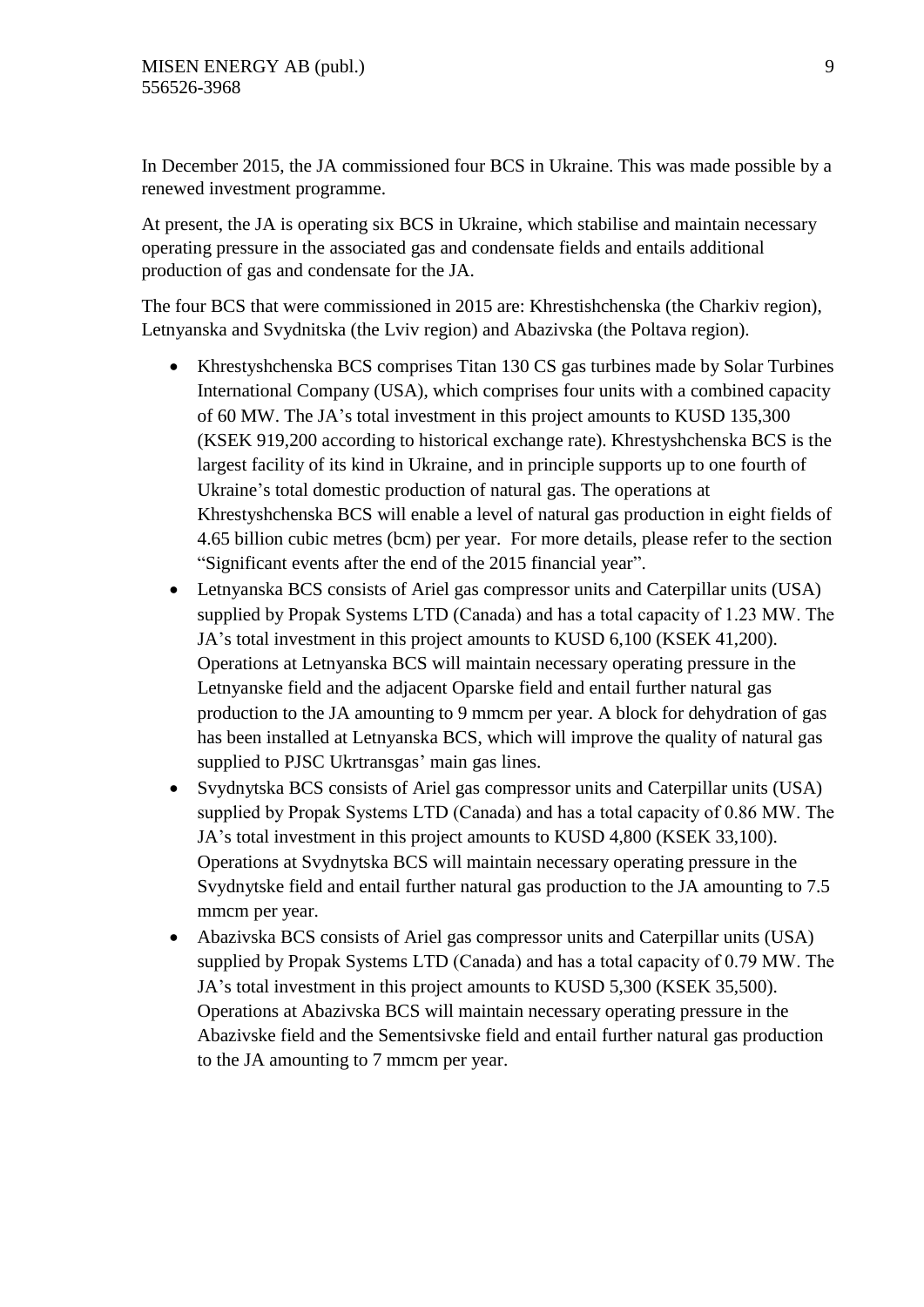#### **Production report**

Adjustments of the JA's investment programme led to stagnant or even reduced production for certain product categories in the first quarter of 2015 (compared with earlier reporting periods). This was partially counteracted in the second, third and fourth quarters of 2015 due to the production increase of natural gas as a result of a renewed investment programme.

The table below presents *accumulated production* during the period indicated:

|                         | January-December 2015 | January-December 2014 |
|-------------------------|-----------------------|-----------------------|
| Natural gas (mmcm)      | 687.5                 | 672.0                 |
| Gas condensate $(kt^*)$ | 31.9                  | 28.6                  |
| Oil (kt)                | 11.1                  | 18.8                  |
| LPG (kt)                | 6.6                   | $- -$                 |
| *thousand tonnes        |                       |                       |

### **1.3. Significant events after the end of the 2015 financial year**

#### **Gas balance**

In January-March 2016, the Misen Group-led JA continued operations without running into any problems in the gas balance.

#### **Financing of the Company's Swedish operations and contribution to the JA**

The Company continued to borrow from the shareholder TCT Holding AB. In January 2016, the Company borrowed KSEK 270.

In February 2016, the Company borrowed KEUR 700 (KSEK 6,607) from Prolux Resources AD, a company registered in Panama and controlled by the shareholder Blankbank.

Both of these loans have been used in their entirety to finance the Swedish companies' activities. These loans fall due for payment in the first half of 2017 and run with an interest rate of 9% and 5.5%, respectively. Additional financing is necessary to ensure the continued operation in 2016, which is why the Company is negotiating with external financiers to increase its lines of credit. At present, no agreements have been reached, which makes the Company's future financing for 2016 still appear uncertain.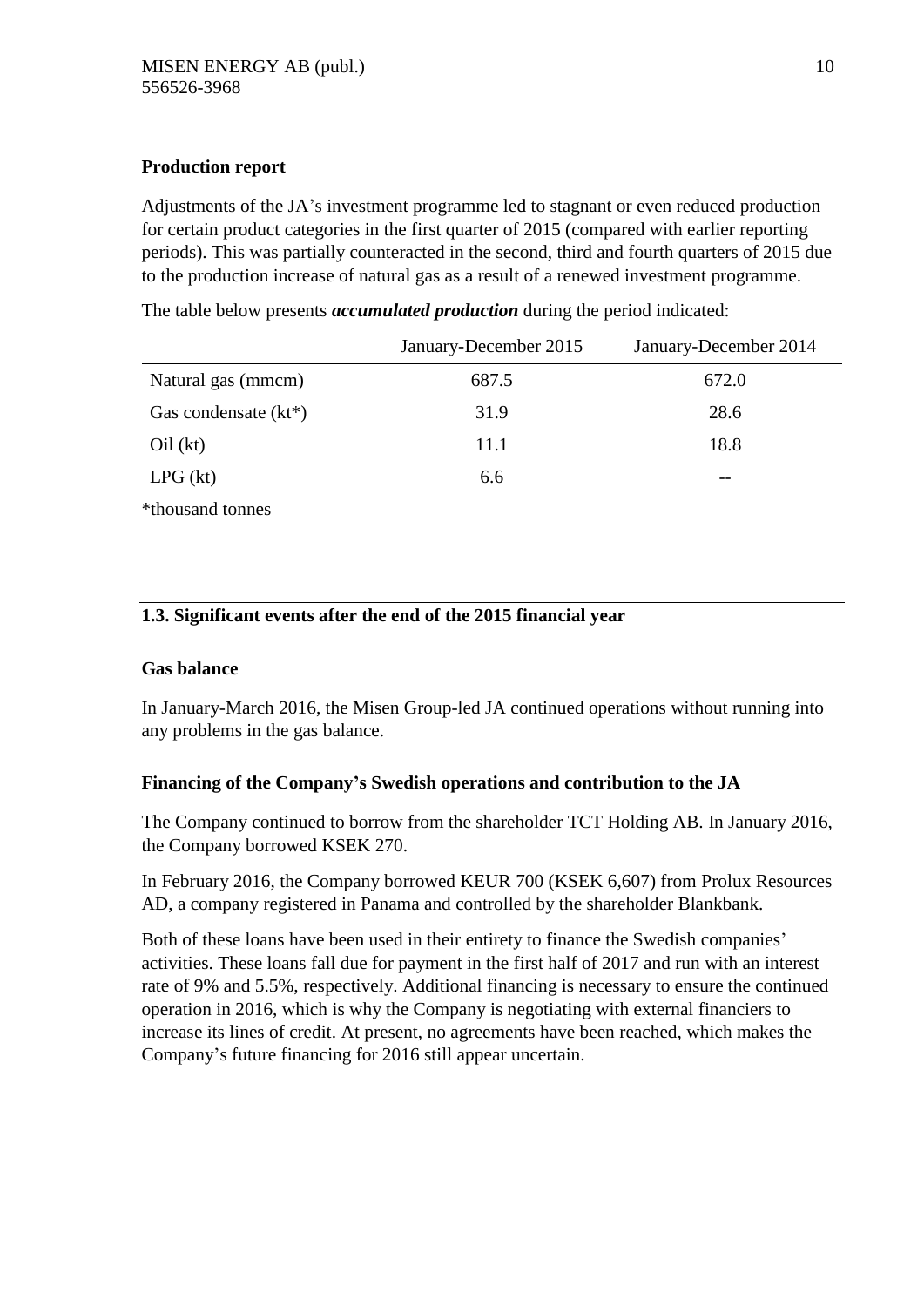The remaining part of the subsidiary Misen Enterprises' commitment, MUSD 8.6, to contribute to the JA is dependent on the investment dispute with the Ukrainian government and is currently not resolved.

#### **Exchange rate fluctuations**

During the period January - mid-February 2016, the UAH exchange rate against SEK dropped by 8.0% from 0.3486 to 0.3223.

#### **The operation of Khrestyshchenska Booster Compressor Station**

At the beginning of February 2016, Misen Enterprises and the JA partner PJSC Ukrgasvydobuvannya had a meeting regarding the operation of Khrestyshchenska BCS. During this meeting, the parties preliminarily agreed how the issue of the gas used for the operation of Khrestyshchenska BCS shall be resolved. According to the preliminary agreement, Misen Enterprises' subsidiary LLC Karpatygaz, which is in charge of operating the JA and renting out Khrestyshchenska BCS to PJSC Ukrgasvydobuvannya with an obligation for it to later cover the gas needed for operation. The agreement is presumed to be renewed on a monthly basis. This temporary agreement will have a positive impact on the JA's earnings in 2016 compared with 2015.

#### **1.4. Results - the Misen Group and the Company**

For 2015, the Misen Group's operating profit amounted to KSEK 14,609 (KSEK 550,418) and the Misen Group's loss after net financial items for 2015 was KSEK 48,687 compared with a profit of KSEK 414,085 in the same period in 2014. The lower earnings in 2015 is due to lower selling prices and higher subsoil use charges and provisions for bad debt loss of KSEK 20,571.

During January-December 2015, the gas production within the JA totalled 687.5 mmcm (671.9 mmcm in the same period 2014), generating an income for the JA of KSEK 1,706,289 (KSEK 2,275,444) of which 50.01% is attributable to the Misen Group's interest in the JA. The corresponding amounts in KUAH are 4,412,435 (3,941,527).

The Parent Company's loss after net financial items was KSEK 583,804 in 2015 compared with a loss of KSEK 26,392 in 2014. Earnings for 2015 were affected by the write-down of shares in the subsidiary Misen Enterprises AB by KSEK 560,000, which is described below.

During 2015, the Misen Group revenue was KSEK 884,873 (KSEK 1,163,253) while the Parent Company revenue in the same period amounted to KSEK 120 (KSEK 120).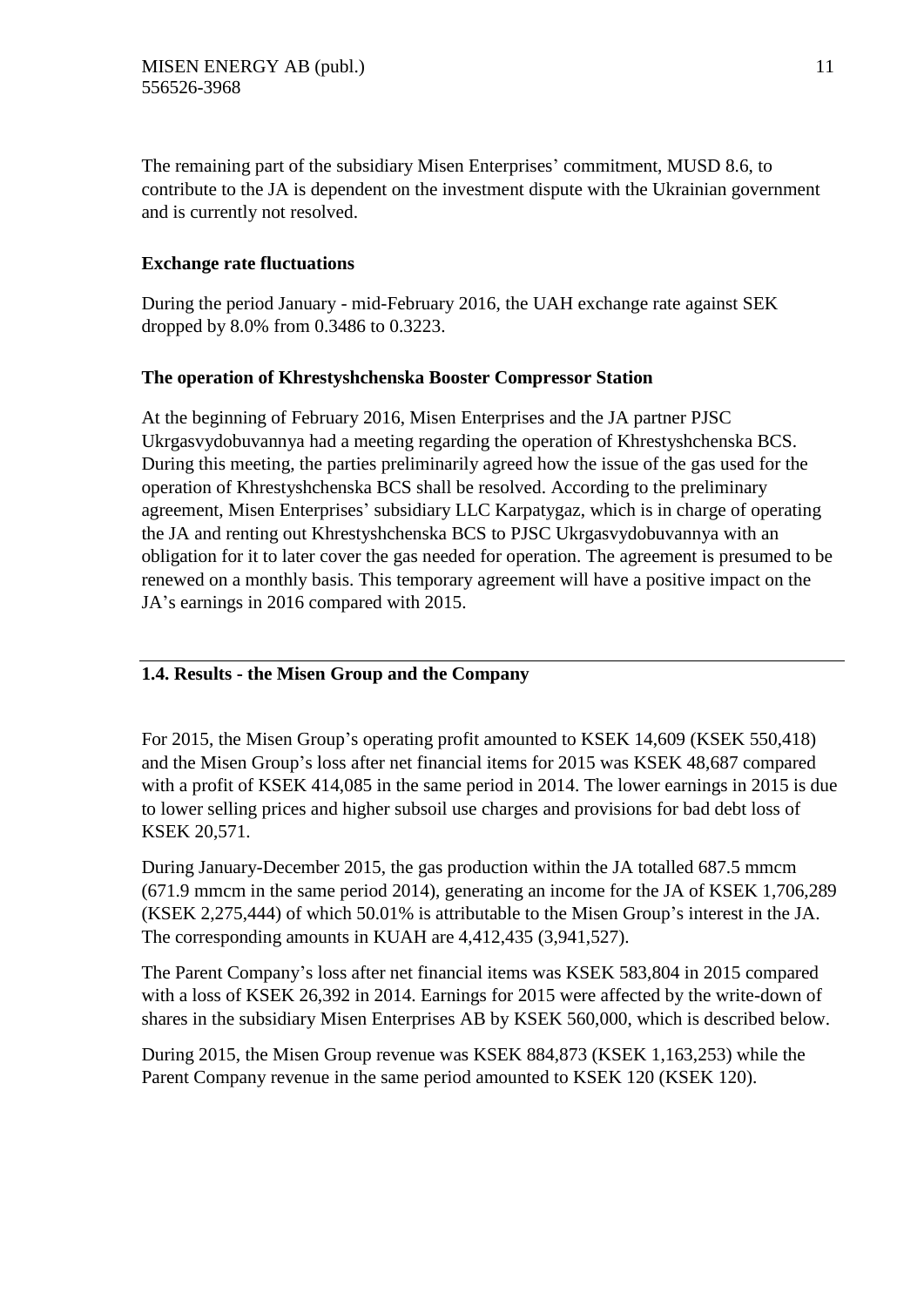The Parent Company's financial items include a write-down of the shares in the subsidiary Misen Enterprises AB in an amount of KSEK 560,000. For more information, please see Note 30.

#### **Amendments to the tax code**

As of 1 January 2015, Ukraine adopted amendments to the tax code. According to the newly adopted amendments, JAs are not corporate profit tax ("CPT") payers starting from 2015. Instead, participants of JAs are liable to pay income taxes monthly, calculations of which are based on the previous period tax returns (one twelfth of the total amount in return). The tax return will be submitted to tax authorities annually, before 1 June. Since the new rules came into effect in 2015, there is no previous period returns submitted by JA participants to tax authorities and, based on this, the first payments made by participants of JAs will be due in May 2016. Starting June 2016 participants will have to make monthly payments based on the results stated in tax return for 2015.

The new tax code however lacks clear description how this will be implemented for the participants who are foreign tax residents. Ukrainian state and tax authorities have not yet prepared rules for how the new amendments to the tax code shall be handled. Consequently, it is unclear how Misen Enterprise AB's income and earlier profits in the JA will be viewed.

In this report, it has been presumed that the Misen Group will be a taxpayer under Ukrainian law with regard to taxes related to the JA, based on the assumption that the Misen Group has operations in Ukraine. In addition, in this report, it is presumed *that* the profits that arose in the JA before 1 January 2015 will not be taxed in Sweden, *that* the holding in the JA is considered to be commercially contingent shares until 31 December 2014 and *that* the difference in tax rate that exists between Sweden and Ukraine can be offset against Swedish income tax and Swedish tax loss carry forwards.

#### **Cash position**

As of 31 December 2015, the Misen Group had cash and cash equivalents of KSEK 7,413 (KSEK 80,976). Operating cash flow after changes in working capital in 2015 was KSEK 85,848 (KSEK 392,306).

### **Capital expenditure**

The Misen Group's capital expenditure on equipment for gas production in Ukraine related to the JA activity in January-December 2015 amounted to KSEK 103,108 (KSEK 209,031).

In January-December 2015, the total value of not yet delivered orders was KSEK 138,657. The capital expenditures are equipment, constructions and constructions in progress for the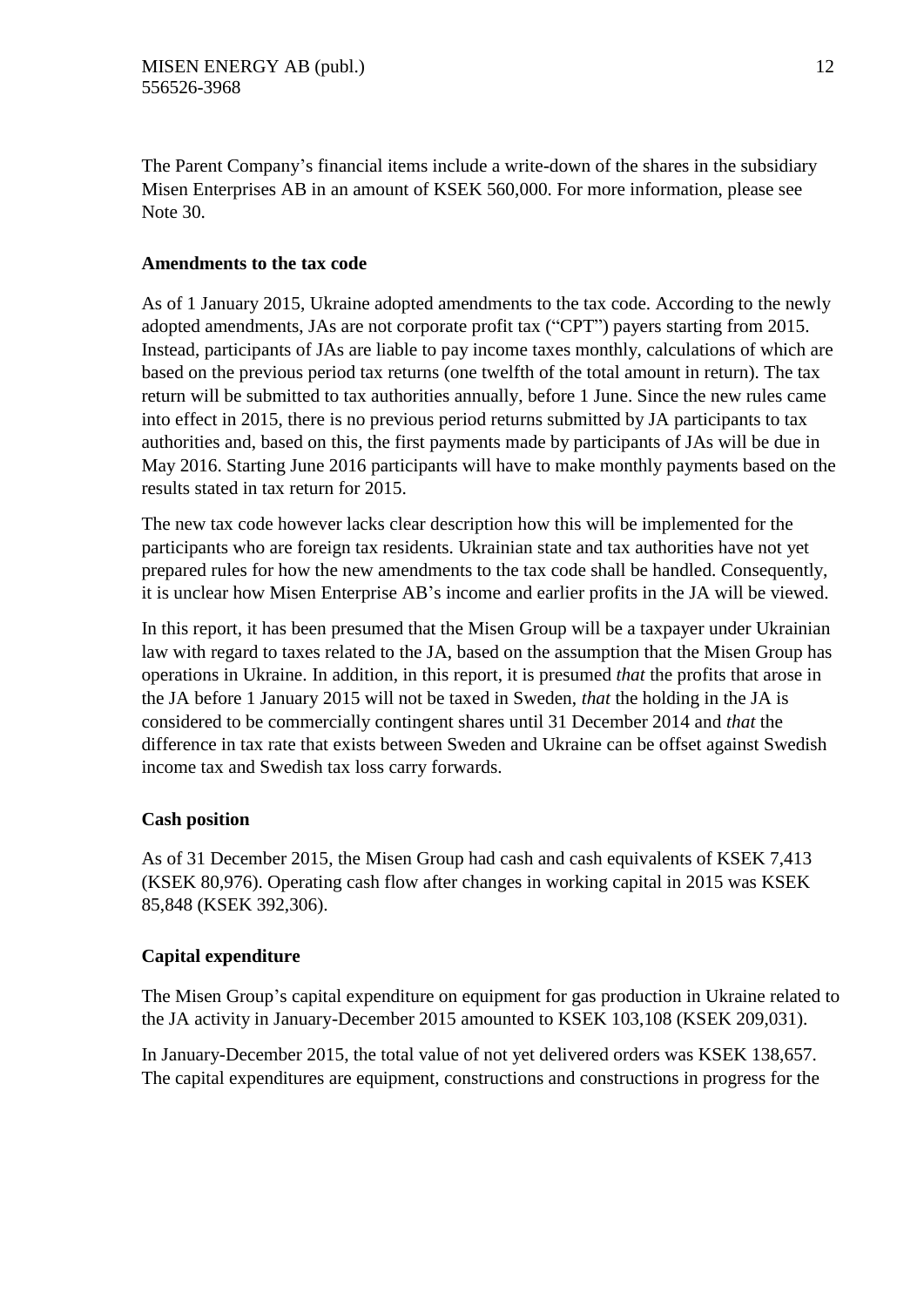extraction of natural gas. The activities are capital intensive and the level of capital expenditures will be continuing on a high level.

#### **Expected future development of the Company**

The challenges of the gas balance in 2013-2014 affected the investment programme in 2015. This resulted in a stagnated and even reduced production growth during the year. Since the gas balance issue has been resolved, the operations in the JA developed positively in the second, third and fourth quarters of 2015. This is reflected in the increasing production of natural gas and the introduction of the new product category of LPG (also refer to the sections "Investment programme report" and "Production report").

Sales of gas from underground storages had a positive effect on the Misen Group's operating profit and cash flow in the first half of 2015, which enabled the resumption of the investment programme in 2015. This has however been counteracted by the increase in the subsoil use charges to 70%, which has inhibited production growth and has a negative impact on the Group's earnings in the second half of 2015.

Management and the Board are concerned with the situation and will report on further developments in upcoming reports.

On condition that the subsoil use charges remain at 70%, the profit/loss and cash flow for the project's remaining lifetime will be reduced considerably, which is reflected in the decision to write-down the value of Misen Enterprises in the Parent Company.

#### **Environmental impact**

Operations within the JA have an impact on the environment in Ukraine, which is regulated by laws and agreements, which in turn control the JA's operations in the area of the environment. Oil and natural gas operations are subject to extensive regulations with respect to the environment at both international and national levels. Environmental legislation covers the control of water and air pollution, waste, licensing requirements, restrictions on operations in environmentally sensitive and coastal areas. Environmental regulations are expected to become more stringent over time, which will most likely result in increasing costs. The Misen Group meets current environmental requirements in order to maintain existing licences or to acquire new ones.

#### **Financial assets and liabilities**

In the fourth quarter of 2015, the JA had made reservations for bad debt losses in an amount of KUAH 106,372 (KSEK 41,166) of which 50.01% affected the Misen Group. As the responsible operator for the JA, the subsidiary LLC Karpatygaz conducts constructive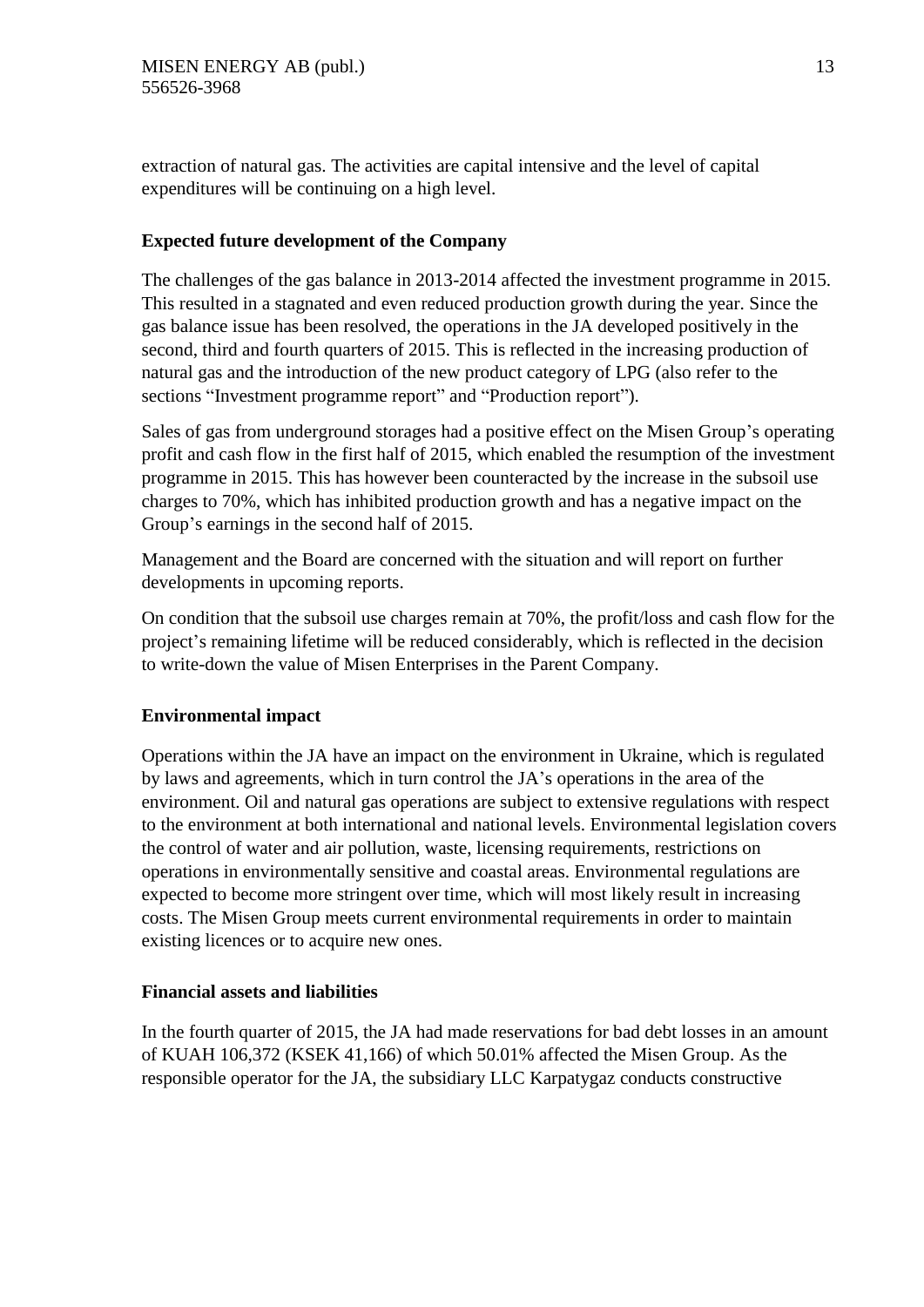negotiations with the debtors. An agreement regarding these outstanding obligations is also sought through legal proceedings in Ukraine.

#### **Financial and other risks**

The Misen Group works to increase the local production of hydrocarbons in Ukraine by implementing an extensive investment programme focused on development and modernisation of the infrastructure for gas production. In these operations, the Group works with a complex array of industry-specific risks, such as price trends of oil and gas, currency risks and interest rate risks, licensing issues regarding exploration, processing and the environment, as well as the uncertainty in the value of the exploration work done and of the subsequent field development work. With operations being focused on production rather than exploration, the risk exposure could be considered as being moderate.

The financing need that may arise in 2016 will be handled by extended credits, and if needed, adjustments in the investment programme.

As a result of the continued political instability in Ukraine in January-December 2015, the UAH exchange rate against the SEK dropped by 28.4%. Since the Misen Group's operations and net assets are almost entirely located in Ukraine, this has had a negative effect on the Group's equity, which decreased by KSEK 199,037.

For more information on the Group's financial and other risks, please see the Supplementary Information and Note 23.

### **1.5. The Board of Directors**

The Boards of Directors of the Parent Company and Misen Enterprises AB each comprise the same members.

**Dr. Andrius Smaliukas, Chairman of the board of directors,** (Board member since 2013)



Dr. Smaliukas is Partner at Valiunas Ellex, the leading Pan - Baltic law firm. He works in energy and infrastructure sectors and serves as an arbitrator and counsel at numerous international arbitration proceedings. Dr. Smaliukas also has extensive corporate governance experience including experience serving as a board member and advising the board on corporate governance and legal compliance issues.

Other assignments include:

• Board Member at Lords LB Asset Management – the leading real estate, energy and infrastructure funds manager in the Baltics;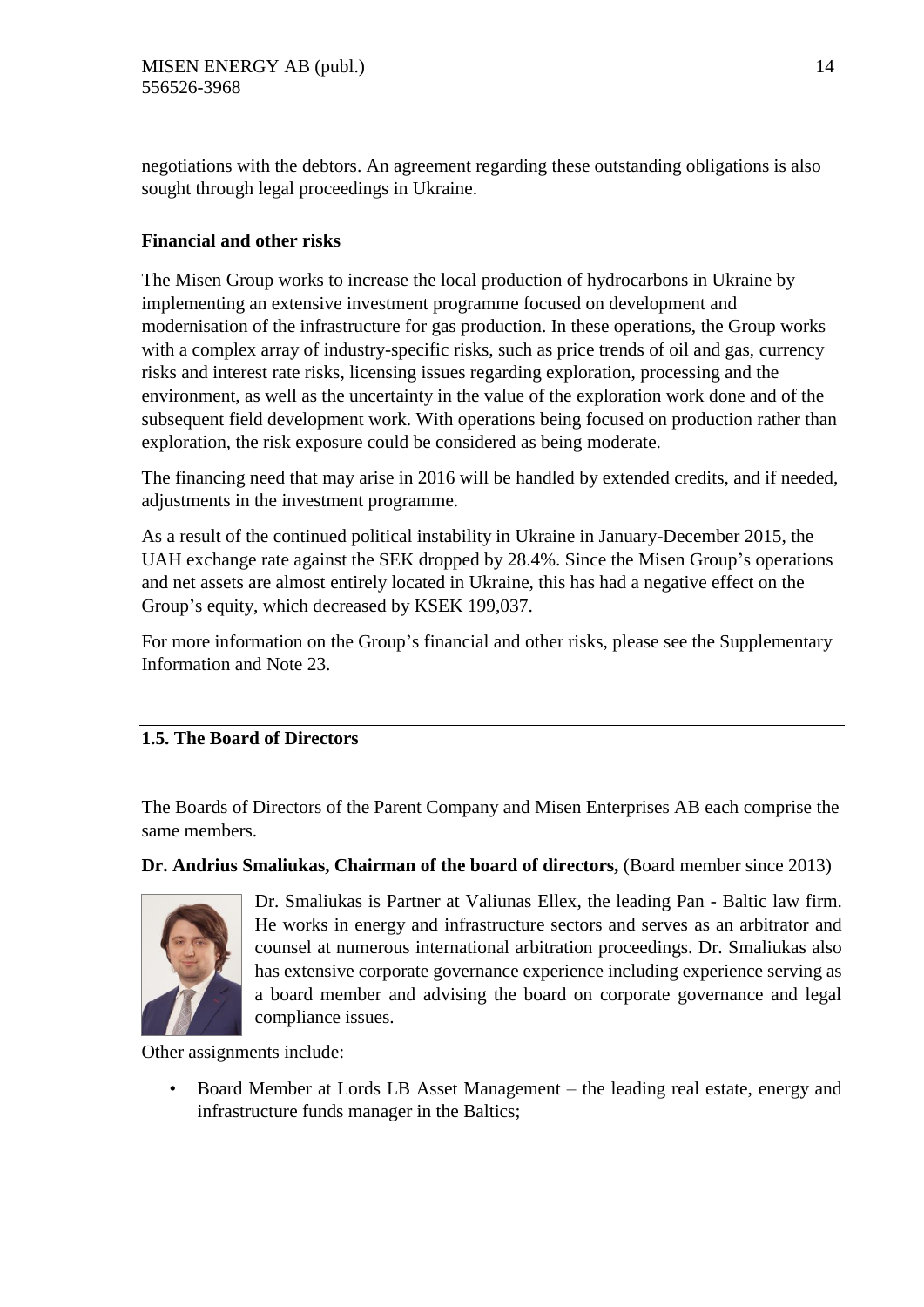• Member of Permanent Court of Arbitration at the Hague, appointed by the Government of the Republic of Lithuania.

Dr. Smaliukas holds Ph.D. and Master of Laws degrees of Vilnius University. He did postgraduate research at Oxford University and completed executive education programs at University of Cambridge Judge Business School and Harvard Law School.

#### **Hans Lundgren, Board member (since 2011)**



Mr. Lundgren is a partner and investment director of the Swedish venture capital fund Sustainable Technologies Fund. In that capacity, he serves on the Board of Hexaformer AB, a transformer manufacturer.

His previous experience includes 12 years with Vattenfall AB in Sweden (EUs 4th largest electricity producer) where he was Vice President of Corporate Strategy and prior to that Deputy Head of Business Area

International with responsibility for all overseas investments in Vattenfall AB, which were primarily located in Asia and Latin America.

Prior to these appointments, Mr. Lundgren was a management consultant for McKinsey and Co. for 10 years, first in Munich, Germany and then in Stockholm, Sweden.

Other assignments:

- Investment manager with Industor AB, Stockholm, a private equity company
- Undersecretary for planning with responsibility for privatizing Swedish state-owned companies at the Ministry for Industry and Commerce in Stockholm
- Assistant science counsellor at the Swedish Embassy in Bonn, Germany
- Research engineer at ABB in Västerås, Sweden

Hans Lundgren holds a Master of Science in Engineering Physics at the Royal Institute of Technology in Stockholm and an MBA at the Stockholm School of Economics and Business Administration.

#### **Dimitrios Dimitriadis, Board member (since 2011)**



Mr. Dimitriadis is a founding member and managing partner of DD Partners AG. DD Partners AG is a Zürich (Switzerland) based globally acting office offering broad wealth structuring and managing consulting services for international companies and individuals. He acts as a senior fund manager of several special opportunities funds. Prior to DD Partners AG, Mr. Dimitriadis worked for more than 15 years at various Swiss financial institutions. He shared responsibility for asset allocations and investment activities as a member of the management in mutual funds and major single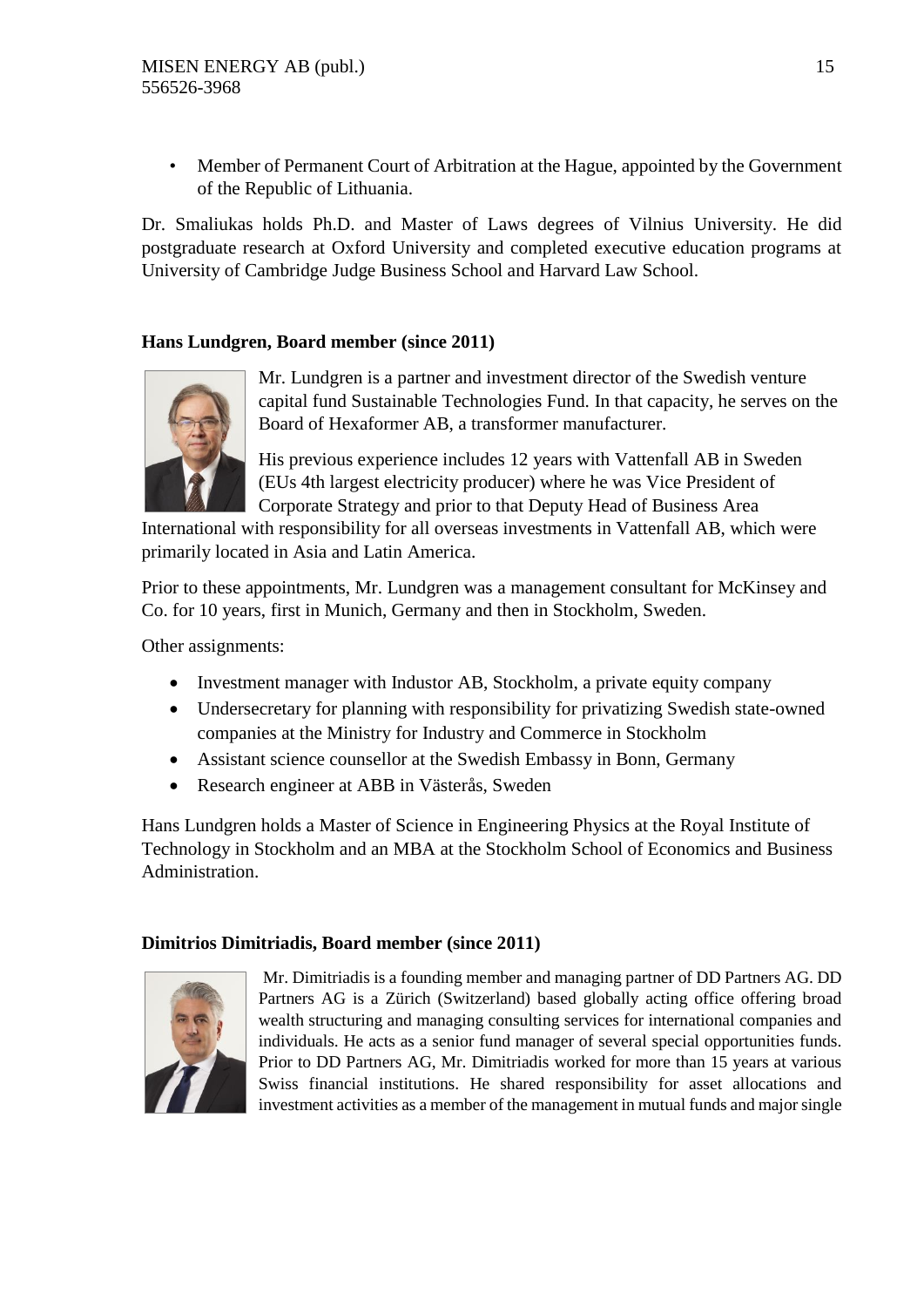portfolios. Furthermore he acted as a leading negotiation and contracting partner for financial services partners. His experience includes international relationship management of HNWI customers.

Other assignments:

- CEO HF SWISS, a global Wealth Management and Family Office Company in Switzerland
- Adviser and representative for eastern European and Greek clients, in the energy and construction industry
- Chairman of Sensap Swiss, a Technology Company in Switzerland
- Chairman of Innomedis, a global medical device company

Dimitrios Dimitriadis holds a degree in economics of the University of Zürich and AZEK, Swiss Training Centre for Investment Professionals. His earlier studies contain a Swiss federal degree in dental laboratory technique.

#### **Oleg Batyuk, Board member (since 2014)**



Oleg Batyuk is the Managing Partner of the Dentons (formerly Salans) Kiev office and the Head of Corporate Practice in Ukraine. In 2011, Oleg was elected and in 2013 re-elected for a two year term to serve as a member of the Board of Dentons Europe, the part of Dentons comprising France, Germany, Spain, Turkey, CEE and CIS countries.

Mr. Batyuk has substantial experience in advising international and domestic clients on foreign investments in Ukraine, joint ventures, loan arrangements, banking regulations and transactions on international capital markets. Mr. Batyuk has advised major international companies and financial institutions on key infrastructure projects in Ukraine. He has been engaged as an expert witness on Ukrainian legal matters in several high-profile litigation and arbitration proceedings in the UK, USA, Canada and Sweden.

Other assignments:

- Lecturer on Ukrainian civil law at the Law Faculty of Taras Shevchenko National University of Kiev
- Author of numerous articles and books on Ukrainian law and practice, published in the US, UK, Netherlands, Ukraine and in other countries. He has been involved in drafting Ukrainian civil and criminal legislation

Oleg Batyuk graduated from the Centre for Commercial Law Studies, Queen Mary and Westfield College, University of London (1992). His earlier studies contain Candidate of Science degree in Law (1988) and degree in Law from Taras Shevchenko National University of Kiev (1985).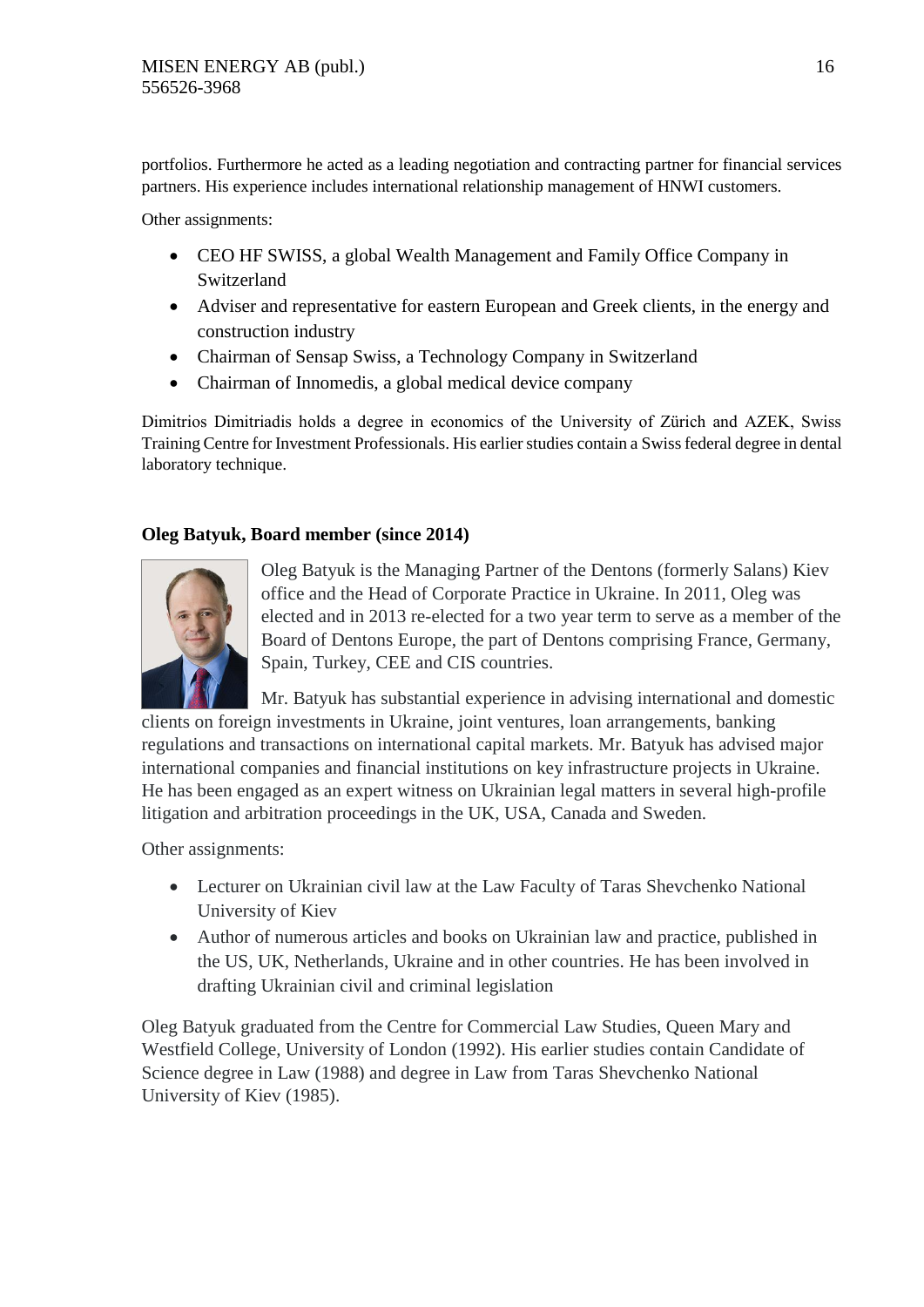#### **Pavel Prysiazhniuk, Board member (since 2014)**



Mr. Prysiazhniuk is a founder and managing partner of AIM Group a financial and operational advisory consulting firm based in Ukraine. The company provides full range of financial advisory and capital markets services, advisory on alternative and individual investments for companies based in Ukraine and CEE. Prior to this appointment he served as Strategy and Business development director in leading Ukrainian Investment firm

Concorde Capital.

Mr. Prysiazhniuk previous experience include more than 12 years with international corporations such as Siemens AG, NSN and Microsoft where he held an executive position in strategy, corporate finance and sales.

Other assignments:

Advisor for strategy and investments to several committees of Ukraine Parliament

Pavel Prysiazhniuk holds a Master of Science in Electronics at the National Technical University of Ukraine and diplomas from special corporate programs in finance and business administration.

#### **Board committees**

#### **Audit Committee:**

- Dimitrios Dimitriadis as chair
- Pavel Prysiazhniuk as member

#### **Remuneration Committee:**

- Hans Lundgren as chair
- Andrius Smaliukas as member
- Oleg Batyuk as member

#### **Nomination Committee, appointed by the 2014 AGM:**

- Sergey Probylov as chair
- Andrius Smaliukas as member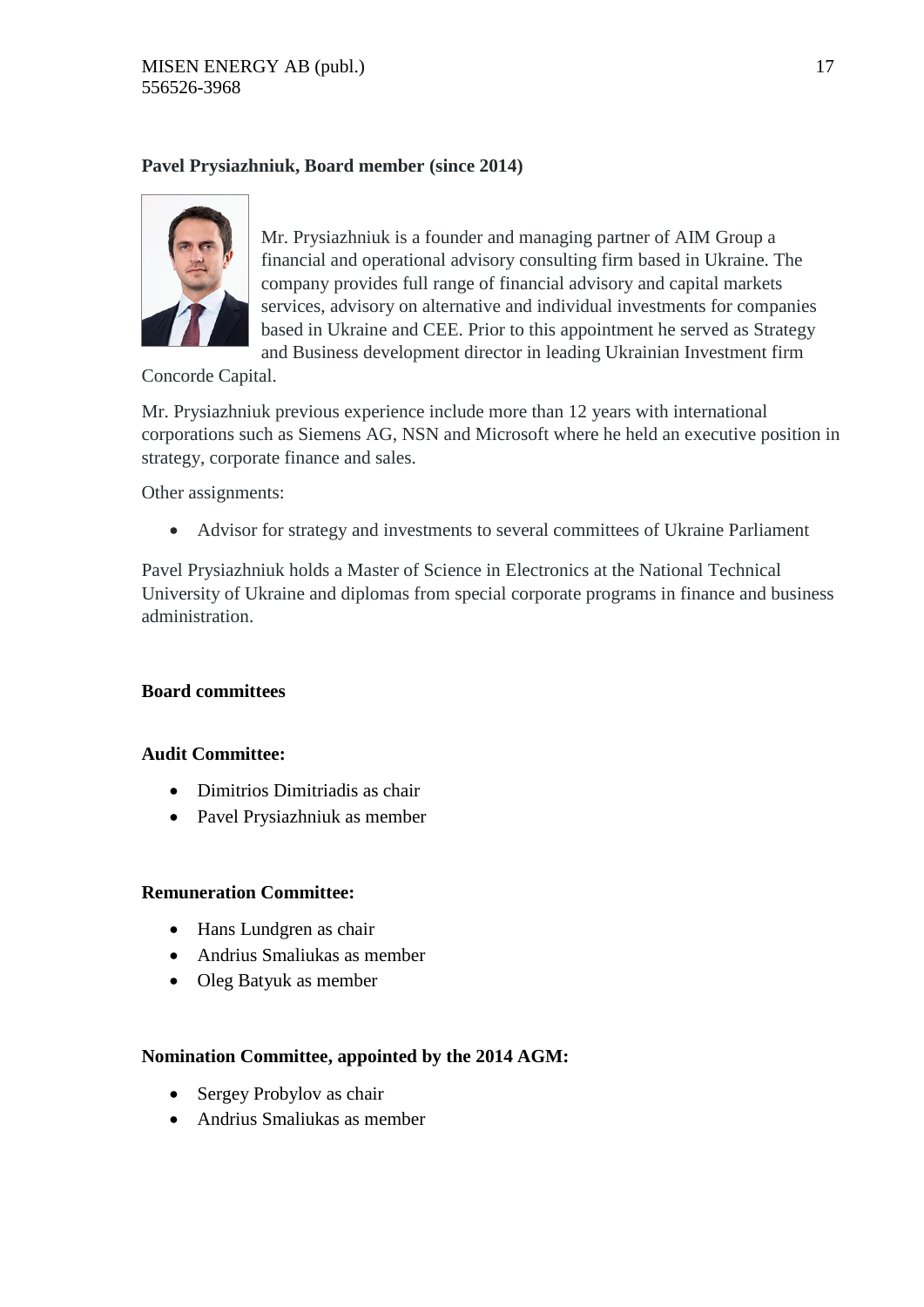- Dimitrios Dimitriadis as member
- Aurimas Augustinavicius as member

#### **Auditor**

PricewaterhouseCoopersAB, auditor-in-charge Johan Palmgren.

#### **Management**

At the balance sheet date, Management of the Parent Company comprises:

#### **Göran Wolff, Managing Director and the Company's CFO**

Mr. Wolff has been CFO of the Parent Company since February 2012 and became Managing Director later the same year. He has more than 30 years of experience from business administration in industrial operations. He has had a range of assignments as CFO and controller in Swedish listed as well as private owned companies, most recently with Geveko, a listed company on a small cap list at NASDAQ OMX. Mr. Wolff holds a BA in business administration from the University of Gothenburg.

#### **Vaiva Burgytė Eriksson, Chief Legal Officer**

Ms. Burgytė Eriksson has worked as an attorney-at-law for 13 years, initially with White & Case Advokat AB, both in Stockholm and Moscow, and later with Ashurst Advokatbyrå AB. She specializes in private and public M&A (including private equity), general corporate law and acquisition finance. Ms. Burgytė Eriksson holds LL.M. from the School of Business, Economics and Law at the University of Gothenburg. Ms. Burgytė Eriksson left the Company in the beginning of February 2016.

#### **Pavel Stolayev, Group Controller, ACCA**

Mr. Stolayev is experienced in investment banking and professional consulting. He worked at Ernst & Young LLC Ukraine in Transactions Advisory Services Department as Executive. Mr. Stolayev holds a diploma with a distinction from Donetsk University of Economics and Law. He has attended training programs at Deloitte Academy, International Business Institute, Kiev. Mr. Stolayev is member of the Association of Chartered Certified Accountants (ACCA) since 2011.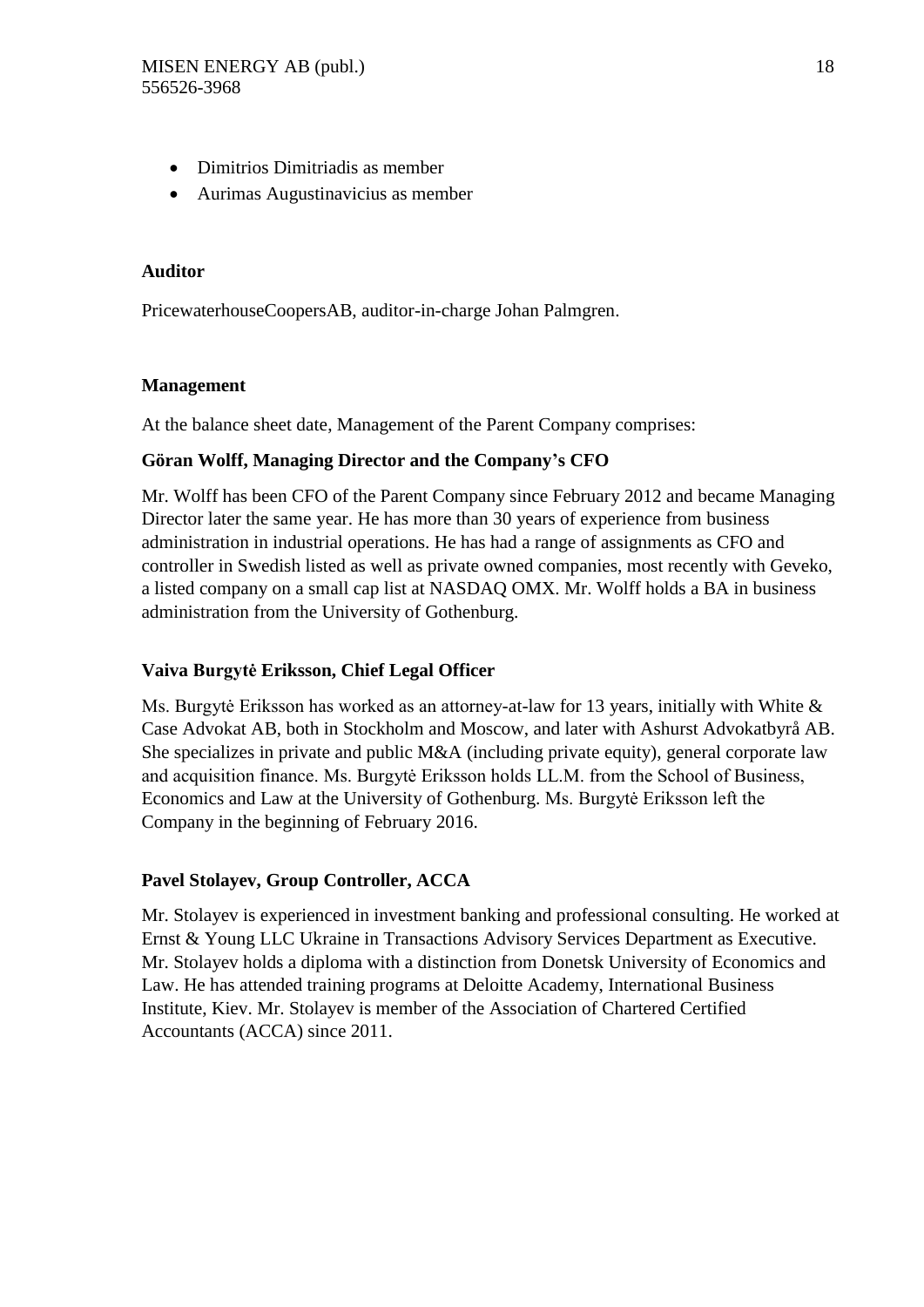## **Ownership structure**

Largest shareholders as of 30 December 2015:

| <b>Shareholder</b>                 | Number of<br>shares and<br>votes | <b>Percent of</b><br>shares and<br>votes |
|------------------------------------|----------------------------------|------------------------------------------|
| Nellston Holdings Ltd. (CY)        | 43,001,100                       | 29.64                                    |
| Norchamo Ltd. (CY)                 | 43,001,100                       | 29.64                                    |
| Blankbank Investment Ltd. (CY)     | 28,667,400                       | 19.76                                    |
| TCT Holding AB (SE)                | 14,310,626                       | 9.87                                     |
| Forest Walkway AB (SE)             | 14,000,000                       | 9.65                                     |
| <b>Total, largest shareholders</b> | 142,980,226                      | 98.56                                    |
| Other                              | 2,087,996                        | 1.44                                     |
| <b>Total</b>                       | 145,068,222                      | <b>100</b>                               |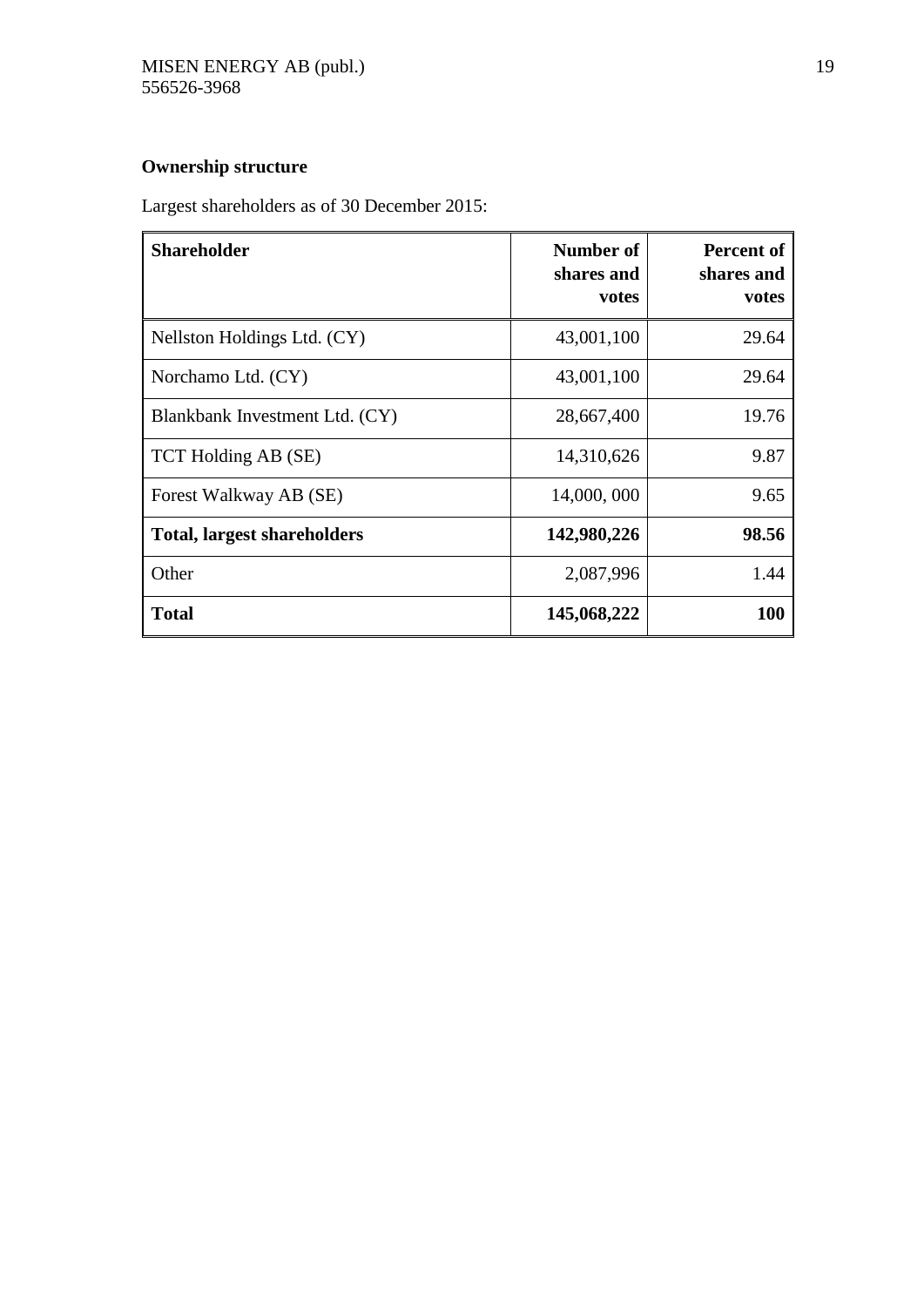#### **Comparative performance indicators**

Summary of the Misen Group's and the Parent Company's financial development, covering five past years. Unless otherwise stated, all amounts are in KSEK

|                                         | 2015      | 2014      | 2013      | 2012    | 2011    |
|-----------------------------------------|-----------|-----------|-----------|---------|---------|
| Group                                   |           |           |           |         |         |
| Net sales, KSEK                         | 853,359   | 1,138,001 | 618,332   | 586,549 | 191,113 |
| <b>EBITDA, KSEK</b>                     | 49,454    | 586,089   | 302,373   | 360,450 | 126,233 |
| Profit/loss after financial items, KSEK | $-48,687$ | 414,085   | 267,561   | 342,892 | 110,482 |
| Earnings per share before dilution*,    |           |           |           |         |         |
| <b>SEK</b>                              | $-0.23$   | 2.25      | 1.43      | 1.83    | 0.58    |
| Earnings per share after dilution*, SEK | $-0.23$   | 2.25      | 1.43      | 1.83    | 0.58    |
| Return on equity, %                     | Neg       | 57.1%     | 38.7%     | 74.9%   | 76.0%   |
| Return on capital employed, %           | Neg       | 69.4%     | 41.0%     | 111.6%  | 88.8%   |
| Balance sheet total, KSEK               | 670,407   | 975,997   | 1,090,731 | 628,145 | 159,941 |
| Equity/assets ratio, %                  | 50.6%     | 58.6%     | 49.5%     | 56.4%   | 68.3%   |
| Proportion of risk-bearing capital, %   | 50.6%     | 59.1%     | 51.0%     | 56.6%   | 68.3%   |
| Debt/equity ratio, %                    | 52.6%     | 37.0%     | 54.4%     | 25.1%   | $0.0\%$ |
| Number of employees                     | 118       | 122       | 86        | 87      | 32      |

\* Adjusted for reverse split 100:1 in January 2012. Number of shares before and after dilution 145,068,222.

| <b>Parent Company</b>                   |            |           |            |           |           |
|-----------------------------------------|------------|-----------|------------|-----------|-----------|
| Net sales, KSEK                         |            |           |            | 9,542     |           |
| <b>EBITDA, KSEK</b>                     | Neg        | Neg       | Neg        | Neg.      | Neg.      |
| Profit/loss after financial items, KSEK | $-583,804$ | $-26,392$ | $-24,565$  | $-11,062$ | $-5,644$  |
| Return on equity, %                     | Neg        | Neg       | <b>Neg</b> | Neg.      | Neg.      |
| Return on capital employed, %           | Neg        | Neg       | Neg        | Neg.      | Neg.      |
| Balance sheet total, KSEK               | 473,881    | 1,022,482 | 1,008,053  | 1,011,091 | 1,003,063 |
| Equity/assets ratio, %                  | 74.5%      | 91.6%     | 95.6%      | 97.7%     | 99.6%     |
| Proportion of risk-bearing capital, %   | 74.5%      | 91.6%     | 91.7%      | 97.7%     | 99.6%     |
| Debt/equity ratio, %                    | 28.9%      | 7.7%      | 3.9%       | 2.0%      | $0.0\%$   |
| Number of employees                     | 4          | 4         | C          |           | 2         |

\* Adjusted for reverse split 100:1 in January 2012. Number of shares before and after dilution 145,068,222.

Definitions of key ratios are provided in the section "Supplementary information".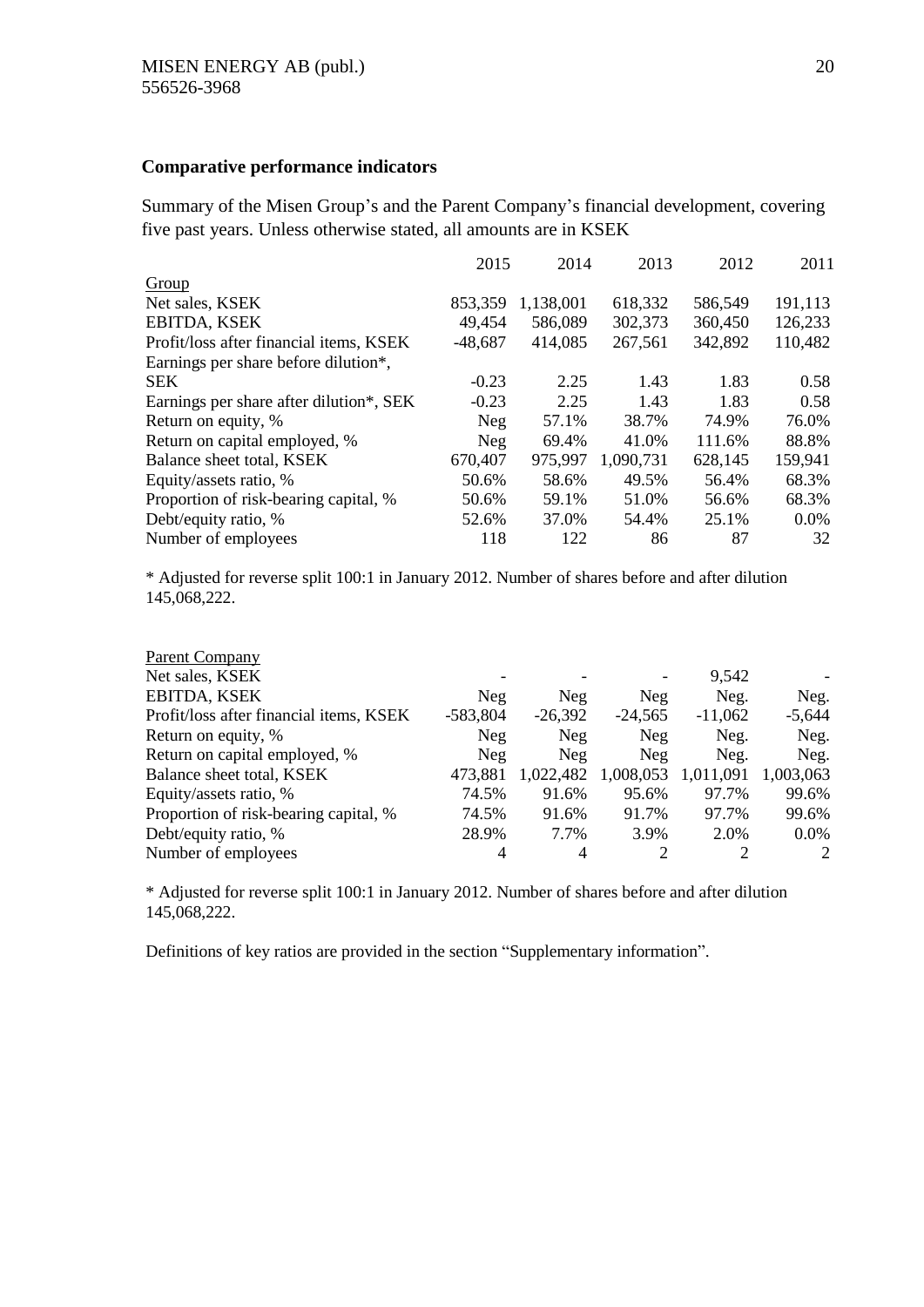#### **Proposed appropriation of profits**

The following profits are at the disposal of the Annual General Meeting:

| Retained earnings and additional paid-in capital                                            | 646,508,161                  |
|---------------------------------------------------------------------------------------------|------------------------------|
| Net loss for the year                                                                       | $-583,804,103$<br>62,704,058 |
| The Board of Directors proposes that profits brought<br>forward be appropriated as follows: |                              |
| To be carried forward                                                                       | 62,704,058                   |
|                                                                                             | 62,704,058                   |

For information regarding the result of the Company's operations and its financial position, please refer to the income statement and balance sheet below, with accompanying supplementary information, which together with the administration report, constitute an integral part of this annual report.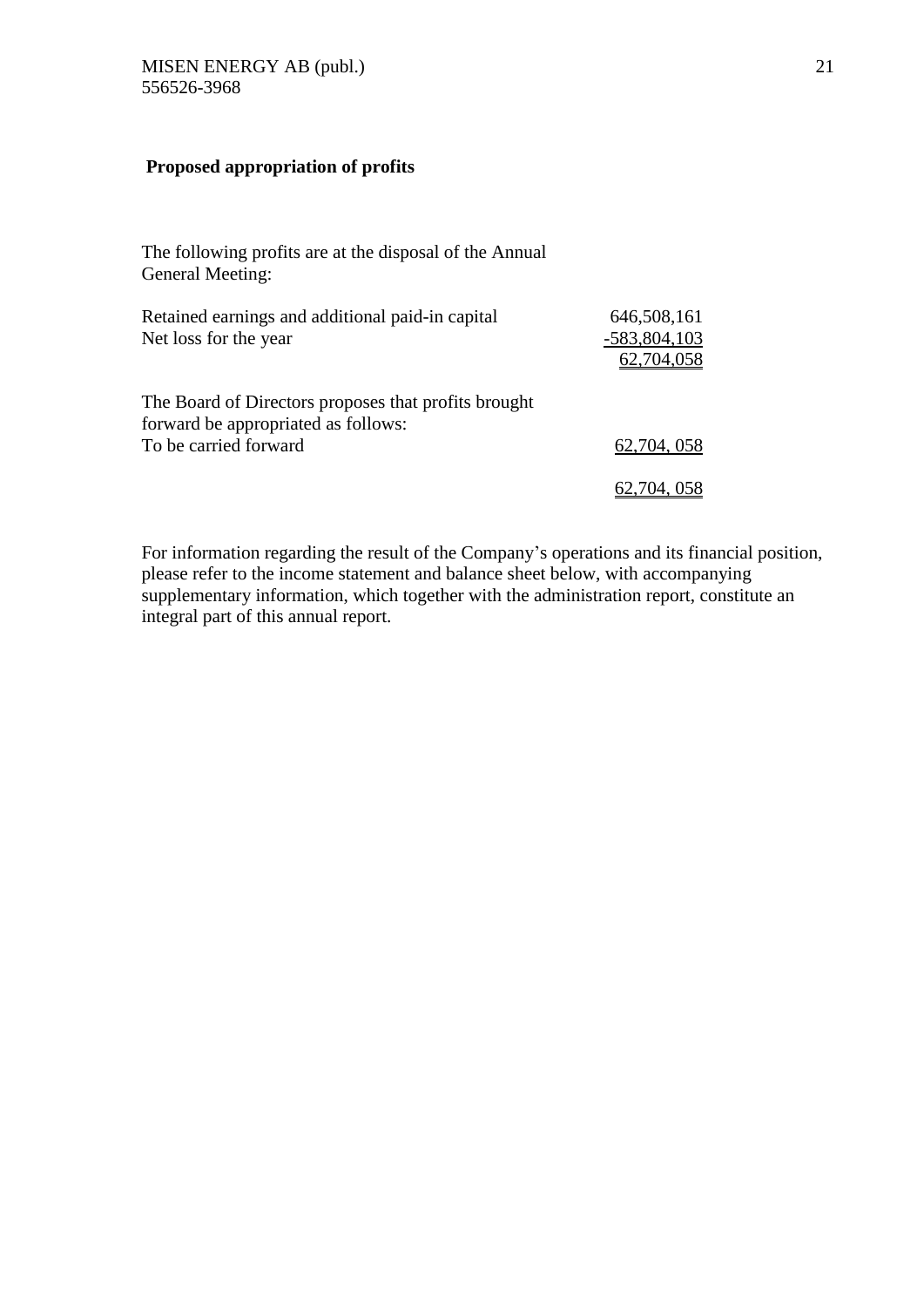## **2. Consolidated income statement**

|                                                  | <b>Note</b>    | 2015           | 2014       |
|--------------------------------------------------|----------------|----------------|------------|
| Net sales                                        | 1, 2           | 853,359        | 1,138,001  |
| Other operating income                           | 3              | 27,528         | 22,426     |
| Share from associated companies                  | $\overline{4}$ | 3,486          | 2,826      |
|                                                  |                | 884,373        | 1,163,253  |
| <b>Operating expenses</b>                        |                |                |            |
| Other external expenses                          | 5, 6           | $-738,953$     | $-527,918$ |
| Personnel costs                                  | 7,8            | $-16,078$      | $-16,331$  |
| Depreciation, amortisation and write-downs of    | 9              |                |            |
| tangible and intangible assets                   |                | $-34,845$      | $-35,671$  |
| Other operating expenses                         | 10             | $-79,888$      | $-32,915$  |
| <b>Total operating expenses</b>                  |                | $-869,764$     | $-612,835$ |
| <b>Operating profit</b>                          |                | 14,609         | 550,418    |
| <b>Profit/loss from financial items</b>          |                |                |            |
| Other interest income and similar profit/loss    | 11             |                |            |
| items                                            |                | 10,886         | 2,654      |
| Interest expenses and similar profit/loss items  | 12             | $-74,182$      | $-138,987$ |
| <b>Total profit/loss from financial items</b>    |                | $-63,296$      | $-136,333$ |
| <b>Profit/loss after financial items</b>         |                | $-48,687$      | 414,085    |
| Tax on profit for the year                       | 13             | 14,963         | $-87,342$  |
| Net profit/loss for the year attributable to the |                |                |            |
| shareholders of the Parent Company               |                | <u>-33,724</u> | 326,743    |
| <b>Statement of Comprehensive Income - Group</b> |                |                |            |
| Items that may be subsequently reclassified to   |                |                |            |
| profit or loss                                   |                |                |            |
| <b>Translation differences</b>                   |                | $-199,037$     | $-293,834$ |
| Total comprehensive income for the year          |                |                |            |
| attributable to the shareholders of the Parent   |                |                |            |
| Company                                          |                | $-232,761$     | 32,909     |

Earnings per share before and after dilution calculated on profit attributable to the shareholders of the Parent Company during the year amounted to negative SEK 0.23/share (2014: 2.25/share).

The average number of shares on the balance sheet date amounted to 145,068,222 (2014: 145,068,222).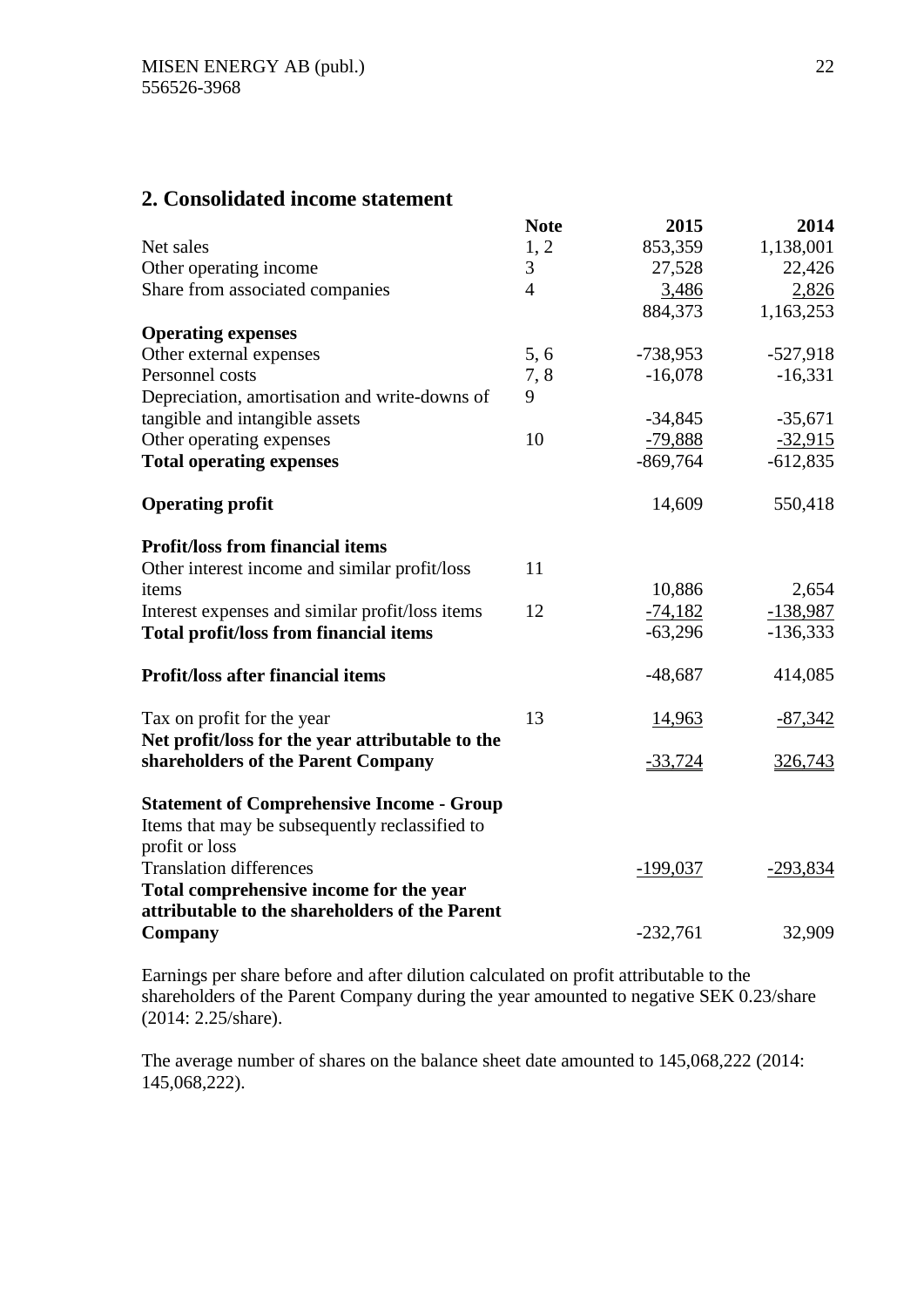## **3. Consolidated balance sheet**

|                                               | <b>Note</b>    | 31 Dec. 2015            | 31 Dec. 2014     |
|-----------------------------------------------|----------------|-------------------------|------------------|
| <b>Assets</b>                                 |                |                         |                  |
| <b>Fixed assets</b>                           | $\overline{2}$ |                         |                  |
| <b>Intangible fixed assets</b>                |                |                         |                  |
| Rights and licences                           | 14             | <u>31,859</u><br>31,859 | 35,115<br>35,115 |
| <b>Tangible fixed assets</b>                  |                |                         |                  |
| Equipment, tools, fixtures and fittings       | 15             | 396,741                 | 168,551          |
| Construction in progress and advance payments | 16             |                         |                  |
| regarding tangible fixed assets               |                | 158,059                 | 520,183          |
|                                               |                | 554,800                 | 688,734          |
| <b>Financial fixed assets</b>                 |                |                         |                  |
| Participations in associated companies        | $\overline{4}$ | 2,282                   | 2,383            |
| Deferred tax assets                           |                | 14,736                  |                  |
|                                               |                | 17,018                  | 2,383            |
| <b>Total fixed assets</b>                     |                | 603,677                 | 726,232          |
| <b>Current assets</b>                         |                |                         |                  |
| Inventories, etc.                             | 17             | 3,157                   | 31,025           |
| <b>Current receivables</b>                    |                |                         |                  |
| Accounts receivable - trade                   | 18, 19         | 44,763                  | 100,633          |
| Other receivables                             | 20             | 10,265                  | 17,932           |
| Advance payments to suppliers                 |                | 607                     | 18,119           |
| Prepaid expenses                              | 21             | 525                     | 1,080            |
|                                               |                | 56,160                  | 137,764          |
| <b>Cash and cash equivalents</b>              | 18             | 7,413                   | 80,976           |
| <b>Total current assets</b>                   |                | 66,730                  | 249,765          |
| <b>TOTAL ASSETS</b>                           |                | 670,407                 | <u>975,997</u>   |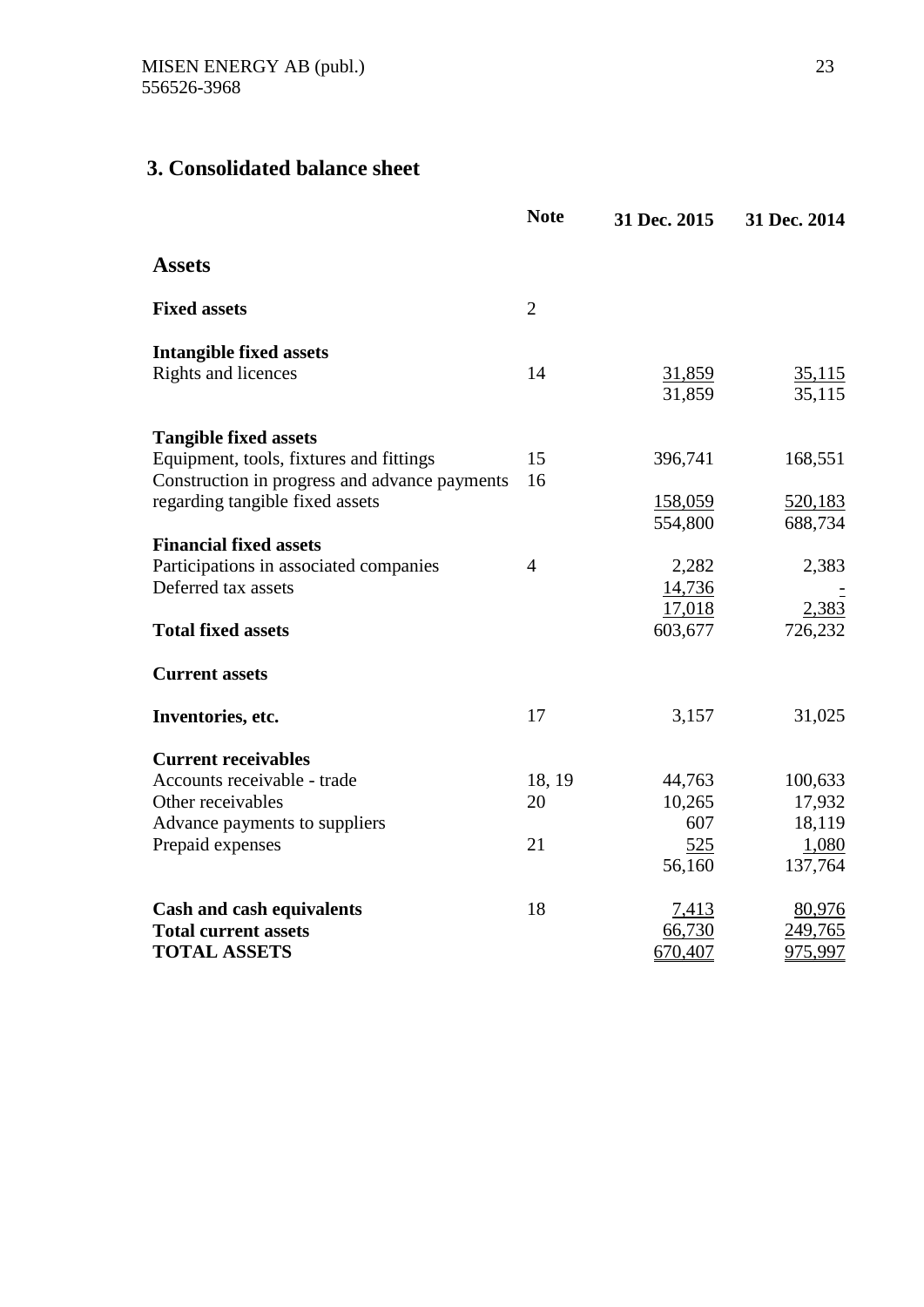|                                               | <b>Note</b> | 31 Dec. 2015 | 31 Dec. 2014 |
|-----------------------------------------------|-------------|--------------|--------------|
|                                               |             |              |              |
| <b>Equity and liabilities</b>                 |             |              |              |
| <b>Equity</b>                                 |             |              |              |
| Share capital                                 | 22          | 290,136      | 290,136      |
| Other contributed capital                     |             | $-274,435$   | $-274,435$   |
| Other reserves                                |             | $-529,653$   | $-330,616$   |
| Profit/loss brought forward                   |             | 853,370      | 887,094      |
| <b>Total equity</b>                           |             | 339,418      | 572,179      |
| <b>Long-term liabilities</b>                  |             |              |              |
| Long-term borrowings                          | 23          | 99,161       | 77,920       |
| Liabilities attributable to financial leasing | 23, 24      |              | 7,212        |
| Deferred tax liability                        |             |              | 4,327        |
| Other liabilities                             |             | 30,737       | 20,018       |
| <b>Total long-term liabilities</b>            |             | 129,898      | 109,477      |
| <b>Current liabilities</b>                    |             |              |              |
| Short-term borrowings                         | 23          | 72,151       | 103,532      |
| Liabilities attributable to finance leases    | 23, 24      | 7,260        | 23,244       |
| Accounts payable - trade                      |             | 21,811       | 26,204       |
| Current tax liability                         |             | 4,414        | 50,442       |
| Other current liabilities to JA               |             | 33,829       | 42,075       |
| Other liabilities                             |             | 55,896       | 43,845       |
| Accrued expenses and deferred income          | 25          | 5,730        | 4,999        |
| <b>Total current liabilities</b>              |             | 201,091      | 294,341      |
| TOTAL EQUITY AND LIABILITIES                  |             | 670,407      | 975,997      |
| <b>Pledged assets</b>                         | 26          | 438,487      | 519,735      |
| <b>Contingent liabilities</b>                 | 27          | 1,102,483    | 1,643,324    |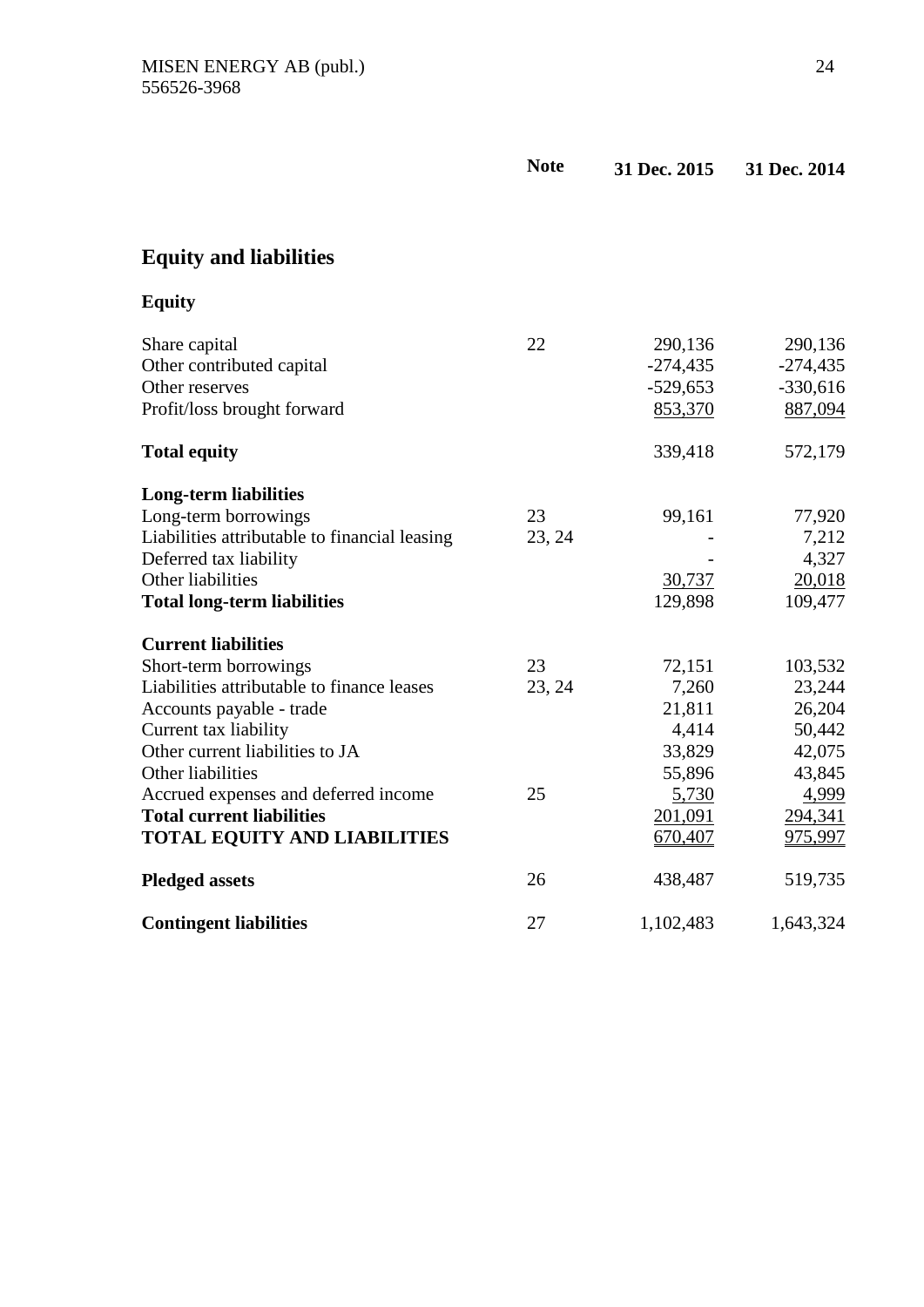# **4. Changes in equity for the Group**

|                                   | Share                   | Other<br>capital contribute<br>d equity | reserves        | Other Profit/loss<br>brought<br>forward | Total<br>equity |
|-----------------------------------|-------------------------|-----------------------------------------|-----------------|-----------------------------------------|-----------------|
| <b>Opening equity 1 Jan. 2014</b> | 290,136                 | $-274,435$                              | $-36,782$       | 560,351                                 | 539,270         |
| <b>Comprehensive income</b>       |                         |                                         |                 |                                         |                 |
| Net profit/loss for the year      |                         |                                         |                 | 326,743                                 | 326,743         |
| Other comprehensive income        |                         |                                         |                 |                                         |                 |
| <b>Translation differences</b>    | $\equiv$                |                                         | <u>-293,834</u> |                                         | <u>-293,834</u> |
| <b>Total comprehensive income</b> | $\overline{\mathbf{0}}$ | $\overline{\mathbf{0}}$                 | -293,834        | 326,743                                 | 32,909          |
| Closing equity 31 Dec. 2014       | 290,136                 | $-274,435$                              | $-330,616$      | 887,094                                 | 572,179         |
| <b>Comprehensive income</b>       |                         |                                         |                 |                                         |                 |
| Net profit/loss for the year      |                         |                                         |                 | $-33,724$                               | $-33,724$       |
| Other comprehensive income        |                         |                                         |                 |                                         |                 |
| <b>Translation differences</b>    | Ė.                      | $\overline{\phantom{a}}$                | $-199,037$      |                                         | $-199,037$      |
| <b>Total comprehensive income</b> | $\overline{\mathbf{0}}$ | $\overline{\mathbf{0}}$                 | $-199,037$      | $-33,724$                               | $-232,761$      |
| Closing equity 31 Dec. 2015       | 290,136                 | $-274,435$                              | $-529,653$      | 853,370                                 | 339,418         |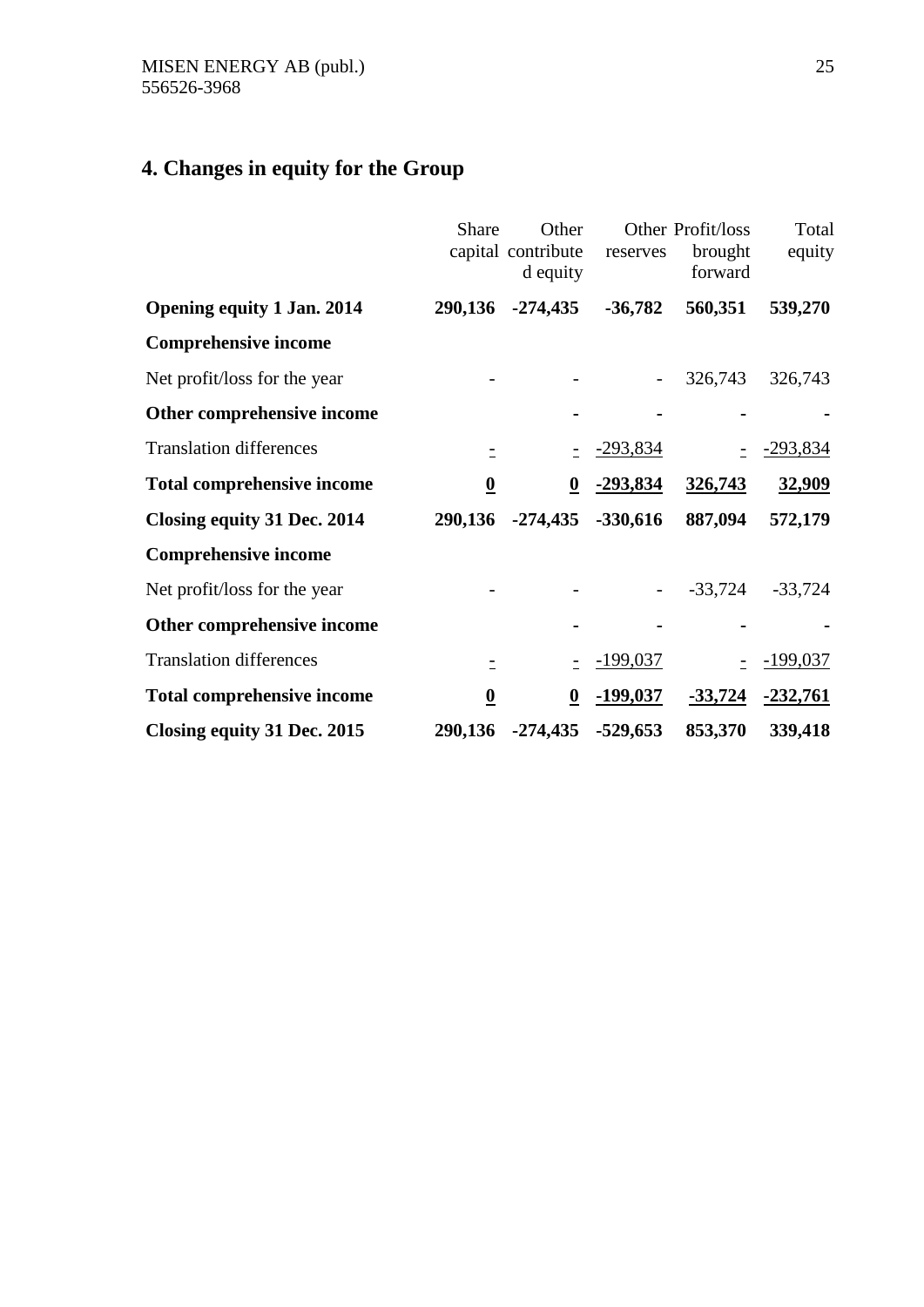# **5. Cash flow statement for the Group**

|                                               | <b>Note</b> | 2015       | 2014       |
|-----------------------------------------------|-------------|------------|------------|
| <b>Operating activities</b>                   |             |            |            |
| Operating profit/loss before financial items  |             | 14,609     | 550,418    |
| Adjustment for non-cash items                 | 29          | 70,264     | 51,641     |
| Interest received                             |             | 13,731     | 2,654      |
| Interest paid                                 |             | $-8,148$   | $-21,857$  |
| Income tax paid                               |             | $-50,950$  | $-24,585$  |
|                                               |             | 39,506     | 558,271    |
| Cash flow from changes in working capital     |             |            |            |
| Increase/decrease Inventories                 |             | 21,247     | 61,805     |
| Increase/decrease Other current receivables   |             | 13,664     | $-156,267$ |
| Increase/decrease Other current operating     |             |            |            |
| liabilities                                   |             | 11,431     | $-71,503$  |
| <b>Cash flow from operating activities</b>    |             | 85,848     | 392,306    |
| <b>Investing activities</b>                   |             |            |            |
| Investments in intangible fixed assets        |             | $-161$     | $-1,027$   |
| Investments in tangible fixed assets*         |             | $-102,947$ | $-208,004$ |
| Tangible fixed assets sold                    |             | 1,737      | 2,677      |
| Investments in Joint Activity                 |             | $-4,124$   | $-4,040$   |
| <b>Cash flow from investing activities</b>    |             | $-105,495$ | $-210,394$ |
| <b>Financing activities</b>                   |             |            |            |
| Loans raised                                  |             | 26,940     | 42,364     |
| Repayment of loan                             |             | $-65,586$  | $-130,409$ |
| <b>Cash flow from financing activities</b>    |             | $-38,646$  | $-88,045$  |
| Cash flow for the year                        |             | $-58,293$  | 93,867     |
| Cash and cash equivalents at the beginning of |             |            |            |
| the year                                      |             | 80,976     | 949        |
| Exchange rate differences in cash and cash    |             |            |            |
| equivalents                                   |             | $-15,270$  | $-13,840$  |
| Cash and cash equivalents at year-end         |             | 7,413      | 80,976     |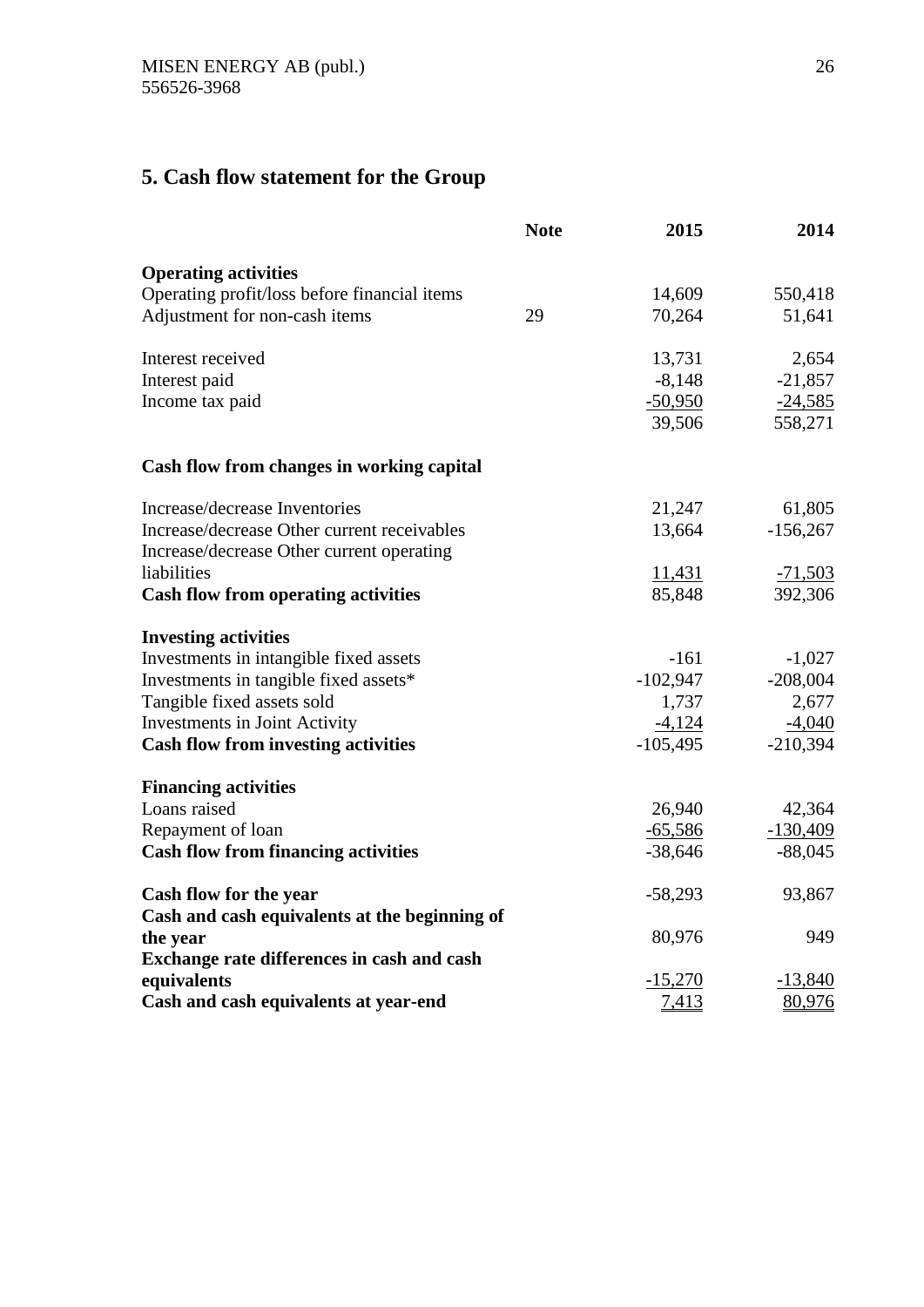## **6. Income statement for the Parent Company**

|                                                              | <b>Note</b>  | 2015       | 2014      |
|--------------------------------------------------------------|--------------|------------|-----------|
| Other operating income                                       | $\mathbf{1}$ | 120        | 120       |
| <b>Operating expenses</b>                                    |              |            |           |
| Other external expenses                                      | 5,6          | $-7,968$   | $-14,864$ |
| Personnel costs                                              | 7,8          | $-7,370$   | $-5,083$  |
| <b>Total operating expenses</b>                              |              | $-15,338$  | $-19,947$ |
| <b>Operating profit/loss</b>                                 |              | $-15,218$  | $-19,827$ |
| <b>Profit/loss from financial items</b>                      |              |            |           |
| Result from participations in Group companies                |              | $-560,000$ |           |
| Other interest income and similar profit/loss                | 11           |            |           |
| items                                                        |              | 1,459      |           |
| Interest expenses and similar profit/loss items              | 12           | $-10,045$  | $-6,566$  |
| <b>Total profit/loss from financial items</b>                |              | $-568,586$ | $-6,565$  |
| <b>Profit/loss after financial items</b>                     |              | $-583,804$ | $-26,392$ |
| Net profit/loss for the year                                 |              | $-583,804$ | $-26,392$ |
| <b>Statement of comprehensive income - Parent</b><br>Company |              |            |           |
| Net profit/loss for the year                                 |              | $-583,804$ | $-26,392$ |
| Other comprehensive income for the year                      |              |            |           |
| Total comprehensive income for the year                      |              | $-583,804$ | $-26,392$ |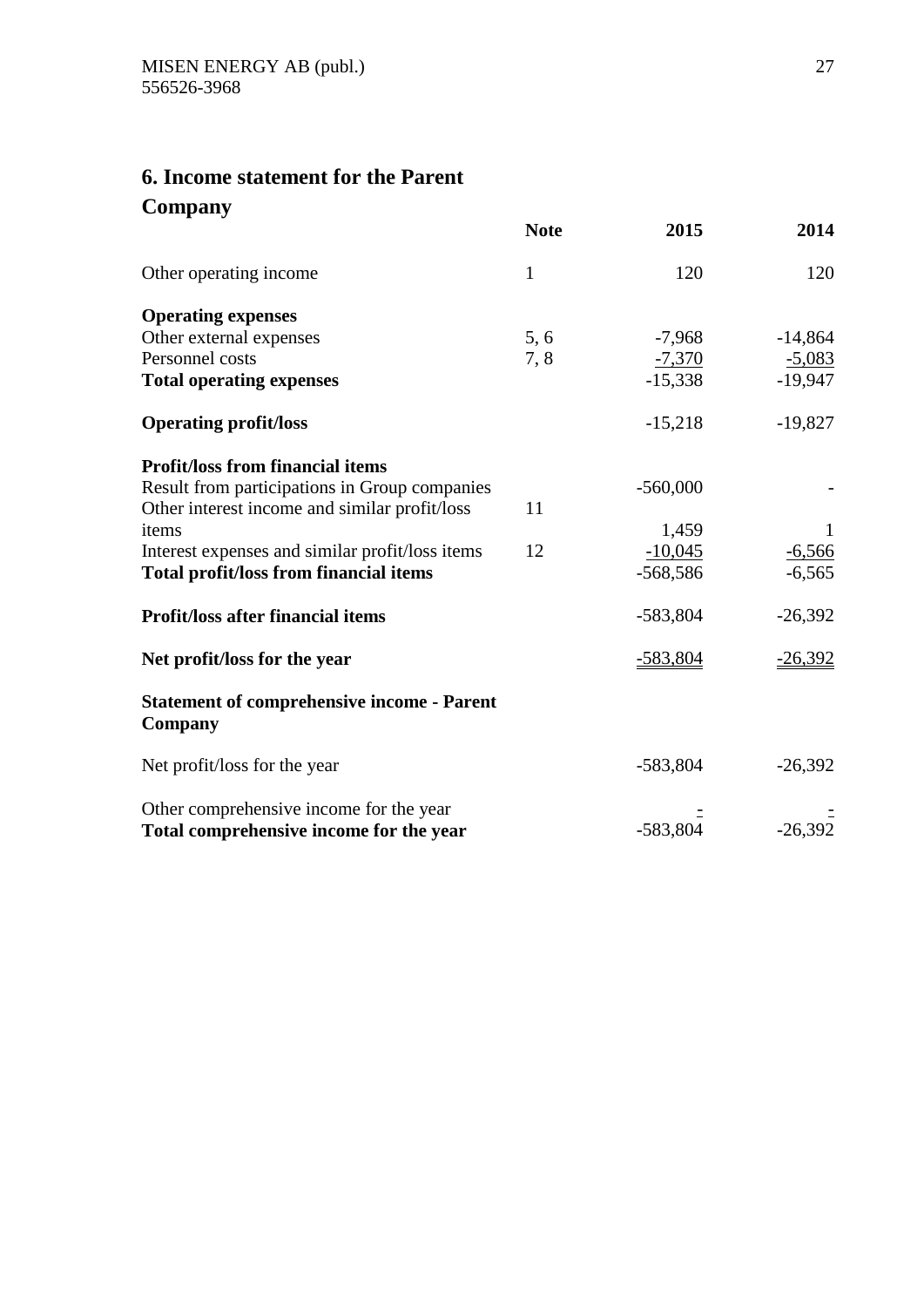## **7. Balance sheet for the Parent Company**

|                                   | <b>Note</b> | 31 Dec. 2015 | 31 Dec. 2014 |
|-----------------------------------|-------------|--------------|--------------|
| <b>Assets</b>                     |             |              |              |
| <b>Fixed assets</b>               |             |              |              |
| Financial fixed assets            |             |              |              |
| Participations in Group companies | 30          | 468,069      | 1,018,323    |
| <b>Total fixed assets</b>         |             | 468,069      | 1,018,323    |
| <b>Current assets</b>             |             |              |              |
| Current receivables               |             |              |              |
| Receivables from Group companies  |             | 3,536        | 3,280        |
| Other current receivables         | 20          | 402          | 190          |
| Prepaid expenses                  | 21          | <u>171</u>   | <u>331</u>   |
|                                   |             | 4,109        | 3,801        |
| Cash and bank                     |             | 1,703        | 358          |
| <b>Total current assets</b>       |             | 5,812        | 4,159        |
| <b>Total assets</b>               |             | 473,881      | 1,022,482    |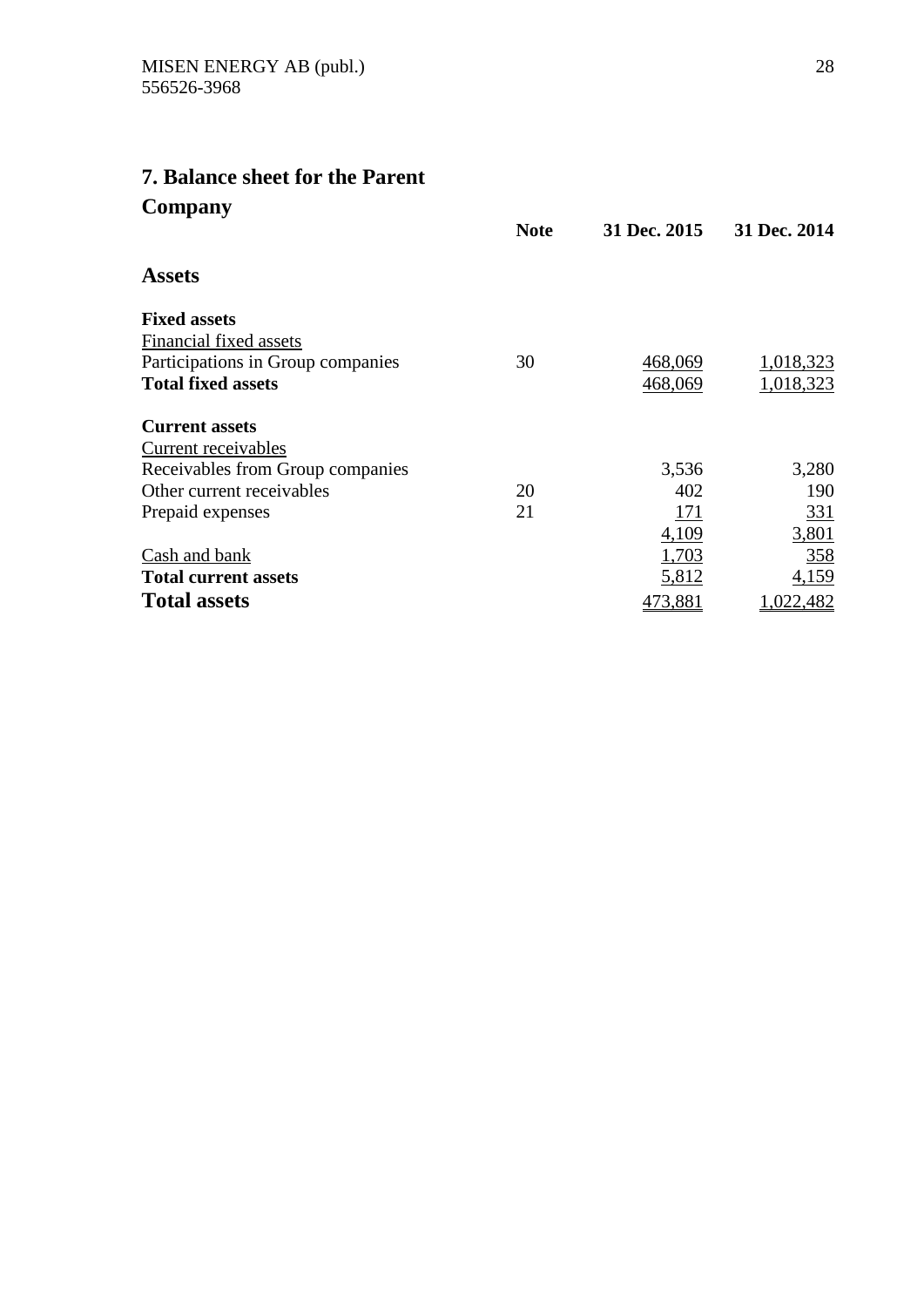# **Equity and liabilities**

**Equity**

| <b>Restricted equity</b>             |        |            |            |
|--------------------------------------|--------|------------|------------|
| Share capital                        | 22     | 290,136    | 290,136    |
| <b>Statutory reserve</b>             |        | 345        | <u>345</u> |
|                                      |        | 290,481    | 290,481    |
| Non-restricted equity                |        |            |            |
| Share premium reserve                |        | 714,285    | 714,285    |
| Profit/loss brought forward          |        | $-67,777$  | $-41,384$  |
| Net loss for the year                |        | $-583,804$ | $-26,392$  |
|                                      |        | 62,704     | 646,509    |
| <b>Total equity</b>                  |        | 353,185    | 936,990    |
| <b>Long-term liabilities</b>         |        |            |            |
| Liabilities to credit institutions   | 18, 23 | 99,161     | 72,587     |
| Liabilities to Group companies       | 23     | 92         | 92         |
| <b>Total long-term liabilities</b>   |        | 99,253     | 72,679     |
| <b>Current liabilities</b>           |        |            |            |
| Accounts payable - trade             |        | 4,935      | 1,671      |
| Liabilities to Group companies       |        | 11,617     | 7,238      |
| Other current liabilities            |        | 462        | 330        |
| Accrued expenses and deferred income | 25     | 4,429      | 3,574      |
| <b>Total current liabilities</b>     |        | 21,443     | 12,813     |
| <b>Total equity and liabilities</b>  |        | 473,881    | 1,022,482  |
| <b>Pledged assets</b>                | 26     | 233,985    | 254,709    |
| <b>Contingent liabilities</b>        | 27     | 39         | 39         |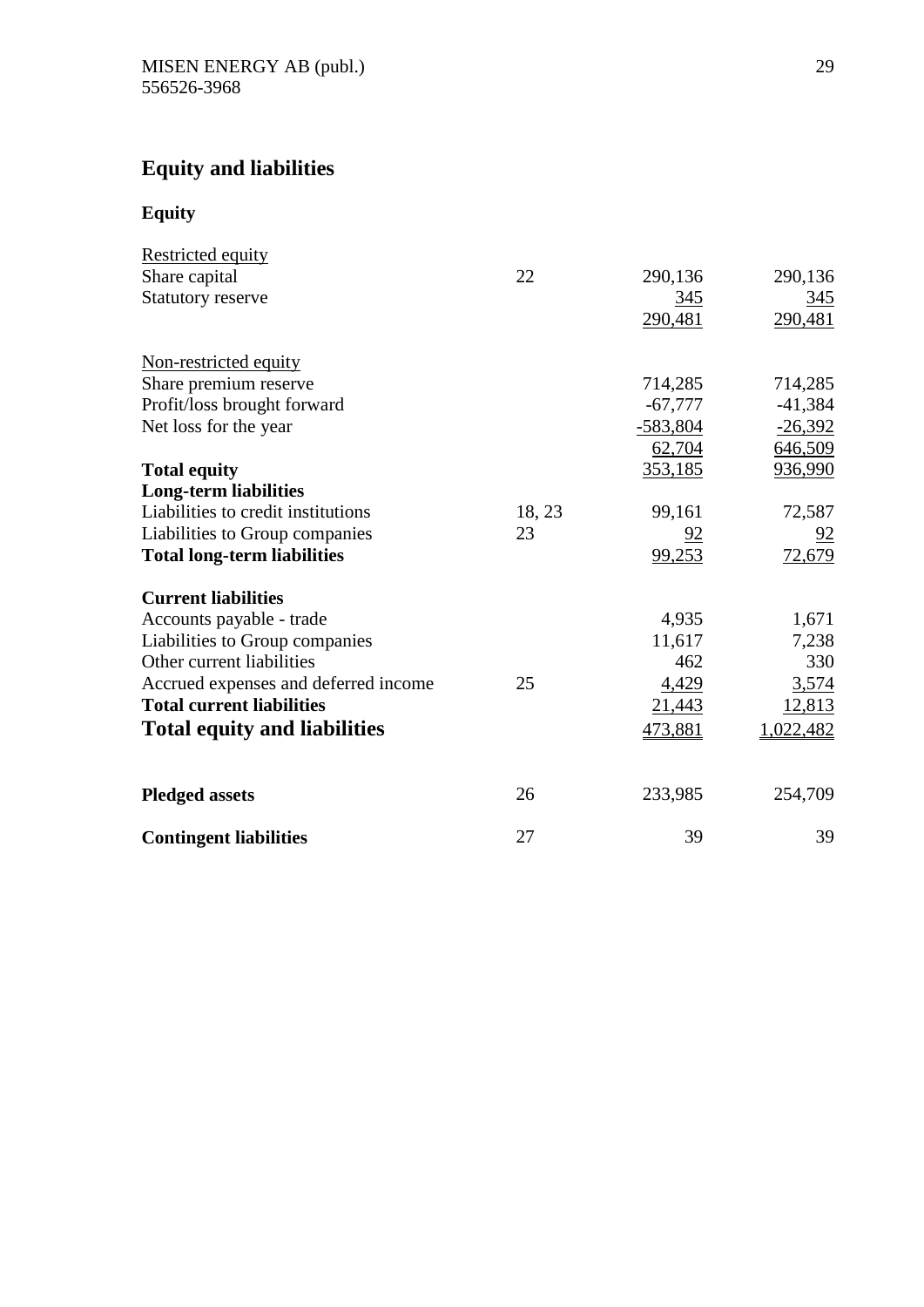# **8. Changes in equity for the Parent Company**

|                                                                  | Share<br>capital        | Statutory<br>reserve     | premium<br>reserve      | brought<br>forward | Share Profit/lossTotal equity |
|------------------------------------------------------------------|-------------------------|--------------------------|-------------------------|--------------------|-------------------------------|
| <b>Opening equity 1 Jan. 2014</b><br><b>Comprehensive income</b> | 290,136                 | 345                      | 714,285                 | $-41,384$          | 963,382                       |
| Net profit/loss for the year<br><b>Total comprehensive</b>       |                         |                          |                         | $-26,392$          | $-26,392$                     |
| income                                                           | $\overline{\mathbf{0}}$ | $\overline{\mathbf{0}}$  | $\boldsymbol{0}$        | <u>-26,392</u>     | $-26,392$                     |
| Closing equity 31 Dec. 2014                                      | 290,136                 | 345                      | 714,285                 | $-67,776$          | 936,990                       |
| <b>Opening equity 1 Jan. 2015</b>                                | 290,136                 | 345                      | 714,285                 | $-67,776$          | 936,990                       |
| <b>Comprehensive income</b>                                      |                         |                          |                         |                    |                               |
| Net profit/loss for the year<br><b>Total comprehensive</b>       |                         |                          |                         | $-583,805$         | $-583,805$                    |
| income                                                           | $\overline{\mathbf{0}}$ | $\underline{\mathbf{0}}$ | $\overline{\mathbf{0}}$ | <u>-583,805</u>    | <u>-583,805</u>               |
| Closing equity 31 Dec. 2015                                      | 290,136                 | 345                      | 714,285                 | $-651,581$         | 353,185                       |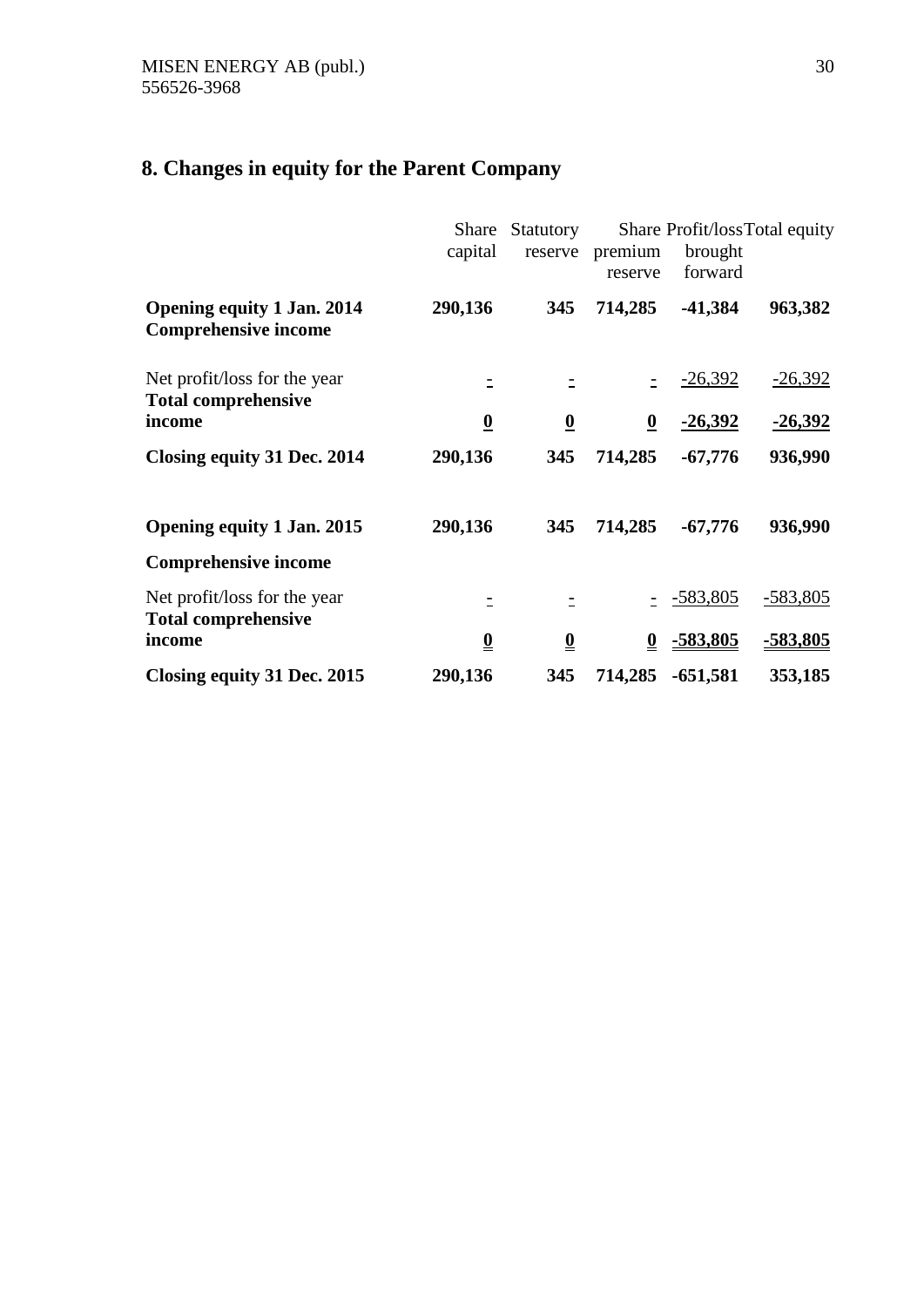## **9. Cash flow statement for the Parent**

| Company                                               | 2015                    | 2014                    |
|-------------------------------------------------------|-------------------------|-------------------------|
| <b>Operating activities</b>                           |                         |                         |
| Operating profit/loss before financial items          | $-15,218$               | $-19,827$               |
| Interest received                                     |                         | $\perp$                 |
| Increase/decrease Other current receivables           | $-308$                  | 1,974                   |
| Increase/decrease Accounts payable - trade            | 3,264                   | $-1,897$                |
| Increase/decrease Other current operating liabilities | 381                     | $-277$                  |
| <b>Cash flow from operating activities</b>            | $-11,881$               | $-20,026$               |
| <b>Investing activities</b>                           |                         |                         |
| Shareholders' contribution - paid                     | <u>-9,746</u>           |                         |
| <b>Cash flow from investing activities</b>            | $-9746$                 | $\frac{-8,572}{-8,572}$ |
| <b>Financing activities</b>                           |                         |                         |
| Increase in financial liabilities                     |                         |                         |
| <b>Cash flow from financing activities</b>            | $\frac{22,971}{22,971}$ | $\frac{28,478}{28,478}$ |
| Cash flow for the year                                | 1,344                   | $-120$                  |
| Cash and cash equivalents at the beginning of the     |                         |                         |
| year                                                  | 359                     | <u>479</u>              |
| Cash and cash equivalents at year-end                 | 703                     | 359                     |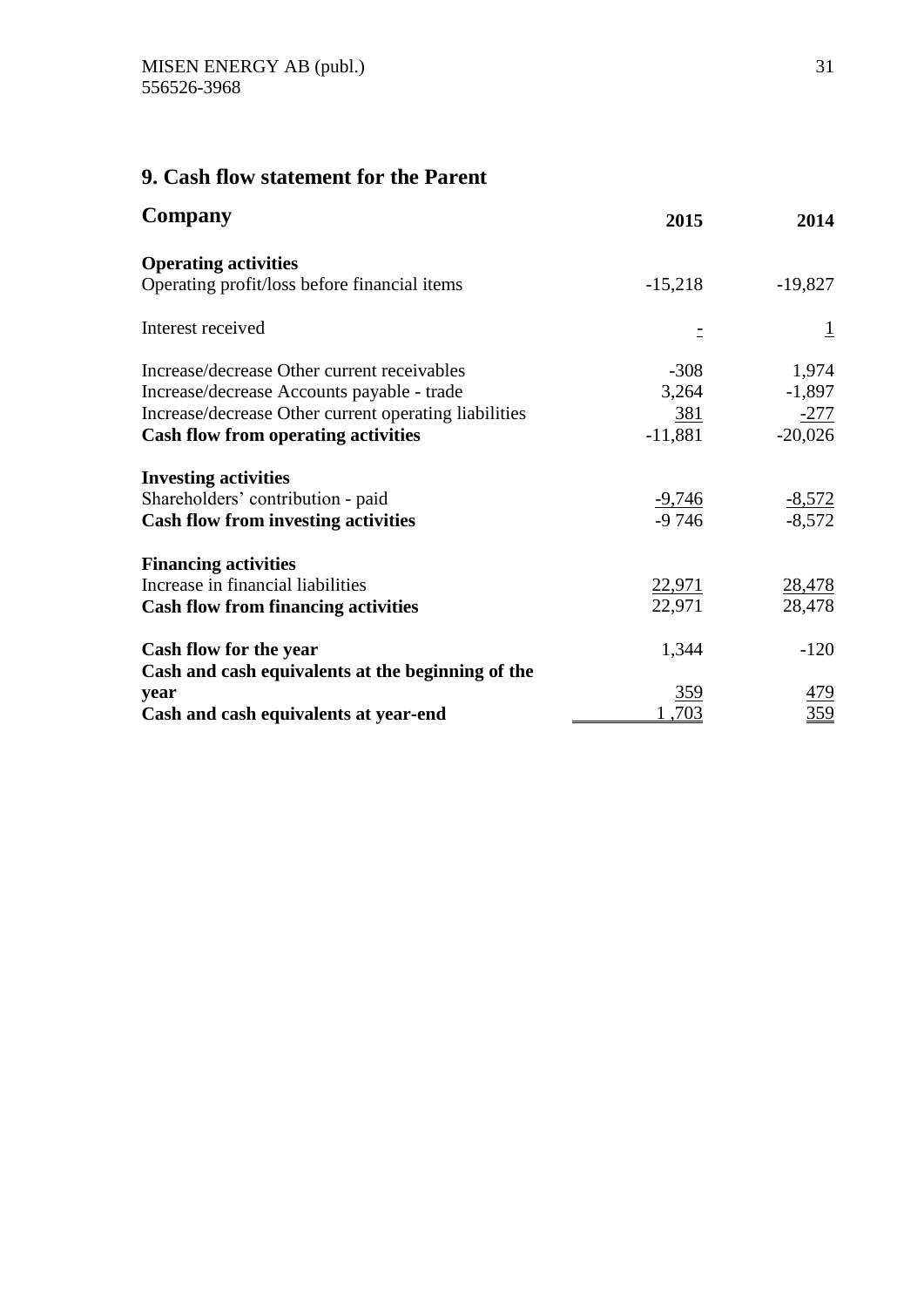### **10. Supplementary information**

#### **General disclosures**

#### **General information**

The Group's operations involve extraction of hydrocarbons, with the focus on continued oil and gas production in Ukraine.

The Parent Company is a limited liability company with its registered offices in Stockholm. The address of the Head Office is Engelbrektsgatan 32, 411 37 Gothenburg, Sweden. The Parent Company's shares are listed on First North.

The Parent Company Misen Energy AB's business focus is to undertake Group-wide tasks and, together with its subsidiary Misen Enterprises AB, provide financing for operations in Ukraine.

The Board of Directors and the Managing Director have, on 7 April 2016, approved this annual report and consolidated financial statements for publication.

Unless otherwise stated, all amounts are reported in KSEK. Information in brackets refers to the previous year.

#### **Summary of important accounting principles**

The most important accounting principles applied in the preparation of the consolidated financial statements are set out below. Unless otherwise stated, these principles have been consistently applied for all years disclosed.

#### *Basis of preparation of the financial statements*

The consolidated financial statements for the Misen Energy AB Group have been prepared in accordance with the Annual Accounts Act, RFR 1 Supplementary Accounting for Groups, and International Financial Reporting Standards (IFRS) as adopted by the EU. The consolidated financial statements have been prepared using the cost method.

The preparation of financial statements in conformity with IFRS requires the use of certain critical accounting estimates. It also requires Management to exercise its judgement in applying the Group's accounting principles. Areas involving a high level of judgement, which are complex, or areas where assumptions and estimates are of substantial significance to the consolidated financial statements are commented on, where applicable, in the notes.

#### *Group concepts*

The Annual General Meeting on 30 June 2011 approved the Board's proposal to acquire all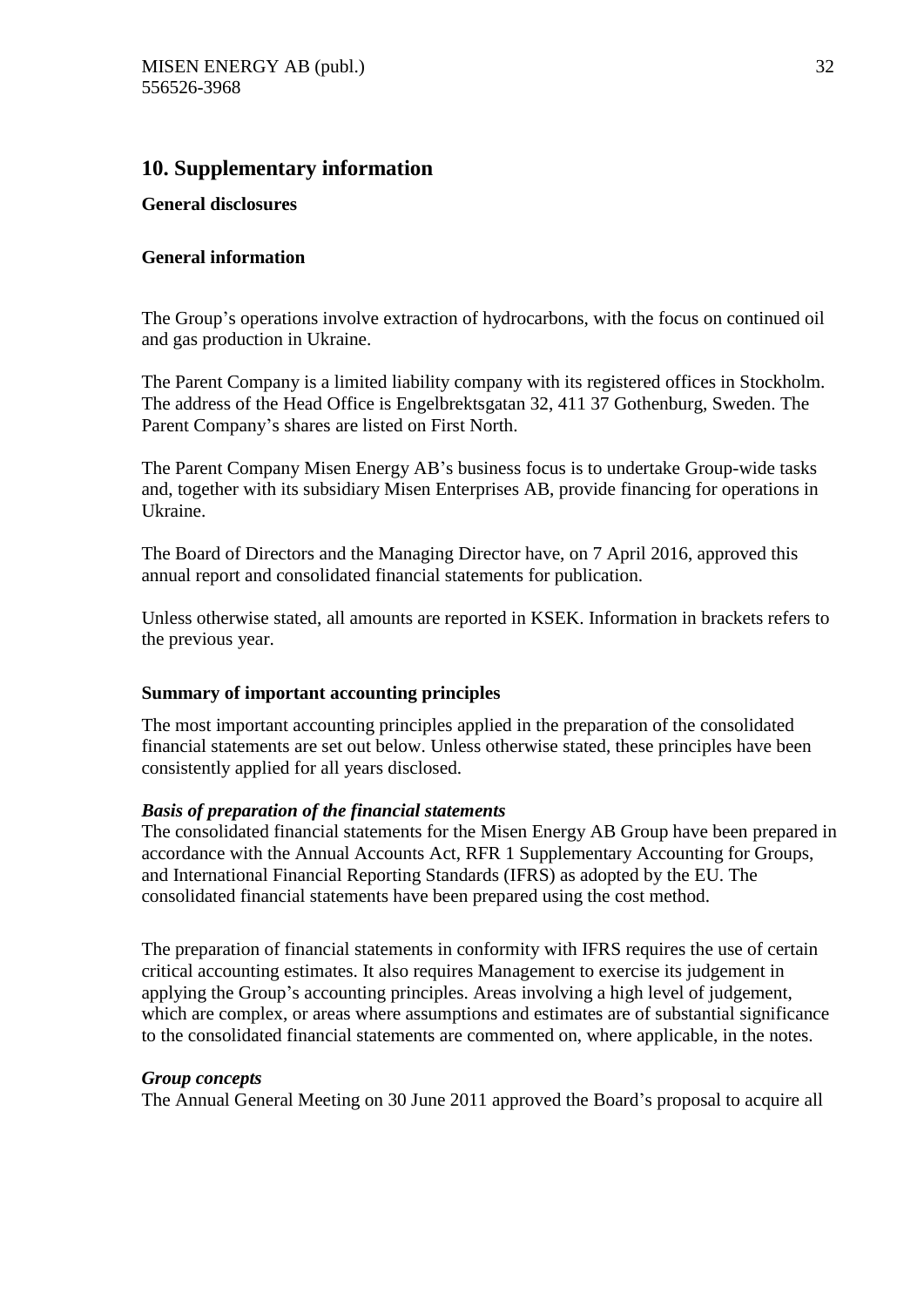shares in Misen Enterprises AB. This acquisition was made effective as of 1 July 2011. Payment was made through the issue of new shares in what was then Svenska Capital Oil AB, now Misen Energy AB, for the entire purchase price, which amounted to KSEK 999,999. Through this transaction, the five previous owners of Misen Enterprises AB became the dominant shareholders in Svenska Capital Oil AB, with a total shareholding of 98.8% of all shares. In this manner, the IFRS rules for reverse acquisitions were applied.

The Misen Enterprises Group, which is included in the consolidated financial statements, consists of Misen Enterprises AB, its wholly-owned Ukrainian subsidiary LLC Karpatygaz and 50.01% of the partner-owned, Joint Activity (JA), which Misen and Karpatygaz operate jointly with the Ukrainian state-owned gas company Ukrgazvydubovannya.

#### *Standards, amendments and interpretations to existing standards that entered into effect in 2015*

During the year, no standards, amendments or interpretations to existing standards entered into effect that had any material impact on the Group's financial statements.

#### *New standards and interpretations not yet applied by the Group*

A number of new standards and interpretations effective for financial years beginning after 1 January 2015 have not been applied in preparing these consolidated financial statements. None of these is expected to have a significant effect on the consolidated financial statements of the Group:

#### *IFRS 9 Financial instruments*

IFRS 9 addresses the classification, measurement and recognition of financial assets and financial liabilities and introduces new rules for hedge accounting. The complete version of IFRS 9 was issued in July 2014. It replaces the parts of IAS 39 that addressed the classification and measurement of financial instruments and introduces a new impairment model.

The standard is to be applied to financial years beginning on or after 1 January 2018. The Group does not expect any material impact on the classification, measurement or recognition of the Group's financial assets and liabilities.

#### *IFRS 15 Revenue from Contracts with Customers*

IFRS 15 is the new standard for revenue recognition. IFRS 15 replaces IAS 18 Revenue and IAS 11 Construction Contracts.

IFRS 15 is based on the principle that revenue is recognised when the customer takes control of the sold good or service – a principle that replaces the earlier principle that revenue is recognised when risks and benefits are transferred to the buyer. The principles on which IFRS is based should give users of financial statements more useful information about the company's revenues. The expanded disclosure obligation means that information shall be provided on the type of revenue, the time of recognition, uncertainties linked to revenue recognition and cash flow attributable to the company's customer contracts. Under IFRS 15, revenue shall be recognised when the customer takes control over the sold good or service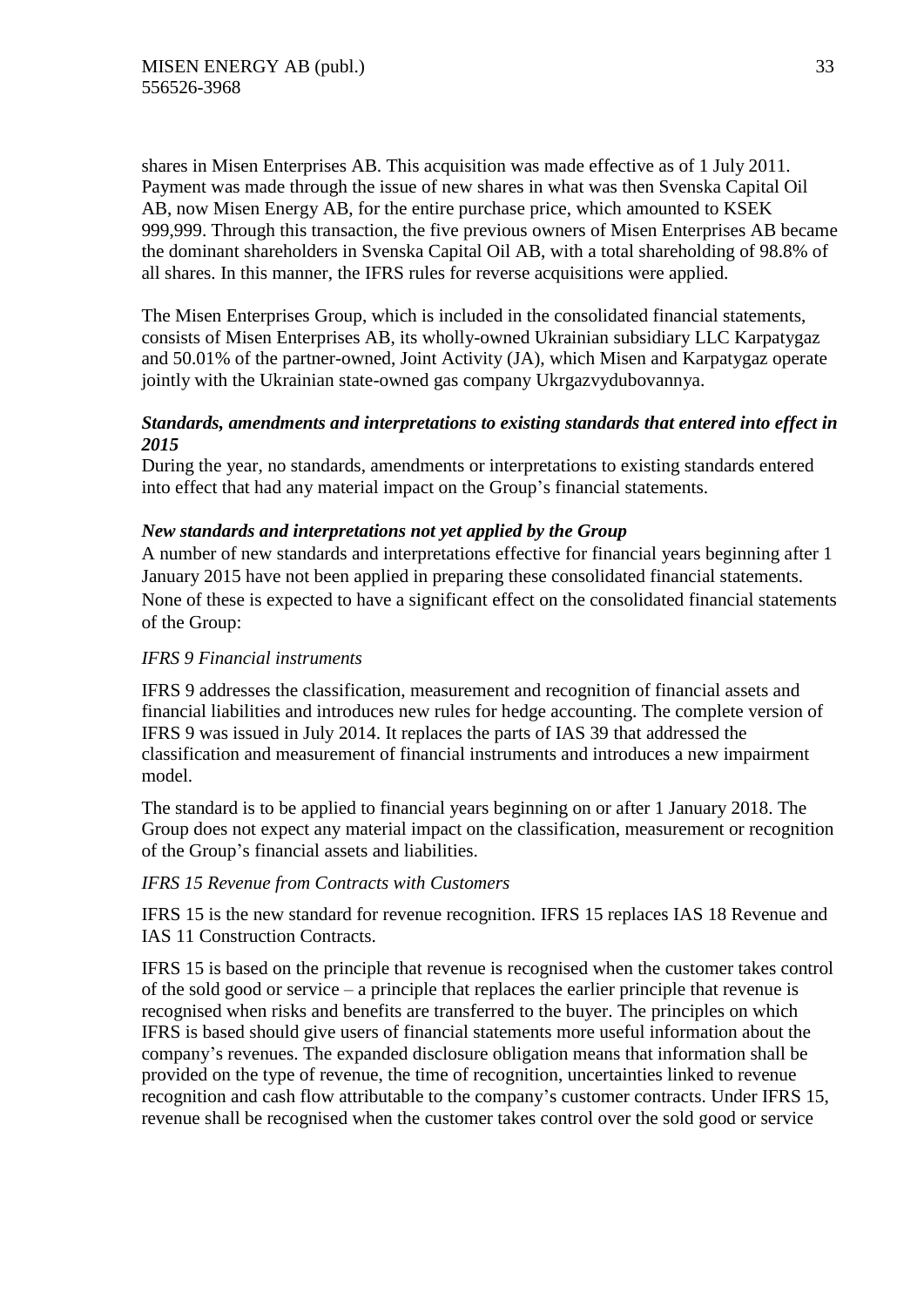and has the possibility of using or obtaining use from the good or service.

The standard enters into effect on 1 January 2018. Early application is permitted. The group has not yet assessed the effects of the introduction of the standard.

#### *IFRS 16 Leases*

In January 2016, IASB published a new standard for leases that will replace IAS 17 Leases and associated interpretations IFRIC 4, SIC-15 and SIC-27. This standard requires assets and liabilities attributable to all leases, with a few exceptions, to be recognised in the balance sheet. This recognition is based on the view that the lessee has a right to use an asset during a specific period of time and at the same time an obligation to pay for this right. Recognition for the lessor will essentially be unchanged.

The standard is to be applied to financial years beginning on or after 1 January 2019. Early application is permitted provided that IFRS 15 Revenue from Contracts with Customers is also applied. The EU has not yet adopted the standard.

The Group is the lessee in operating leases which are expected to be affected by IFRS 16 in that these agreements are to be recognised with an asset and liability on the balance sheet and in the income statement with depreciation of the asset and an interest expense on the leasing liability. According to current IAS 17, the leasing fee is expensed over the term of the lease. The Group has not yet fully evaluated how the effect impacts the Group's financial position.

There are no other IFRSs or IFRIC interpretations that are not yet effective that would be expected to have a material impact on the Group.

#### *Consolidated financial statements*

#### *Subsidiaries*

Subsidiaries are all entities (including structured entities) over which the Group has control. The Group controls an entity when the Group is exposed to, or has rights to, variable returns from its involvement with the entity and has the ability to affect those returns through its power over the entity. Subsidiaries are fully consolidated from the date on which control is transferred to the Group. They are deconsolidated from the date that control ceases.

The acquisition method is used to report the Group's business combinations. The purchase price for the acquisition of a subsidiary comprises the fair value of assets and liabilities that the Group transfers to former owners of the acquired company and the shares issued by the Group. The purchase price also includes the fair value of all assets and liabilities resulting from an agreement on contingent consideration. Identifiable assets acquired and liabilities assumed at a business combination are measured initially at their fair values at the acquisition date. For each acquisition  $-$  i.e. on a case-by-case basis  $-$  the Group determines whether noncontrolling interest in the acquired company is reported at fair value or at the proportionate share of the reported value of the acquired company's identifiable net assets.

Acquisition-related costs are expensed as incurred.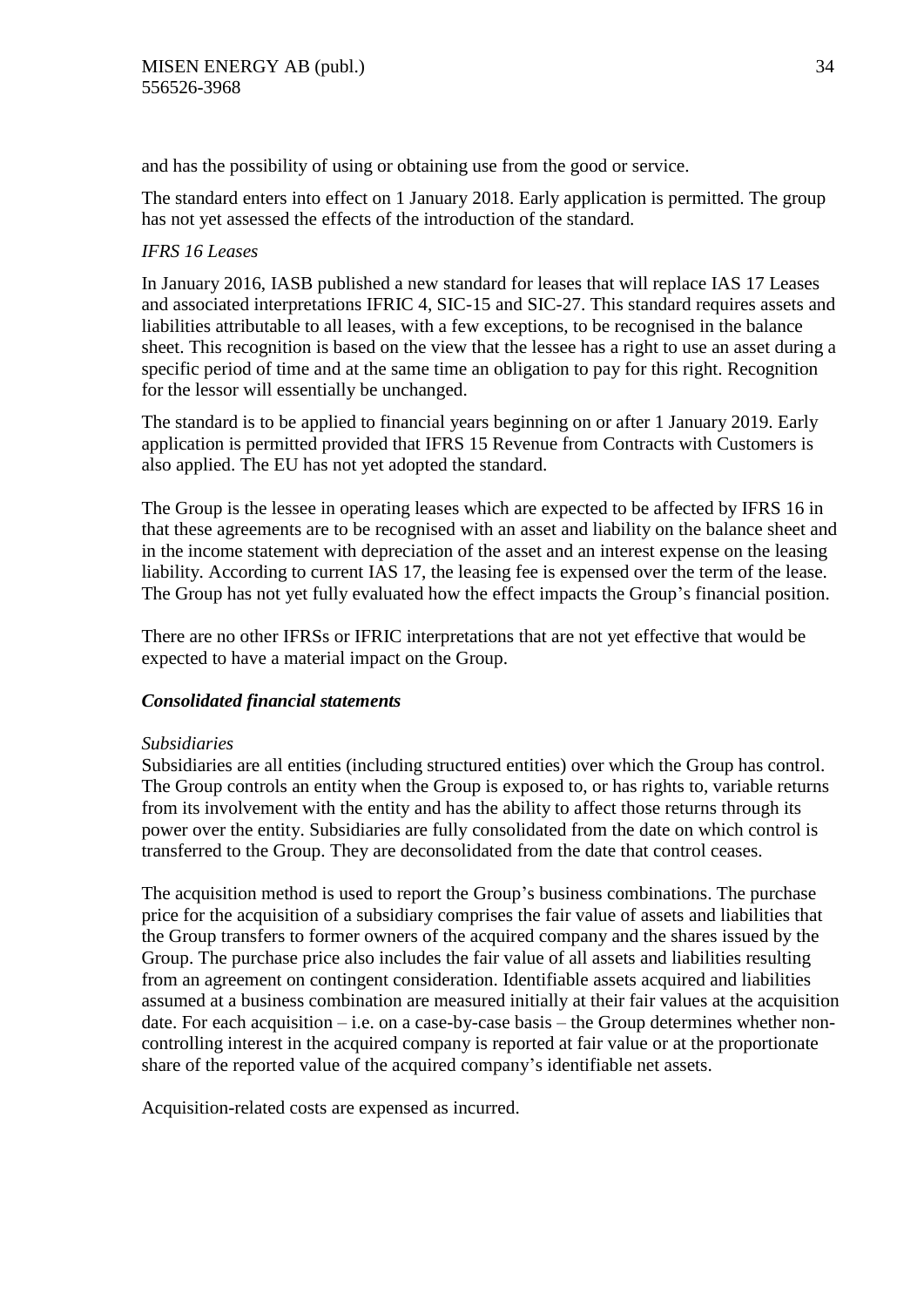Any intra-Group transactions, balance sheet items, income and expenses on transactions between Group companies are eliminated. Gains and losses resulting from intra-Group transactions and reported as assets are also eliminated. Accounting standards of subsidiaries have been changed, where necessary, to ensure a consistent application of the Group's standards.

#### *Joint operations / J*

Under IFRS 11 investments in joint arrangements are classified as either joint operations or joint ventures depending on the contractual rights and obligations each investor. The Group has only got investments in one Joint operation JA.The Group's interests in jointly controlled entities are recognised by proportionate consolidation. The Group combines its share of income and expenses, assets and liabilities and cash flows of the jointoperation, with the corresponding items in its own consolidated financial statements. The Group recognises the portion of gains or losses from its sale of assets to a joint operation which corresponds to the other participants' ownership share. The Group does not recognise any share of profits or losses in a joint operation which result from the Group's purchase of assets from the joint operation until the assets are sold on to an independent party. Nevertheless, if a transaction involves a loss, it is recognised immediately, provided that the loss is incurred due to overvaluation of an asset.

#### *Associates*

Associates are all entities over which the group has significant influence but not control, generally accompanying a shareholding of between 20% and 50% of the voting rights. Investments in associates are accounted for using the equity method of accounting.

Under the equity method, the investment is initially recognised at cost, and the carrying amount is increased or decreased to recognise the investor's share of the profit or loss of the associate after the date of acquisition. The Group's share of post-acquisition profit or loss is recognised in the income statement, and its share of post-acquisition movements in other comprehensive income is recognised in other comprehensive income with a corresponding adjustment to the carrying amount of the investment. Dividends from associates are recognised as a decrease in the investment's carrying amount.

When the Group's share of losses in an associate equals or exceeds its interest in the associate, including any other unsecured receivables, the Group does not recognise further losses, unless it has incurred legal or constructive obligations or made payments on behalf of the associate.

The Group determines at each reporting date whether there is any objective evidence that the investment in the associate is impaired. If this is the case, the Group calculates the amount of impairment as the difference between the recoverable amount of the associate and its carrying value and recognises the amount adjacent to "Share of profit/loss of associates" in the income statement.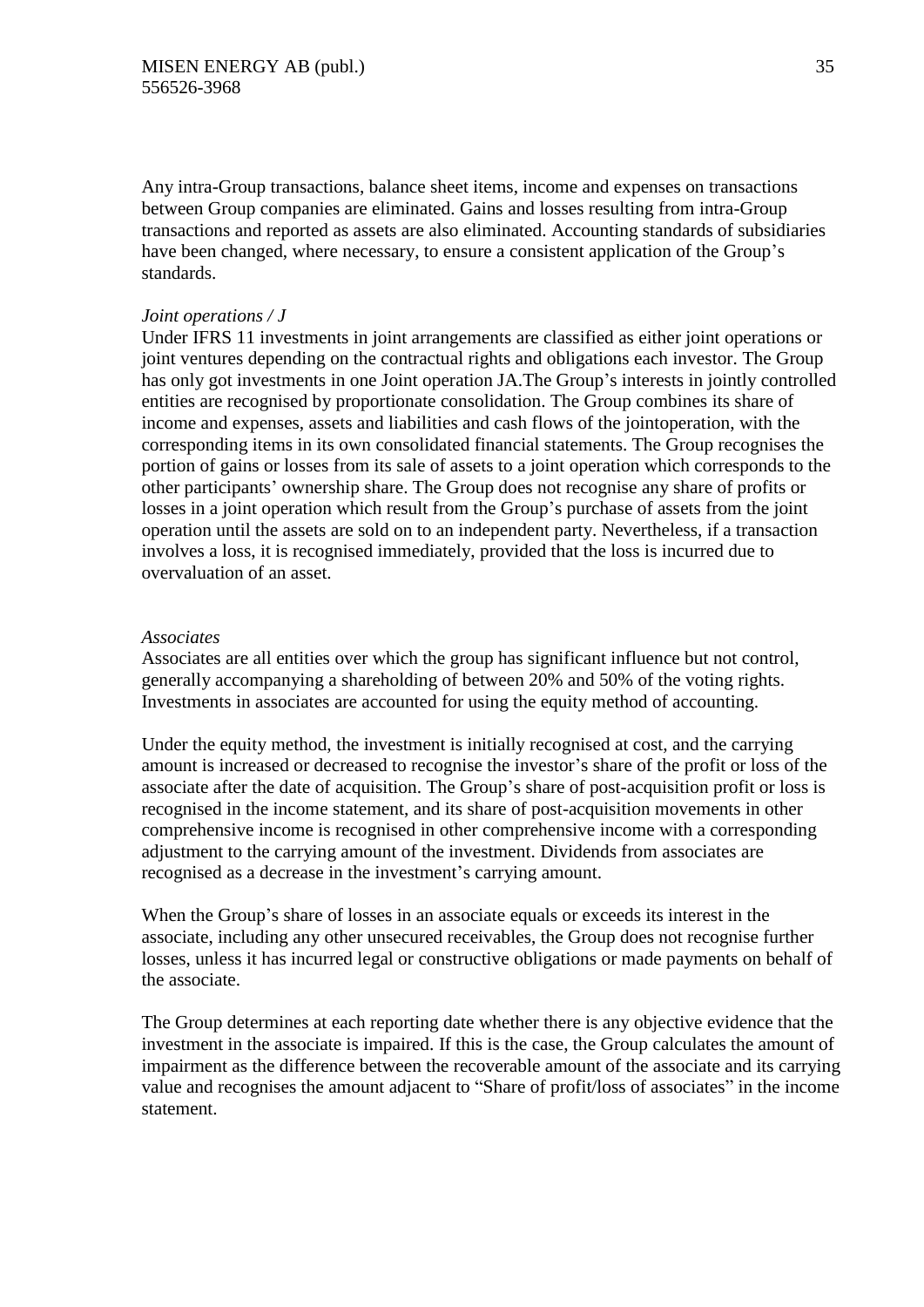Profits and losses resulting from upstream and downstream transactions between the Group and its associate are recognised in the Group's financial statements only to the extent of unrelated investor's interests in the associates. Unrealised losses are eliminated unless the transaction provides evidence of an impairment of the asset transferred.

The group´s investment in JA 493 is reported as part in associated company.

#### *Segment reporting*

Operating segments are reported in a manner consistent with the internal reporting provided to the chief operating decision- maker. The chief operating decision-maker is the function responsible for allocating resources and assessing the performance of operating segments. In the Group, this function has been identified as the Board of Directors and Group Management.

The Board of Directors and Group Management do not monitor the business in any dimension other than the entire operations., for which reason reporting of a particular segment is not established.

#### *Translation of foreign currencies*

#### *Functional currency and presentation currency*

Items included in the financial statements of each of the Group's entities are estimated using the currency of the primary economic environment in which the entity operates (the functional currency). The consolidated financial statements are presented in Swedish Crowns (SEK), which is the Parent Company' s functional and presentation currency.

#### *Transactions and balance sheet items*

Foreign currency transactions are translated into the functional currency using the exchange rates prevailing at the dates of the transactions or valuation where items are re-measured. Foreign exchange gains and losses resulting from the settlement of such transactions and from the translation at year-end exchange rates of monetary assets and liabilities denominated in foreign currencies are recognised in the income statement.

Foreign exchange gains and losses that relate to borrowings and cash and cash equivalents are presented in the income statement within financial income or expenses. All other foreign exchange gains and losses are presented in the income statement within Other operating income/expenses.

#### *Group companies*

The results and financial position of all the Group entities (none of which has the currency of a hyper-inflationary economy) that have a functional currency different from the presentation currency are translated into the presentation currency as follows: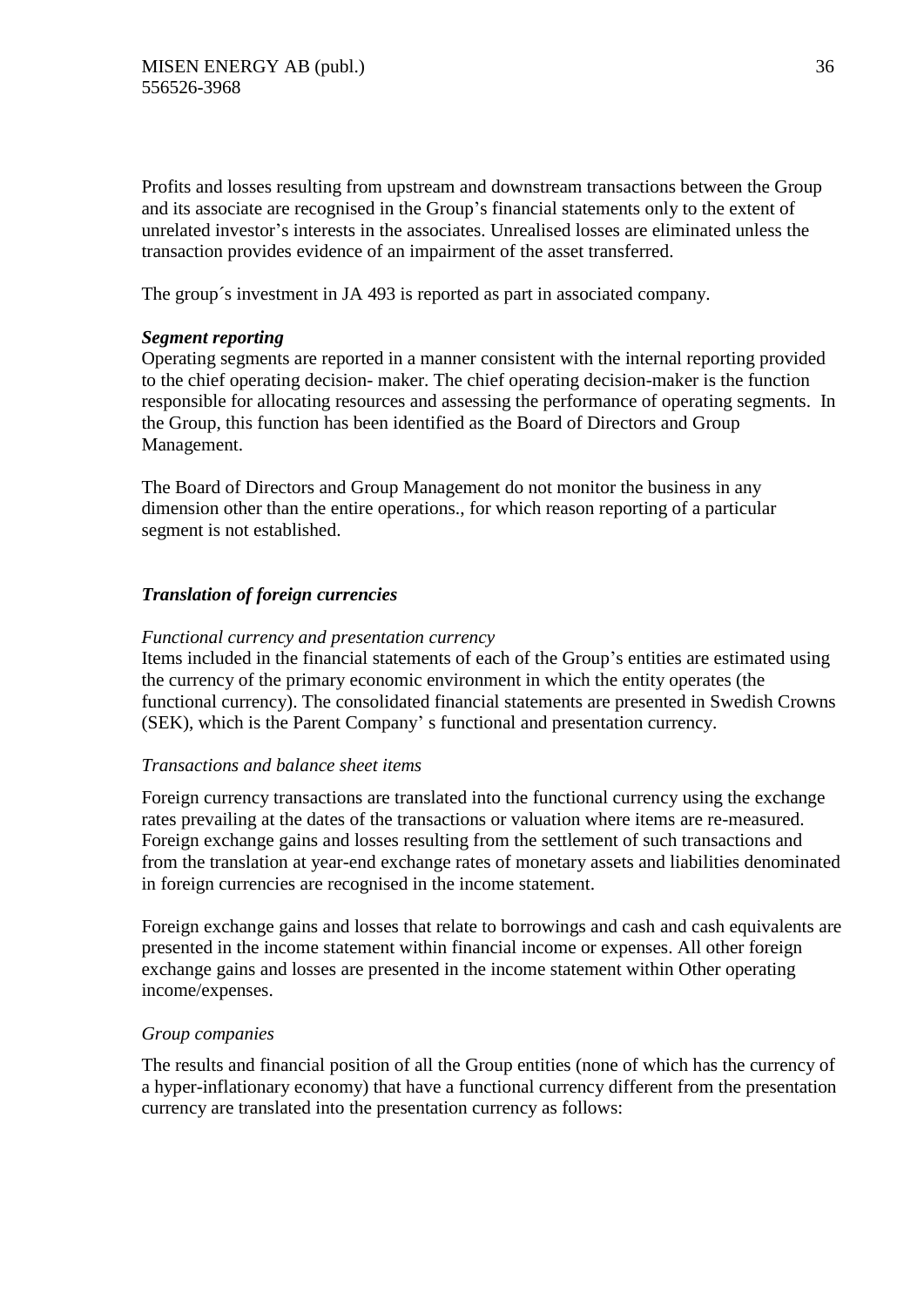- assets and liabilities for each balance sheet presented are translated at the closing rate at the date of that balance sheet;
- income and expenses for each income statement are translated at average exchange rates; and
- all resulting exchange differences are recognised in other comprehensive income.

The following exchange rates have been applied in the financial statements:

| <b>Currency</b> | Income statement | <b>Balance sheet</b> |
|-----------------|------------------|----------------------|
| EUR.            | 9.3511           | 9.1806               |
| <b>UAH</b>      | 0.3867           | 0.3468               |
| <b>USD</b>      | 8.4291           | 8.4186               |

### *Revenue recognition*

Revenue comprises the fair value of goods and services sold, net of VAT and discounts, and after elimination of internal Group sales. Revenues in the Parent Company relate to invoicing of services and expenses. The revenue from the Company's sale of goods is recognised as income when the significant risks and rewards of ownership of the goods pass to the buyer.

The Group recognises revenue when the amount can be measured in a reliable manner, it is probable that future economic benefits will flow to the Company and specific criteria have been met for each of the Group's operations.

Within the JA, there are, on occasion, exchanges of gas products with other companies, partly in order to reduce transportation costs. Such an exchange may mean that the company replaces gas in pipes with gas in storage and vice versa. This exchange can lead to gross invoicing taking place from both parties, but it is not recognised as income or expense in the financial statements.

### *Current and deferred income tax*

The tax expense for the period comprises current tax calculated on the period's tax profit according to current tax rates. The current tax expense is adjusted with changes in deferred tax assets and liabilities related to temporary differences and unutilised tax loss carry forwards.

The current tax expense is calculated on the basis of the tax regulations that at the balance sheet date have been enacted or substantively enacted in countries where the Parent Company and its subsidiaries operate and generate taxable income. Management periodically evaluates positions taken in tax returns with respect to situations in which applicable tax regulations are subject to interpretation. When deemed appropriate, Management makes provisions for amounts expected to be paid to the tax authorities.

Deferred tax is recognised on all temporary differences arising between the fiscal value of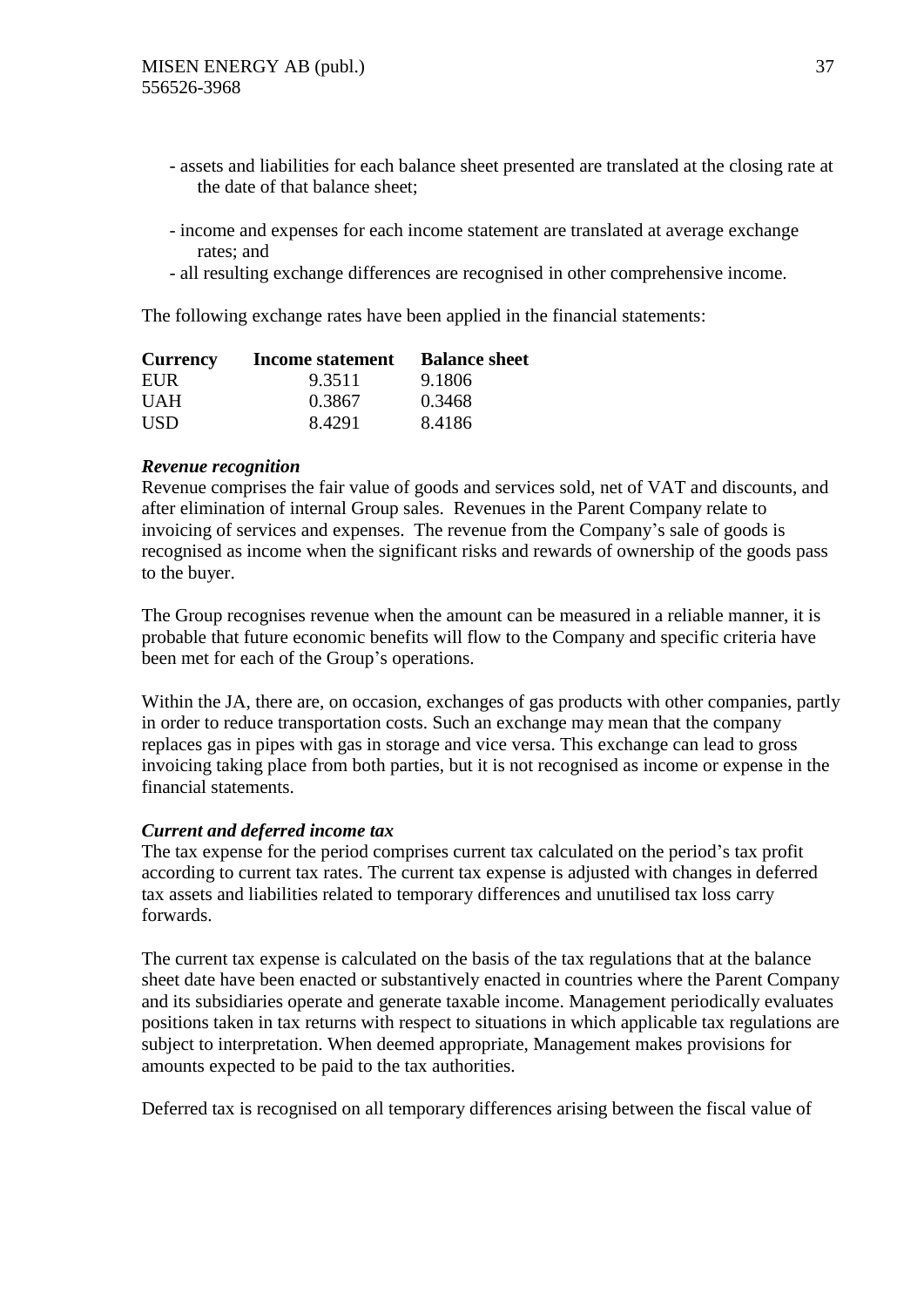assets and liabilities and their reported values in the consolidated financial statements. Deferred tax is not recognised if it arises from the initial recognition of goodwill. Nor is deferred tax recognised if it arises as a result of a transaction that constitutes the initial recognition of an asset or liability in a business combination that, at the time of the transaction, affects neither the accounting or fiscal results. Deferred income tax is calculated using tax rates (and legislation) that have been determined or advised by the balance sheet date and which are expected to apply when the related deferred income tax asset is realised or the deferred income tax liability is settled.

Deferred tax assets are recognised to the extent that it is probable that future taxable profit will be available against which the temporary differences can be utilised.

Deferred tax assets and liabilities are offset when there is a legally enforceable right to offset current tax assets and tax liabilities and when the deferred tax assets and liabilities relate to taxes levied by the same taxation authority and relate to either the same taxable entity or different taxable entities where there is an intention to settle balances by net payments.

Current and deferred tax are recognised in the income statement, except when the tax relates to items recognised in other comprehensive income or directly in equity. In such cases, tax is also recognised in other comprehensive income or equity.

### *Leasing*

Leases in which a significant portion of the risks and benefits of ownership are retained by the lessor are classified as operating leases. Payments made during the lease term (net of any incentives received from the lessor) are charged to the income statement on a straight-line basis over the lease period.

The Group leases certain tangible fixed assets. Lease agreements of fixed assets where the Group essentially takes all the risks and benefits associated with ownership are classified as financial leases. When the lease period commences, financial leases are capitalised in the balance sheet at whichever is the lower of the leased asset's fair value and the present value of the minimum lease payments.

Each lease payment is allocated among the repayment of debt and financial charges. The corresponding payment obligations, net of finance charges, are included in the balance sheet items Long-term liabilities and Current liabilities. The interest portion of the financial expenses is reported in the income statement over the lease period so that each accounting period is charged with an amount corresponding to a fixed interest rate for the respective period's reported liability.

Fixed assets held under finance leases are impaired over the shorter period of the asset's useful life and the lease term.

#### *Intangible assets*

Intangible assets are recognised at acquisition cost less accumulated amortisation. Intangible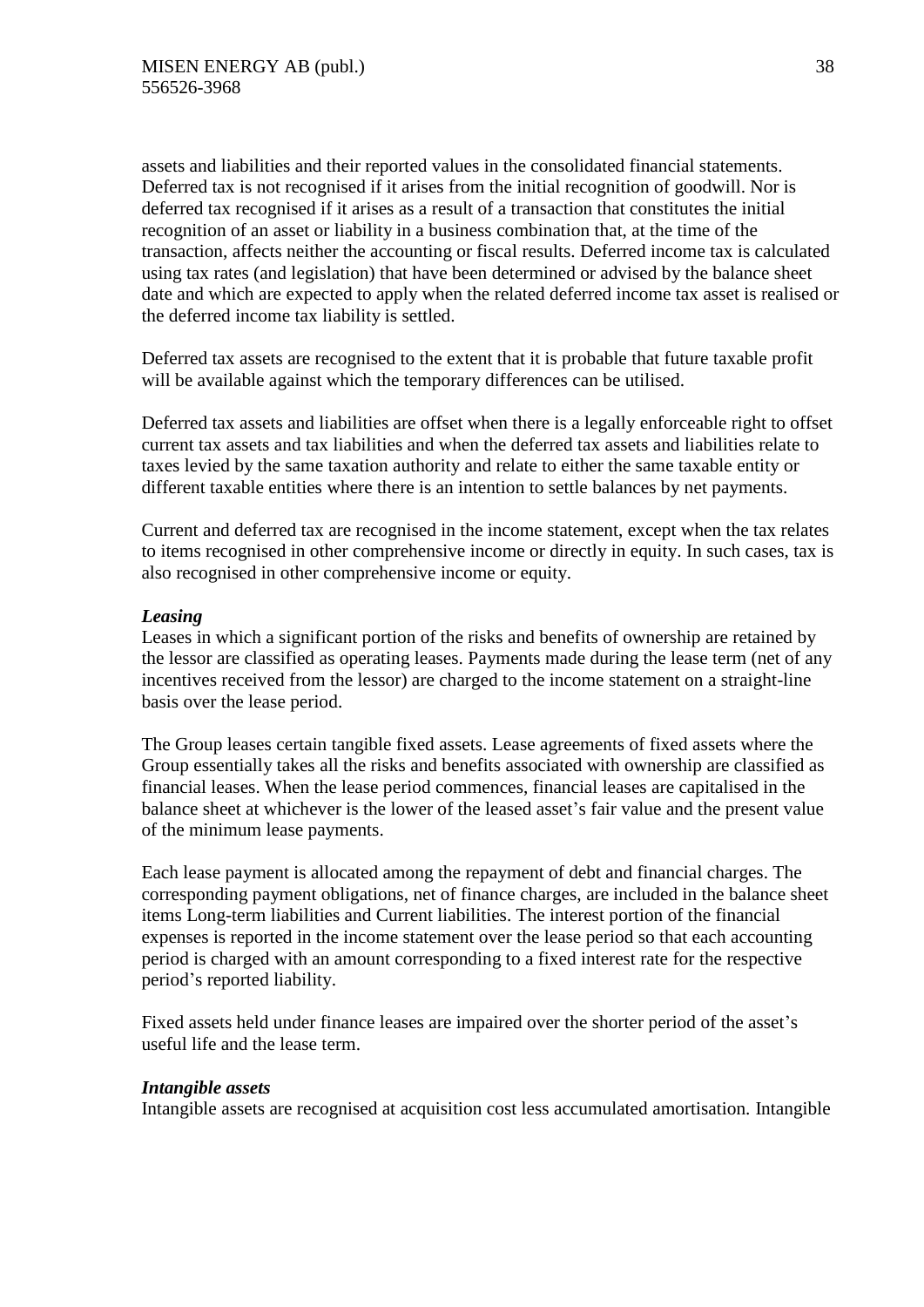assets relate entirely to extraction licences and technical documentation. The development licences are amortised on a straight-line basis over the JAA ("Joint Activity Agreement") contract's duration, which expires in 2031, as it is anticipated that it will be possible to extend licences with expiration dates prior to 2031 while technical documentation is amortised straight-line over four years.

- Amortisation of development licences 8% per year
- Amortisation of technical documentation 25% per year

### *Tangible fixed assets*

Tangible fixed assets for the extraction of natural gas are recognised at cost less depreciation according to plan based on the asset's estimated useful life. Cost includes expenditure that is directly attributable to the acquisition of the asset, as well as capitalized interest and borrowing costs when applicable.

Subsequent costs are added to the asset's reported value or recognised as a separate asset, as appropriate, only when it is probable that the future economic benefits associated with the asset will flow to the Group and that the cost of the asset can be measured reliably. All other forms of repairs and maintenance are expensed in the income statement in the period in which they arise. The assets' residual values and useful lives are reviewed at each reporting date and adjusted if necessary. An asset's carrying amount is written down immediately to its recoverable amount if the asset's carrying amount exceeds its estimated recoverable amount.

Gains and losses on disposals are determined by comparing the proceeds of the sale with the reported value and are recognised in the income statement.

Depreciation according to plan is made as per the following: - Equipment, tools, fixtures and fittings 10-50%.

Constructions in progress also include advance payments. No depreciation is made for construction in progress. Depreciation is recognised when the facility is completed and taken into use.

### *Impairment of assets*

Assets are tested for impairment whenever events or changes in circumstances indicate that the carrying amount may not be recoverable. An impairment loss is recognised for the amount by which the asset's carrying amount exceeds its recoverable amount. The recoverable amount is the higher of an asset's fair value less costs of disposal and value in use. For the purposes of assessing impairment, assets are grouped at the lowest levels for which there are separately identifiable cash inflows which are largely independent of the cash inflows from other assets or groups of assets (cash-generating units). Non-financial assets other than goodwill that suffered an impairment are reviewed for possible reversal of the impairment at the end of each reporting period.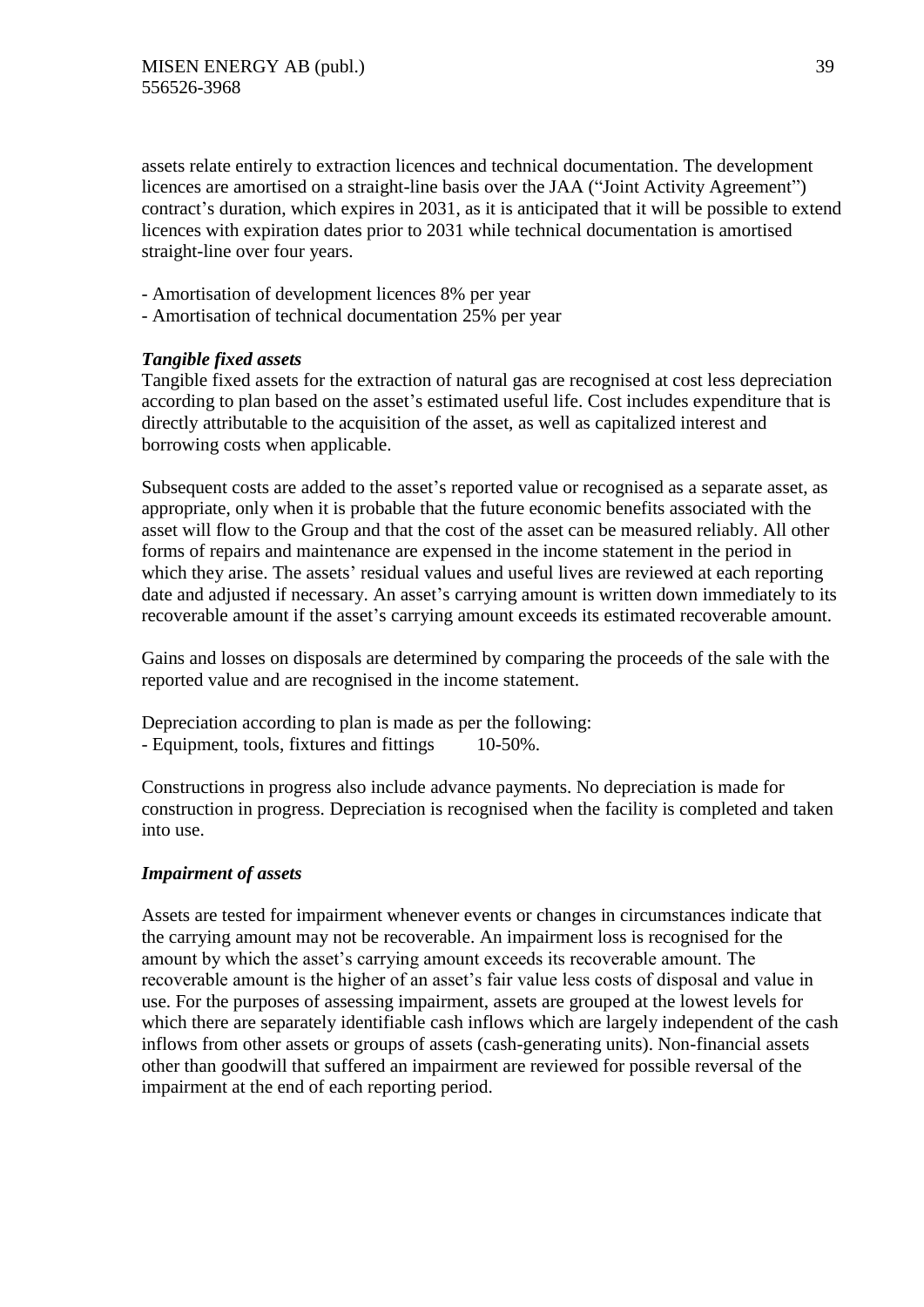### *Financial assets*

The Group classifies its financial assets in the following categories: financial assets measured at fair value through profit or loss, loans and receivables, and financial assets available for sale. Classification depends on the purpose for which the financial assets were acquired. Management determines the classification of financial assets at initial recognition. Currently, the Group only has financial assets in the category Loans and receivables.

#### *Loans and receivables*

Loans and receivables are financial assets that are not derivatives, that have fixed or determinable payments and that are not quoted in an active market. They are included in current assets, with the exception of assets with maturities greater than 12 months after the reporting date, which are instead classified as fixed assets. The Group's loans and receivables comprise accounts receivable and cash and cash equivalents in the balance sheet.

### - Accounts receivable - trade

Accounts receivable are initially recognised at fair value and subsequently measured at amortised cost using the effective interest method, less any reserves for writedowns. The fair value of current receivables corresponds to their carrying amounts since the discount effect is not material. A reserve for write-downs of accounts receivable is established when there is objective evidence that the Group will not be able to collect all amounts due according to the original terms. Significant financial difficulties on the part of the debtor, probability that the debtor will enter bankruptcy or financial restructuring, and default or delinquency in payments are considered indicators that an impairment requirement of accounts receivable may be present. Reserves are measured as the difference between the asset's reported value and the present value of estimated future cash flows, discounted at the effective interest rate. The asset's reported value is reduced through the use of a depreciation account and the loss is recognised in the income statement. When receivables cannot be collected, they are written off against the depreciation account for accounts receivable. Subsequent recoveries of amounts previously written off are credited to the income statement.

Cash and cash equivalents

Cash and cash equivalents include cash, bank deposits and other short-term investments with maturities of three months or less.

### *Financial liabilities*

#### *Accounts payable - trade*

Accounts payable are commitments to pay for goods or services which have been purchased from the supplier in the course of the day-to-day operations. Accounts payable are classified as current liabilities if they are due for payment within one year or less. If this is not the case, they are reported as long-term liabilities. Accounts payable are initially recognised at fair value and subsequently measured at amortised cost by applying the effective interest method.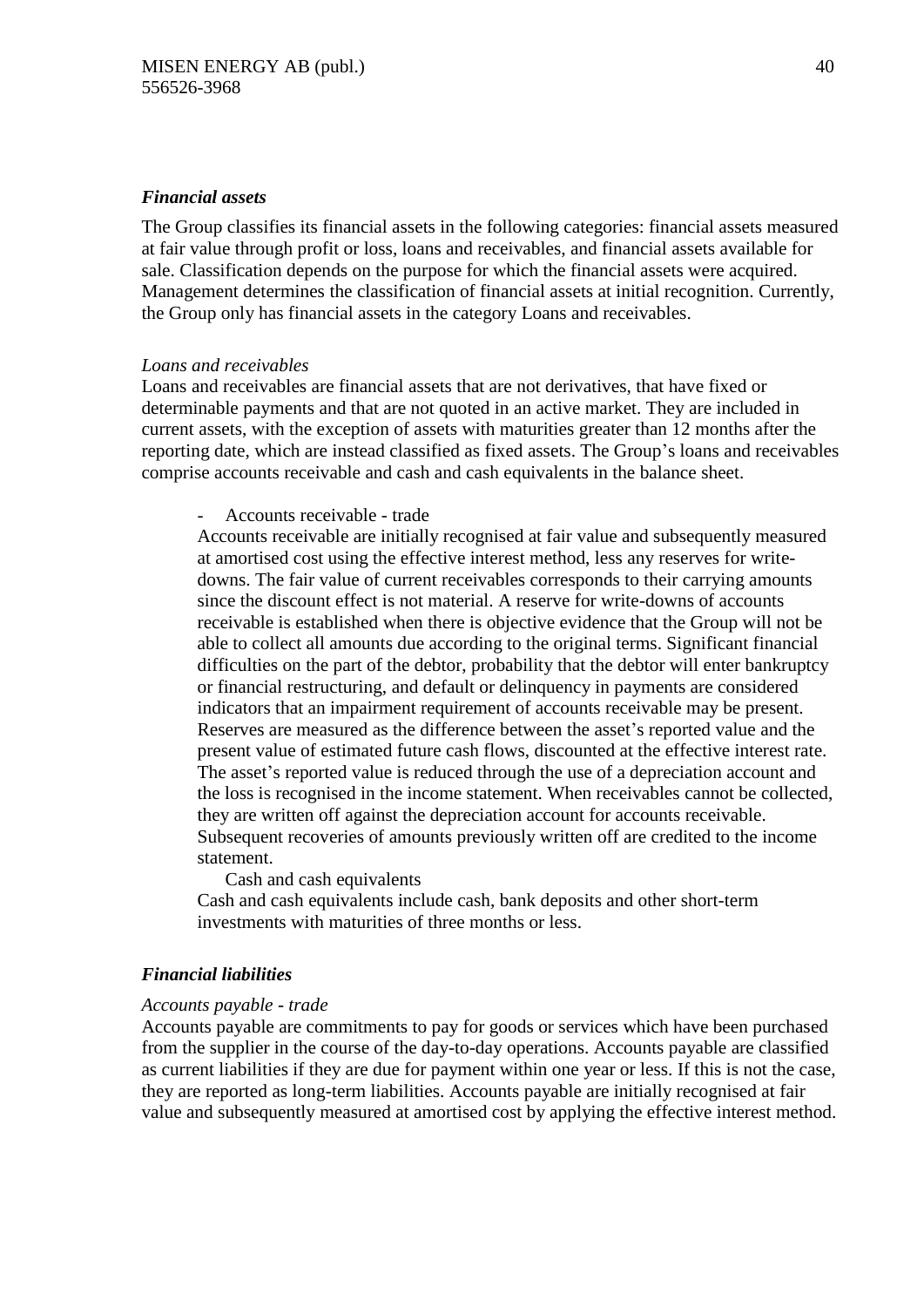The fair value of current accounts payable and other current liabilities corresponds to their carrying amounts as the discount effect is immaterial.

### *Borrowings*

Borrowings are recognised initially at fair value, net of transaction costs. Borrowings are subsequently recognised at amortised cost and any difference between the proceeds (net of transaction costs) and the redemption value is recognised in the income statement over the borrowing period using the effective interest method.

Fees paid for loan facilities are recognised as transaction costs for the borrowing to the extent that it is probable that some or all of the facility will be utilised. In such cases, the fee is incurred when the facility is utilised. When there is no evidence that it is probable that some or all of the facility will be utilised, the fee is recognised as a pre-payment for financial services and amortised over the maturity of the loan facility.

Bank overdrafts are reported as borrowings under Current liabilities in the balance sheet.

Borrowings are classified as current liabilities unless the Group has an unconditional right to defer settlement of the liability for at least 12 months after the balance sheet date. Borrowing costs are charged to profit or loss for the period to which they relate.

### *Borrowing expenses*

General and specific borrowing expenses which are directly attributable to the purchase, establishment or production of qualified assets, that is, assets which necessarily require a considerable amount of time to prepare for their intended purpose or sale, are recognised as a portion of their acquisition cost. Capitalisation ceases when all activities required to prepare the asset for its intended use or sale have largely been completed. The Group has capitalised interest expenses for new constructions in progress regarding tangible fixed assets.

Financial income which has accrued when special borrowed capital has been temporarily invested while waiting to be utilised to finance assets, reduces the borrowing expenses which can be capitalised. All other borrowing expenses are written off as they arise.

### *Impairment*

The group assesses at the end of each reporting period whether there is objective evidence that a financial asset or group of financial assets is impaired. A financial asset or a group of financial assets is impaired and impairment losses are incurred only if there is objective evidence of impairment as a result of one or more events that occurred after the initial recognition of the asset (a 'loss event') and that loss event (or events) has an impact on the estimated future cash flows of the financial asset or group of financial assets that can be reliably estimated.

### *Inventories*

Inventories are valued at the lower of acquisition cost and net realisable value, whereby the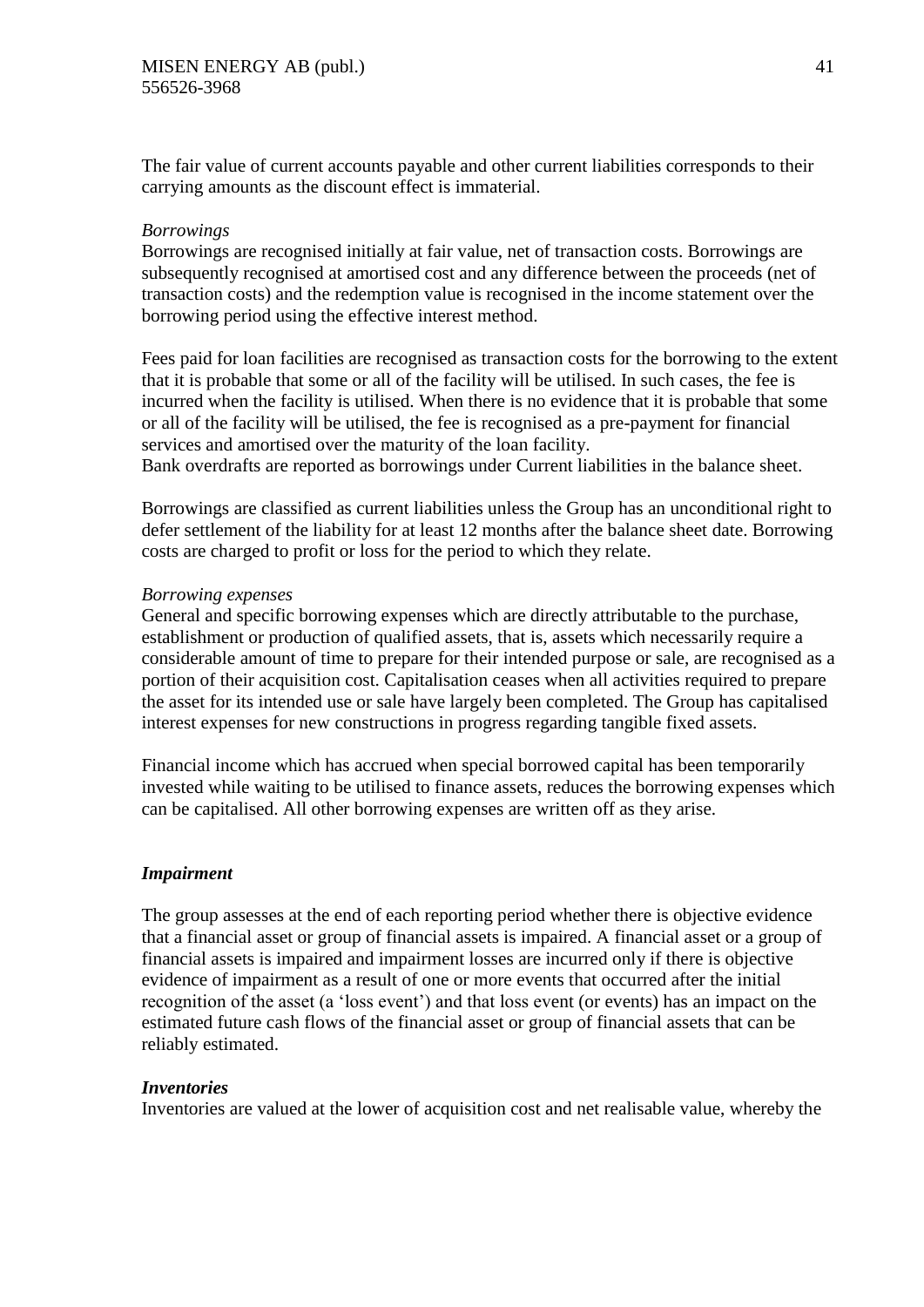FIFO principle is applied. The net realisable value has been calculated as the selling price after deductions for estimated selling expenses. The inventory value comprises produced gas, other hydrocarbons and spare parts for future use. The inventory value comprises direct personnel costs, subsoil use charges, other direct expenses and a reasonable share of overhead costs excluding borrowing expenses. The net realisable value is estimated at the normal selling price less selling and completion expenses.

## *Provisions*

Provisions for environmental restoration measures, restructuring costs and legal claims are recognised when the Group has a legal or informal obligation as a result of prior events and it is probable that an outflow of resources will be required in order to settle the obligation so that this does not take place and the amount has been calculated in a reliable manner. Provisions for restructuring include costs for lease terminations and severance pay. Provisions are not recognised for future operating losses.

If there are a number of similar obligations, the likelihood that an outflow of resources will be required in the regulation of the entire group of commitments is assessed. A provision is recognised even if the likelihood of an outflow with respect to any one item in this group of obligations is minimal. No such provisions have been recognised within the Group.

## *Remuneration of employees*

### *Short-term remuneration of employees*

Liabilities for salaries and benefits, including non-monetary benefits and paid leave, which are expected to be settled within 12 months of the end of the financial year, are recognised as current liabilities in the undiscounted amount expected to be paid when the liabilities are settled. The expense is recognised as the services are rendered by the employees.

### *Remuneration after concluded employment*

The Group only has defined contribution pension plans. For defined contribution pension plans, the Group pays contributions to publicly or privately administered pension insurance plans on a mandatory, contractual or voluntary basis. The Group has no further payment obligations once the contributions have been paid. The contributions are recognised as personnel costs when they fall due. Prepaid contributions are recognised as an asset to the extent that a cash refund or a reduction in future payments may accrue to the Group.

### *Share capital*

Ordinary shares are classified as equity. Transaction costs that can be directly attributed to the issue of new shares or options are recognised net after tax in equity as a deduction from the issue proceeds.

## *Earnings per share*

### *Earnings per share before dilution*

Earnings per share before dilution are calculated by dividing the profit or loss attributable to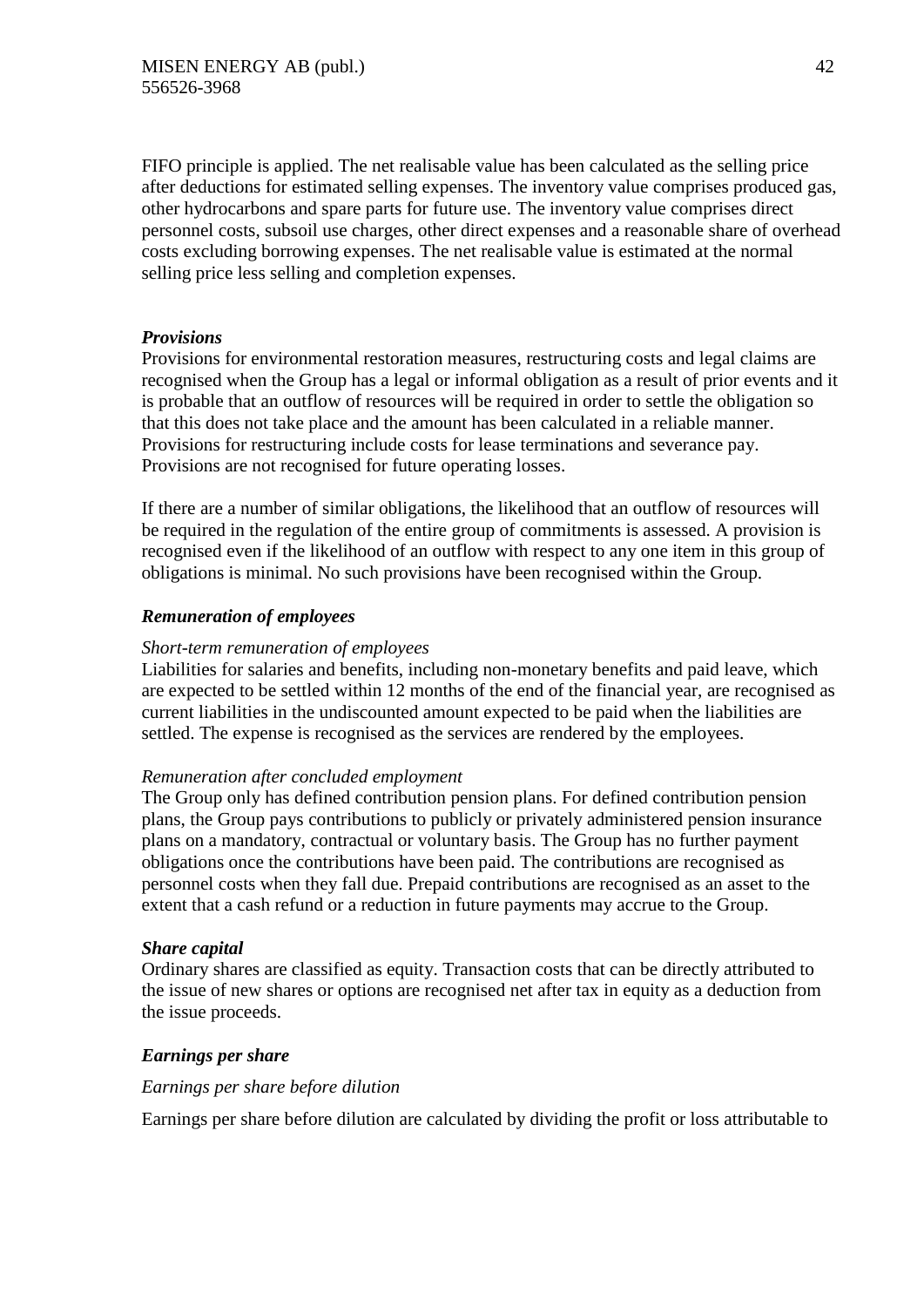Parent Company shareholders with a weighted average number of outstanding ordinary shares during the period.

## *Earnings per share after dilution*

For the calculation of earnings per share after dilution, the amounts used for the calculation of earnings per share before dilution are adjusted by taking into account the effect after tax of dividends and interest expenses on potential ordinary shares and the weighted average of the additional ordinary shares that would have been outstanding in a conversion of all potential ordinary shares.

At present, the Group has no effect from dilution, which means that the earnings per share before dilution correspond to earnings per share after dilution.

## *Parent Company accounting principles*

The Parent Company has prepared its annual report in accordance with the Swedish Annual Accounts Act (1995:1554) and the Swedish Financial Reporting Board's recommendation RFR 2 Accounting for Legal Entities. RFR 2 states that the parent company, in the annual report for the legal entity, shall apply all EU-approved IFRS as far as possible within the framework of the Swedish Annual Accounts Act, taking into account the relationship between accounting and taxation. The recommendation states which exceptions and additions are to be made to the IFRS.

The Parent Company accordingly applies the principles presented above except for the exemptions presented below. Unless otherwise stated, these principles have been consistently applied for all years presented.

### *Formats*

The income statement and balance sheet follow the format of the Annual Accounts Act.

### *Borrowing expenses*

The Parent Company immediately expenses all borrowing expenses.

### *Participations in subsidiaries*

Shares and participations in subsidiaries and associates are recognised at cost less potential write-downs. Cost includes acquisition-related costs and any additional purchase price. Received dividends are recognised as financial income. Dividends, which exceed the subsidiary's comprehensive income for the period or mean that the book value of the holding's net assets in the consolidated financial statements is below the book value of the participations, are an indication that there is an impairment requirement.

When there is an indication that shares or participations in a subsidiary or associate have decreased in value, an estimate of the recoverable amount is made. If this is lower than the carrying amount, a write-down is made. Write-downs are recognised in Result from participations in Group companies or Result from participations in associated companies.

### *Taxes*

The Parent Company reports untaxed reserves including deferred tax where applicable. In the consolidated financial statements, however, untaxed reserves are divided between deferred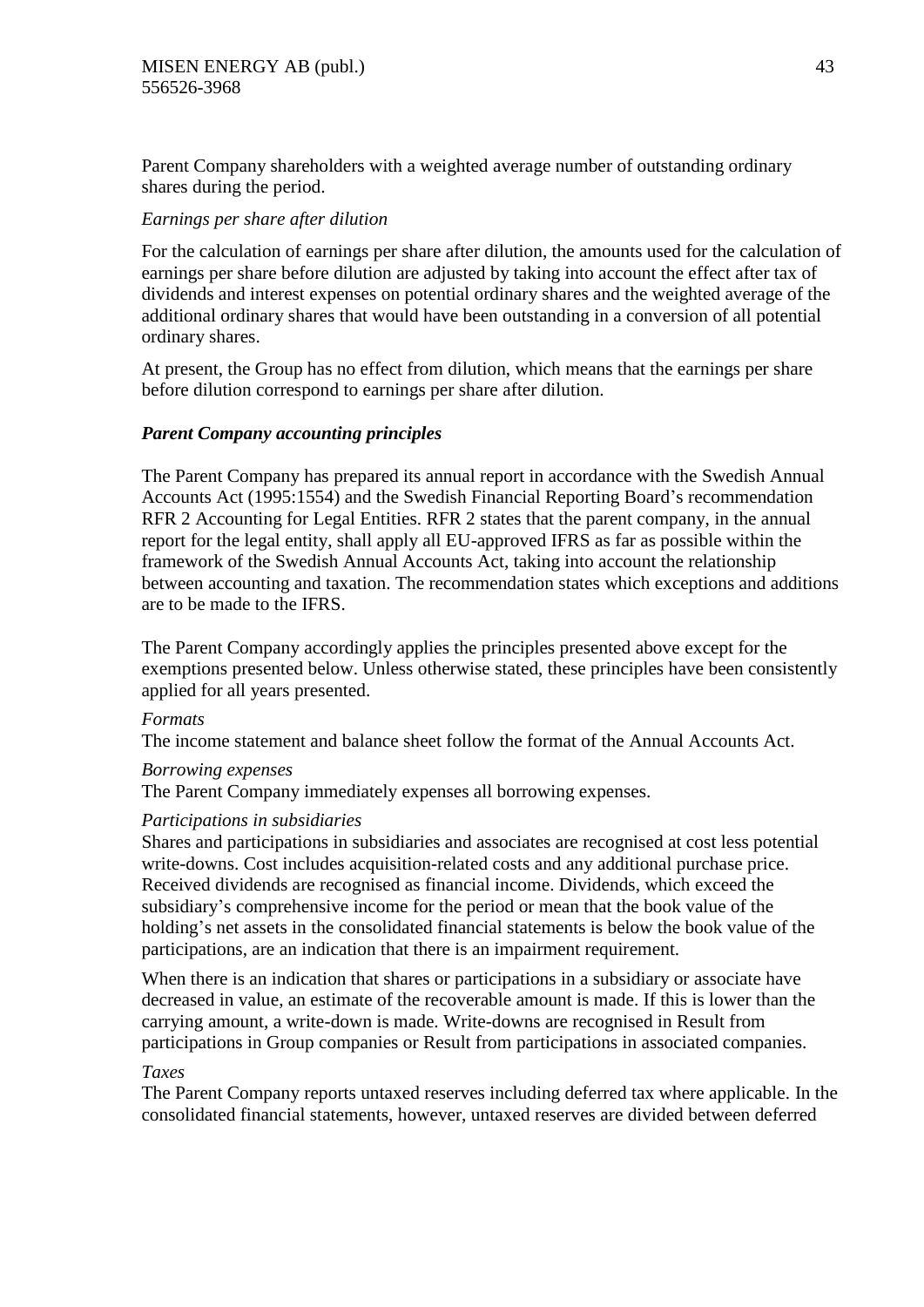tax liabilities and equity.

## *Group contributions*

Group contributions paid or received by the Parent Company with the aim of minimising the Group's total tax are recognised in the income statement as appropriations.

## *Significant estimates and assumptions for accounting purposes*

Estimates and assumptions are continually evaluated and are based on historical experience and other factors, including expectations of future events that are believed to be reasonable under the circumstances.

The Group makes estimates and assumptions concerning the future. The accounting estimates that result from these, by definition, seldom correspond to the actual results. The estimates and assumptions that imply a significant risk of material adjustments in the carrying values of assets and liabilities within the next financial year are outlined below.

## *Going concern*

The board assesses on a continuing basis the Group´s liquidity and financial resources both in short- as well as in long-term perspective. When establishing the Annual Report it is the responsibility of the Board to scrutinize this from a twelve month perspective. The JA had by the end of 2015 a negative working capital of KUAH 437,616 (KSEK 151,765) and reports a loss of KUAH 168,833 (KSEK 58,378). Furthermore, the JA had short-term loans amounting to KUAH 294,000 (KSEK 101,959) whish was due for payment 31st December 2015. The JA has not fulfilled the covenants for the financial debts and at present negotiations with the banks are taking place in order to prolong the loans.

The Swedish operations are depending of further financing in order to cover it´s running expenses and to be able to pay off the remaining part of the contribution to the JA about MUSD 8,6 (MSEK 72).

Since the financing for the upcoming twelve-month period is not secured there is a material uncertainty that may cast significant doubt on the Group's ability to continue as a going concern. The report is drawn up suggesting that the Group can continue as a going concern based on the management's assessment that an agreement will be reached with the banks in Ukraine and that there are a number of realistic alternatives to receive financing for the Swedish operations in place, including financing through external investors and/or present shareholders.

## *Useful lives of property, plant and equipment.*

The estimation of the useful life of an item of property, plant and equipment is a matter of management judgement based upon experience with similar assets. In determining the useful life of an asset, management considers the expected production volumes and remaining gas reserves, expected technical development, physical wear and tear and the physical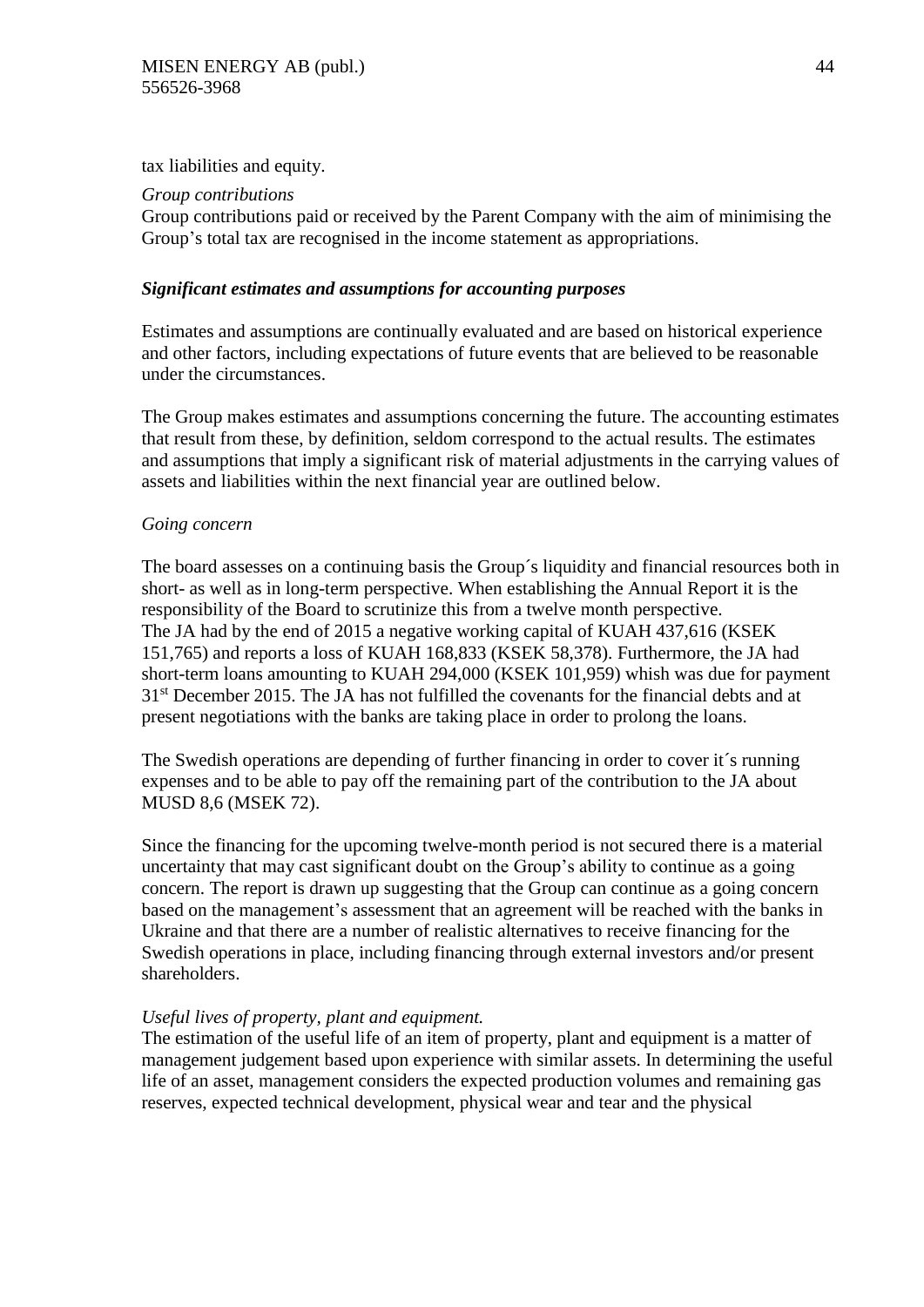environment in which the asset is operated. Changes in these conditions can affect future depreciation periods. All of the Group's depreciable assets are depreciated on a linear basis.

Were the estimated useful lives to differ by 10% from management's estimates, the impact on depreciation for 2015 would be to increase it by KSEK 3,872 or decrease it by KSEK 3,168 (for 2014 increase by KSEK 3,399 or decrease by KSEK 2,781).

#### *Accounting for joint arrangements and associated companies*

The Group holds a 50.01% share in the joint activity (JA) according to the Joint Activity Agreement (JAA). The Group has joint control of the JAA as it, according to the agreement, requires consent from all parties for all relevant activities.

The Group's JA is structured without incorporation and has been assessed by the Group as a joint operation, which means that the Group's share of the joint operation's assets and liabilities are accounted for by 50.01% in the consolidated financial statements by using proportional consolidation.

The Group has also a 10% share in the joint operation according to Joint Activity Agreement #493 (JAA #493). The Group's joint operation, JAA #493, is structured without incorporation. The Group has assessed that it has significant influence in the joint operation even if the share is below 20%. This joint operation is therefore accounted for as an associated company in the Group's consolidated financial statements.

### *Recognition of current tax and deferred tax*

As of 1 January 2015, Ukraine adopted amendments to the tax code. According to the newly adopted amendments, JAs are not corporate profit tax ("CPT") payers starting from 2015. Instead, participants of JAs are liable to pay income taxes monthly, calculations of which are based on the previous period tax returns (one twelfth of the total amount in return). The tax return will be submitted to tax authorities annually, before 1 June. Since the new rules came into effect in 2015, there is no previous period returns submitted by JA participants to tax authorities and, based on this, the first payments made by participants of JAs will be due in May 2016. Starting June 2016 participants will have to make monthly payments based on the results stated in tax return for 2015.

The new tax code however lacks clear description how this will be implemented for the participants who are foreign tax residents. Ukrainian state and tax authorities have not yet prepared rules for how the new amendments to the tax code shall be handled. Consequently, it is unclear how Misen Enterprise AB's income and earlier profits in the JA will be viewed. At the preparation of this annual report, the Group made the following assumptions regarding current and deferred tax:

- The Misen Group will be a taxpayer under Ukrainian law with regard to taxes related to the JA, based on the assumption that the Misen Group has operations in Ukraine.
- Profits arisen in the JA before 1 January 2015 will not be taxed in Sweden.
- The holding in JA is considered to be commercially contingent shares for tax purposes in the legal entity Misen Enterprises AB until 31 December 2014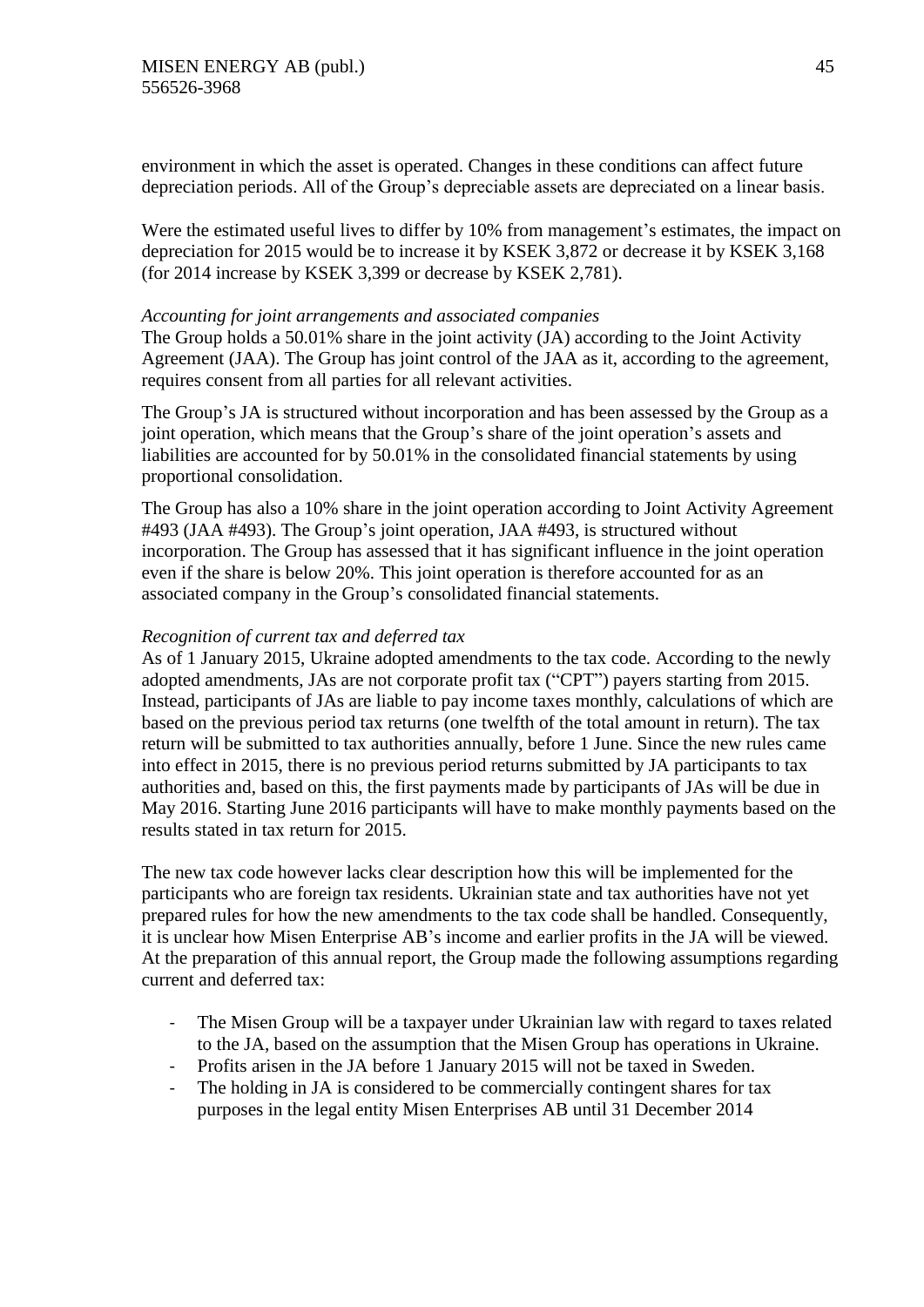The difference in income tax between Sweden and Ukraine is deductible against Swedish income tax and Swedish tax loss carry forwards.

#### *Recognition of deferred tax assets and tax loss carry forwards*

The Group continuously evaluates the possibility of utilising tax loss carry forwards in each legal entity. At present, there are tax loss carry forwards in the Group's Swedish units. Because it is uncertain when and to what extent the tax loss carry forwards can be utilised against future taxable profits, no deferred tax assets regarding tax loss carry forwards have been recognised. Tax loss carry forwards in Sweden can be rolled over and have no expiration date.

### *Impairment requirements on Group net assets and shares in subsidiaries*

If there is an indication of an impairment requirement on the Group's net assets or Parent Company's shares in subsidiaries, impairment testing is done. The Group has assessed that there is only one cash-generating unit (CGU) which is the participation in the JA. The recoverable amount for the cash-generating unit has been determined by calculating the value in use, which requires that certain assumptions must be made. The calculations are based on cash flow forecasts based on budgets established by Management during the lifespan of the JA. There is consequently no indefinite growth factor in the forecasts. For more information on estimates and assumptions regarding impairment testing, please see Note 30.

### **Business risks**

### *Oil and natural gas prices*

The Misen Group's revenues and profitability is dependent on the prevailing price of oil and natural gas, which are macro factors beyond the control of the Misen Group. There are numerous such factors, including market fluctuations, proximity to and capacity in oil and natural gas pipelines, as well as decisions made by public authorities. In the case of Ukraine, prices for oil and natural gas are also affected by the geopolitics. The country is going through a challenging period in its history accompanied by the economic decline that is likely to continue in 2016. Demand from commercial consumers has been decreasing throughout 2015.

The price of oil and natural gas historically has been volatile and is expected to continue to be so in the future. In addition, prices for oil and natural gas in Ukraine are directly related to the pricing formula imposed by the OJSC Gazprom. This implies it will be difficult to predict future oil and natural gas prices. If the currently observed fall in oil and natural gas prices continues and proves to be substantial and long-term, this will have a significant negative effect on the earnings and financial position of the Misen Group. In the event of a significant fall in the price of natural gas, the conditions for production operations would worsen. A fall in price might lead to a decrease in the volumes of reserves that the Misen Group can harvest, as a result of the Group being potentially unable to establish profitable production in certain bore holes. In addition, the Misen Group will face difficulties in implementation of the JA investment program.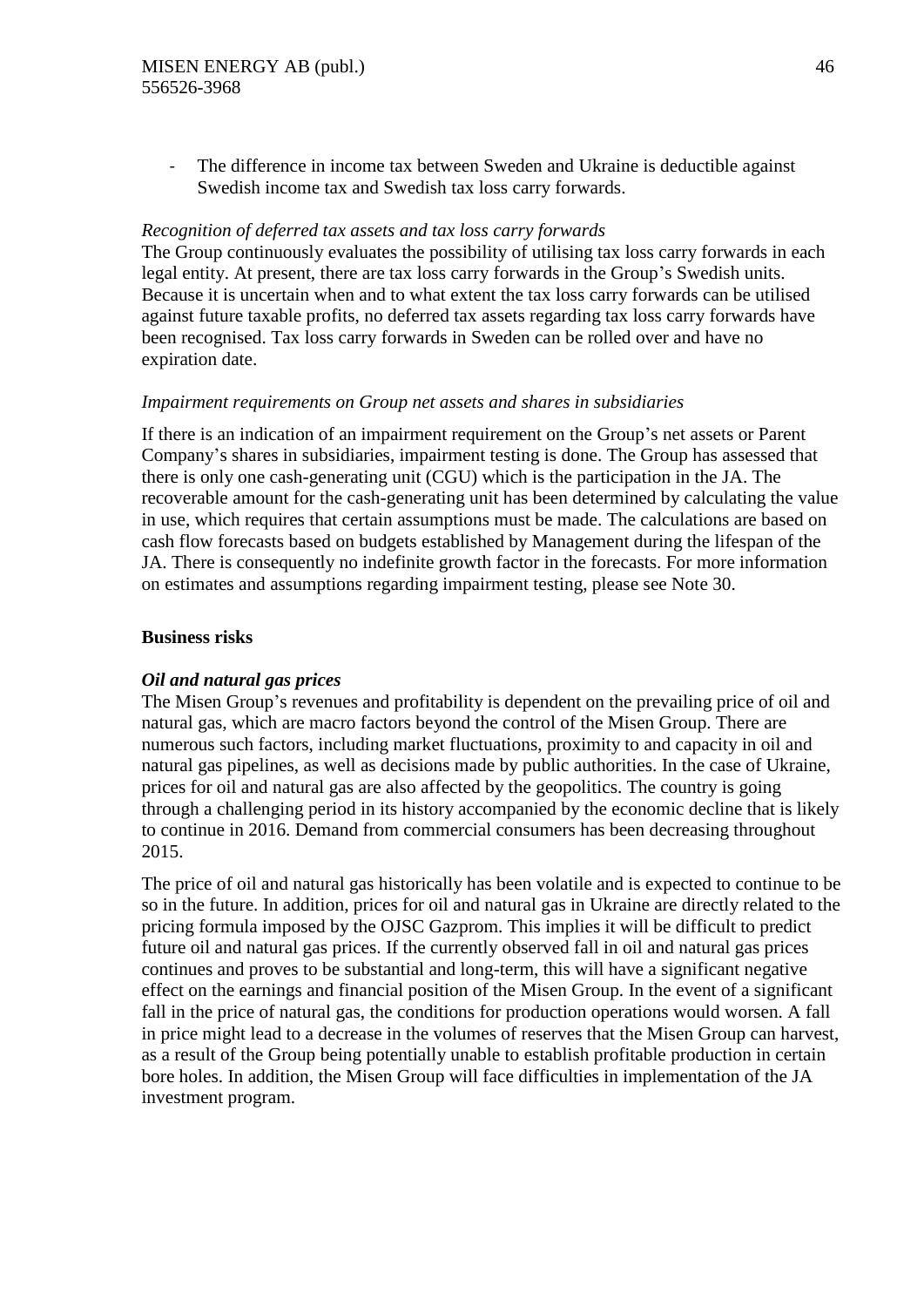## *Production risk*

Until an oil or natural gas development project reaches certain maturity, it is extremely difficult to assess whether or not production will be successful. Oil and natural gas reservoirs have an inherent uncertainty regarding the possibility of commercially extracting the oil and natural gas that only can be solved through actual production during a certain period of time. A production well generally needs three to six months before it is possible to draw conclusions about its stability. For a completely new field this time is even longer. In the case of Misen Group, most of the wells are representing depleted stock requiring heavy workovers. For this reason, it can be almost impossible to assess the level of extraction from a source before production tests have been carried out.

## *Local risk*

Ukraine still suffers from heavy bureaucracy. Furthermore, all business activities are strongly dependent upon personal networks. It takes both time and resources to acquire information and obtain the necessary permits. On the other hand, it is a closed market in which access to specialised services and equipment is relatively good: drilling services, drilling equipment, etc. can be procured relatively quickly and efficiently.

## *Tax risk*

The Misen Group currently conducts activities in Sweden and, through its participation in the JA, in Ukraine. The tax legislation in each country can change over time. Consequently, it cannot be ruled out that changes regarding the tax legislation and its enforcement might, in the future, affect the Misen Group's profit.

Ukrainian tax, currency and customs legislation is under continued development. In cases of conflict between different legal systems, Management applies different interpretations. The Group Management considers that its interpretations are accurate and durable, but cannot guarantee that its judgement will not be questioned by the Ukrainian authorities.

In August 2014, Ukraine introduced a set of emergency laws addressing the turbulent situation in the country. Part of these laws arose to increase the state's tax income. In particular, the subsoil use charge for production of natural gas in the depth of up to 5,000 meters has been raised from 28% to 55%. The Misen Group is producing primarily from these depths. In 2015, this charge gradually increased to 70%, which applies as of 1 July 2015.

The subsoil use charge is payable at the time of production and delivery of gas into the gas transport system. This puts additional financing constraints on the producing companies. In 2015, this increase was established for the JAs with private partners.

The Group's profit for the financial year was affected by these changes since production in 2015 was taxed by the gradually increased charge. This will also have a negative effect on the implementation of the JA investment program during 2016.

As described in the 2014 annual report, amendments to the tax code in Ukraine were adopted as of 1 January 2015. According to the newly adopted amendments, JAs are not corporate profit tax ("CPT") payers starting from 2015. Instead, participants of JAs are liable to pay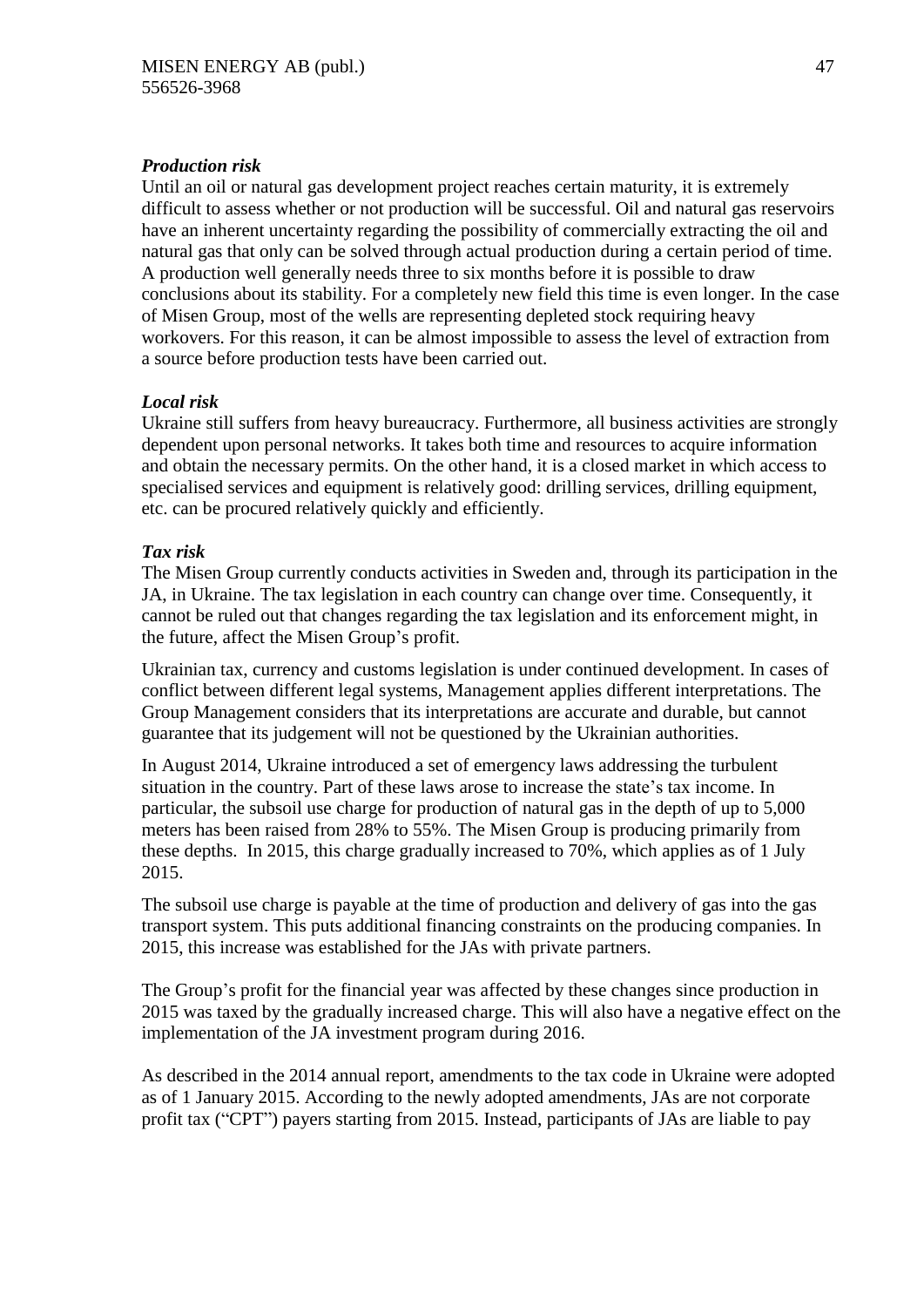income taxes monthly, calculations of which are based on the previous period tax returns (one twelfth of the total amount in return). The tax return will be submitted to tax authorities annually, before 1 June. Since the new rules came into effect in 2015, there is no previous period returns submitted by JA participants to tax authorities and, based on this, the first payments made by participants of JAs will be due in May 2016. Starting June 2016 participants will have to make monthly payments based on the results stated in tax return for 2015.

The new tax code however lacks clear description how this will be implemented for the participants who are foreign tax residents. Ukrainian state and tax authorities have not yet prepared rules for how the new amendments to the tax code shall be handled. Consequently, it is unclear how Misen Enterprise AB's income and earlier profits in the JA will be viewed.

It is likely that the subsidiary Misen Enterprises AB will need to pay income tax in Ukraine and Sweden. To finance any tax payments in Ukraine and Sweden, Misen Enterprises will need to receive a loan or dividend from the JA. In order for a dividend or loan to be received from the JA, all partners in the JA must consent. A further complication for the payment of tax in Sweden is that it is at present prohibited to pay dividends or interest from Ukraine.

## *Supply of equipment*

Working with the extraction of oil and natural gas requires advanced drilling and production equipment. It can therefore not be ruled out that there might be a shortage of drilling equipment and/or other necessary equipment, or that such equipment would require further investment, which could result in increased costs and delays, despite a focus on production operations rather than exploration.

### *Key personnel risk*

The Misen Group is dependent on a small number of professionals. An important condition for the Group to be successful is that we succeed in retaining, recruiting and developing qualified personnel.

## *The need for additional capital*

The Misen Group's operations may require additional financial resources in the future if the Group is to continue expanding its operations. This will lead to the requirement for additional capital from the owners or for other types of financing. The Misen Group's future growth will, to a large extent, be dependent on prevailing oil and natural gas prices. A positive trend in this market may also result in the Group requiring financing, for example through a new share or bond issue. A longer period of falling oil and natural gas prices will have a negative impact on the Group's financial position and performance.

### *Environmental risks*

Stricter laws regarding environmental control are continuously being drawn up in Ukraine, with stricter environmental directives being introduced and stricter regulations governing the environment constantly being considered.

The Misen Group continuously evaluates its obligations according to the prevailing environmental legislation. As soon as environmental obligations arise, they are taken into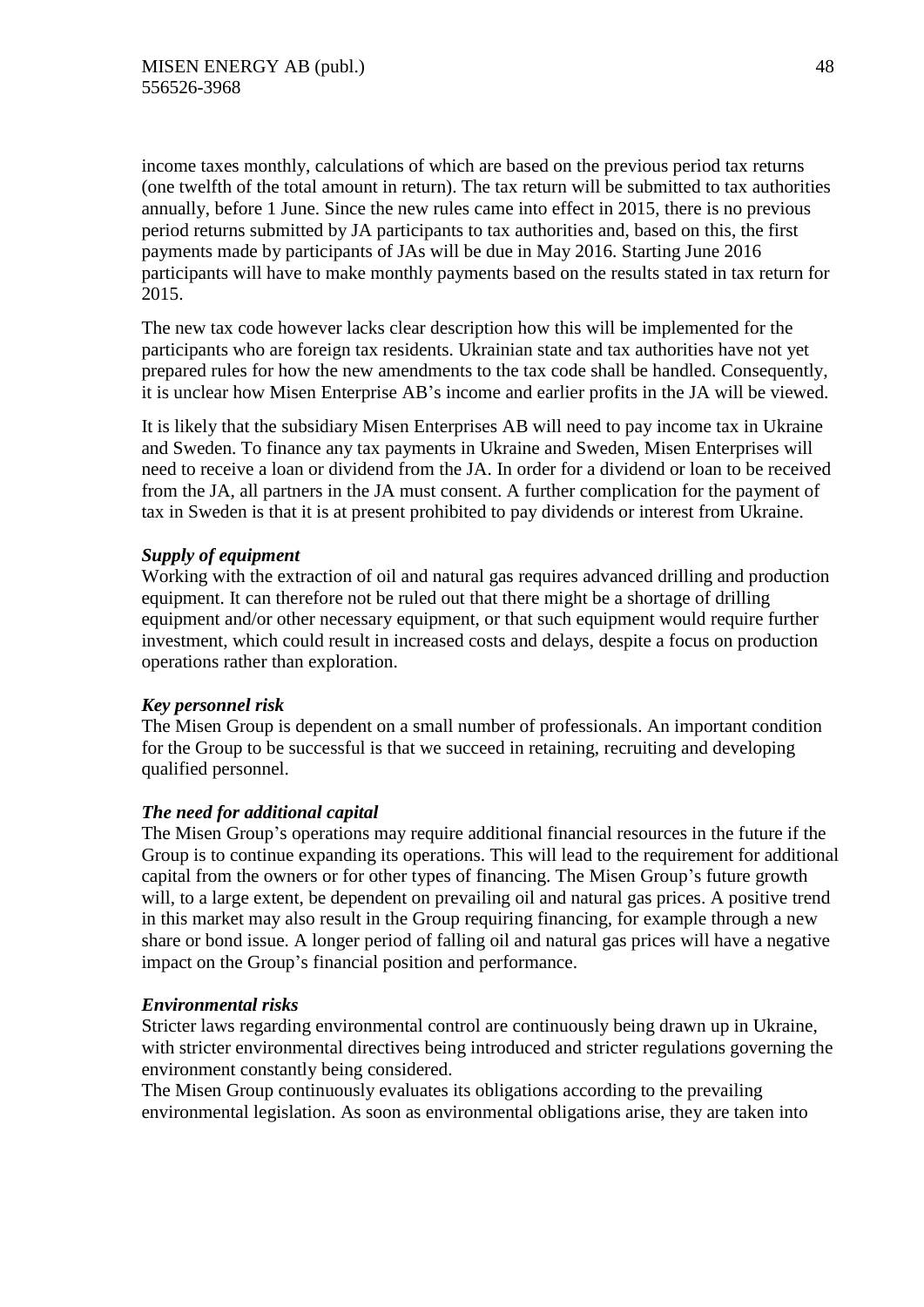account by the Misen Group. Potential obligations that can be introduced as a consequence of changes in environmental legislation or regulations or civil law legislation cannot be assessed, but can be significant. For the time being, the Group does not deem that there are any significant risks regarding environmental impact. With Ukraine moving towards a closer integration with the EU, it is likely that Ukrainian environmental standards will be harmonised with the EU standards, making the operational environment more foreseeable from the environmental risk perspective.

## *Licence risk*

During 2014, the Misen Group concluded the previously announced investigation regarding measures required to secure extension of the licences expiring in 2018.

At present all licences concerning JAA No.3 are valid. All of these licences have been issued to the JA participant PJSC Ukrgasvydobuvannya, who made them available to the JA. According to the JAA No.3, it is the direct responsibility of PJSC Ukrgasvydobuvannya to observe timely extension of expiring licences

and the Misen Group trusts that PJSC Ukrgasvydobuvannya will make maximum effort to secure this process. Under the current legislation and accepted practice in Ukraine, licences that have been handled correctly are routinely extended without the Company having to take any special steps. In addition, in accordance with JAA No.3, the Parent Company has the right to claim compensation for all damages related to non-performance of the JA partner PJSC Ukrgasvydobuvannya, including failure to secure timely extension of applicable licences.

Before any amendments to JAA No.3, as well as before the commencement of the well workovers, the Misen Group carries out thorough investigations regarding risks related to each licence. Despite these investigations, the Misen Group cannot guarantee that it has obtained a correct picture of the ownership situation, which can result in the Company's rights being questioned. This can have a negative impact on the Group's earnings and financial position.

### *Geological risks*

All estimations of extractable petroleum resources are based, to a large extent, on probabilities. The estimations of the oil and natural gas reserves are thus based on the investigations that are, in each case, made by reservoir engineers and based upon factors gathered from different types of geological and geophysical, and reservoir engineering methods of investigation. The Misen Group's activities continuously utilise the best available technology in each case in order to investigate probable outcomes with the highest precision and to improve the forecasts through well-balanced work programmes. The estimations that the Misen Group has reported in the form of the *Competent Persons Report* represents the latest information available for each development project. There are, therefore, no guarantees that the size of these estimations will remain constant over time.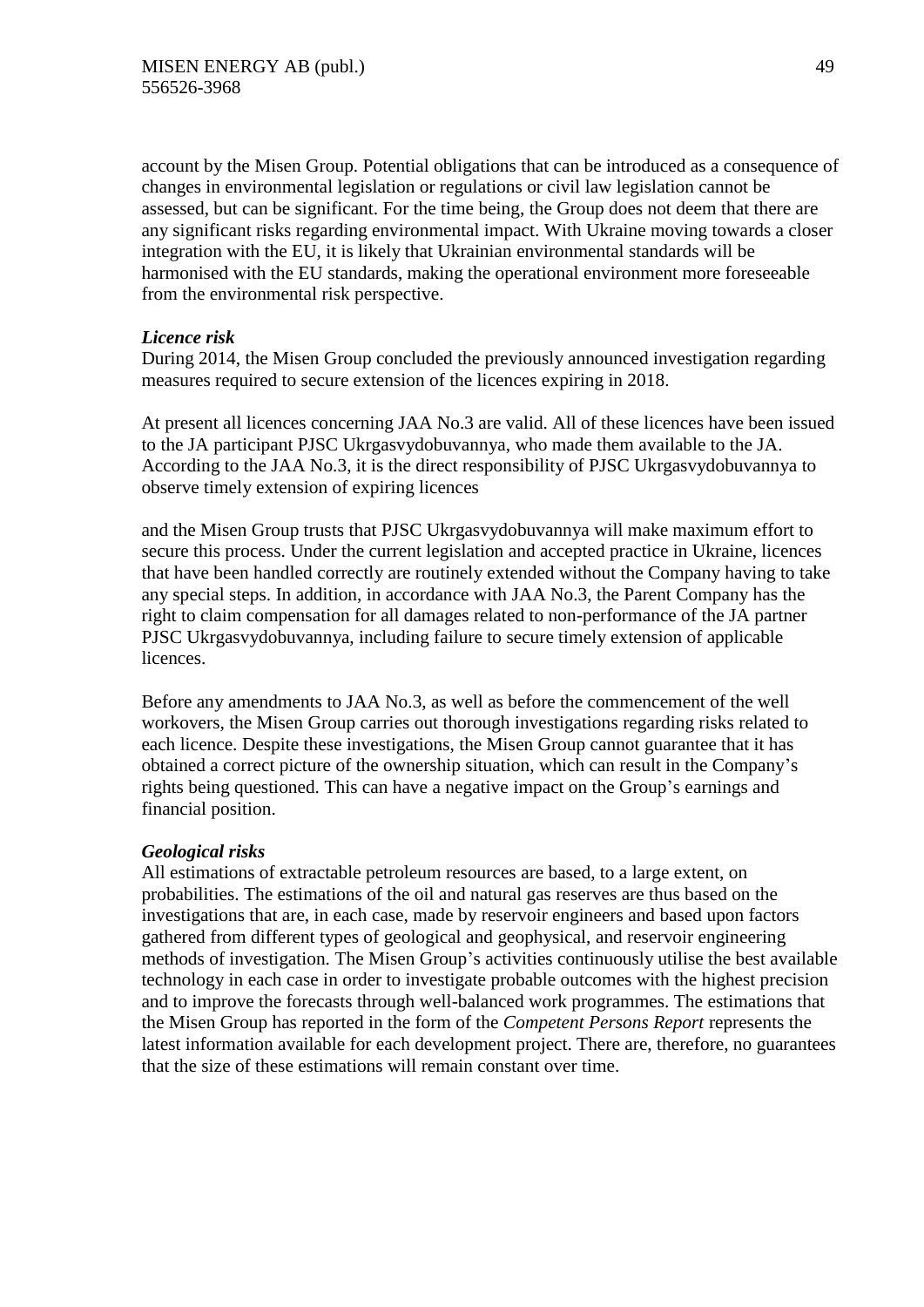### *Political risks*

In recent years, Ukraine has undergone a profound political and social change. The value of the Misen Group assets may be affected by uncertainties such as political or diplomatic developments, social or religious instability, changes in government policies, taxation and interest rates, restrictions on currency repatriation and other political and economic development of laws and rules in Ukraine. These risks relate in particular to expropriation, nationalisation, confiscation of assets and legislative changes concerning the level of foreign ownership.

During 2014, major political changes took place in in Ukraine. The country elected a new president, new parliament and formed a new Government. New heads of Ukrainian State Company Naftogaz and of its subsidiary [PJSC Ukrgasvydobuvannya](http://ugv.com.ua/) were appointed. These changes proved to be positive for the Misen Group as the situation of being excluded from the gas balance ended and the Misen led JA managed to sell off its production from 2014 as well as liquidate the stock accumulated during 2013.

During the summer of 2014, the subsoil use charge to be paid in connection with production was increased from 25% to 55% and in 2015, this tax was gradually increased to 70% for JAs with private partners. This has a negative effect on the Group and complicates implementation of the investment program.

The tensions in relation to the neighbouring country of Russia were at the same high level in 2015 as before. These latest events clearly illustrate how the political risks affect the conditions for business activities in Ukraine.

### *Economic risks*

Ukraine's transformation from a rigid, centrally planned economy to a market economy has been hampered by strong economic and political special interests. A small number of people with substantial wealth have had a dominant position in the country and have influenced policies in a negative way. This has resulted in a deceleration of the reform towards a market economy. Ukraine's economy is characterised by a strong dependence on heavy industry chemicals, steel, shipbuilding, machine building and weaponry.

Ukraine also acts as a transit country for the Russian gas, which provides the state with much-needed revenue and offers a degree of security in the country's energy supply. Meanwhile, the energy policy remains a foreign policy scene where the special interests between Ukraine, the transit country, and Russia, the supplier country, periodically are on display. After the Orange Revolution, there was an upswing in the business climate in the country thanks to the country's new goodwill and a generally prevailing optimism. This development has taken a turn for the worse, largely due to the previous disagreement among the country's political leadership. There is, however, still a desire within the country to increase trade and attract foreign investors. The presidential election of 2010 led to some stabilisation of the country's political climate, but emerging closer ties with the Russian Federation started slowing down Ukraine's transition to the market economy. The events of 2013-2014 introduced a new platform for economic development in Ukraine. The country is negotiating closer integration with the EU and substantial financial support from the IMF, EU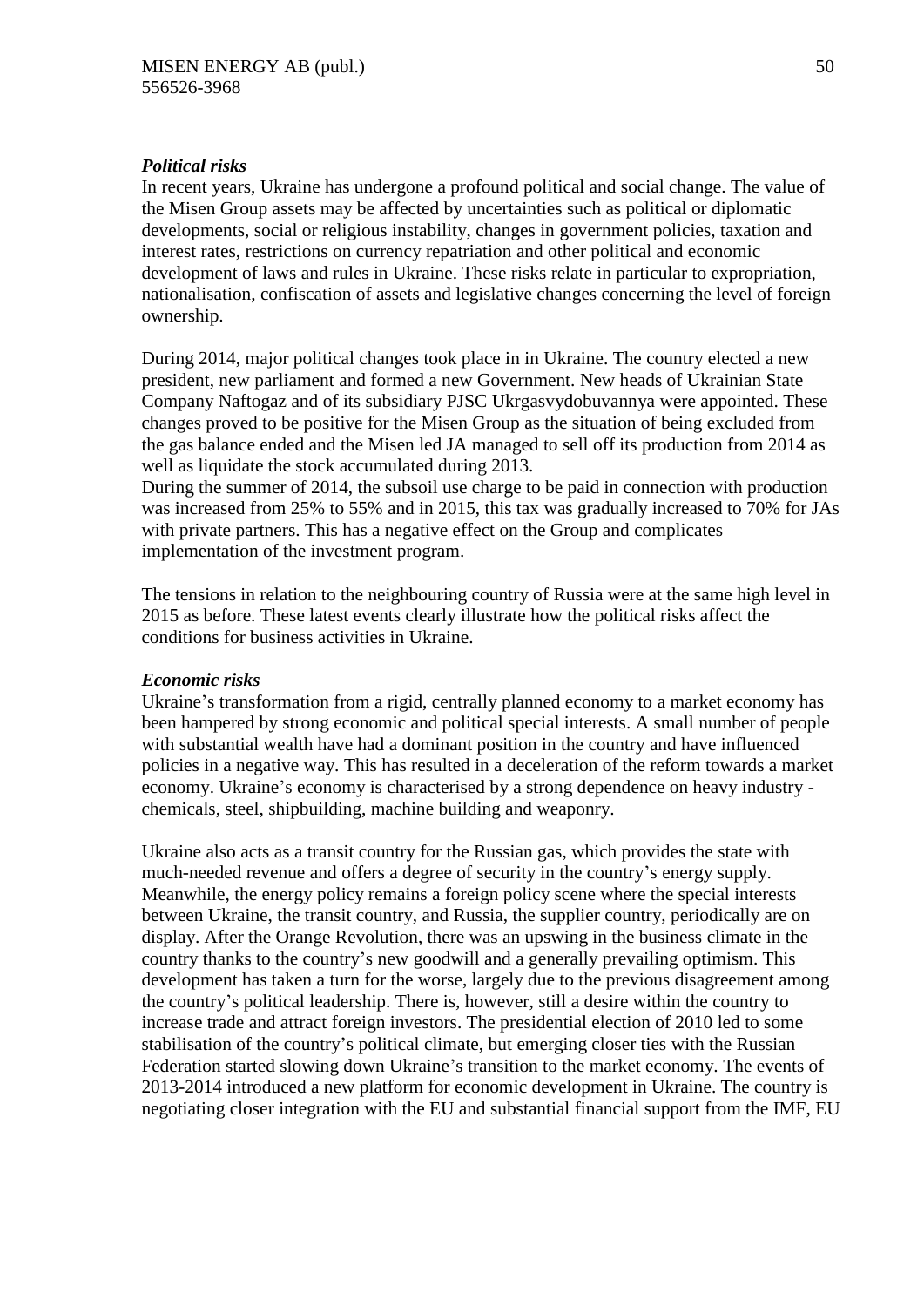and US is being offered, provided country accelerates the major reforms of its economy.

Economic risks remain, but should decrease provided Ukraine's integration with Western Europe does not stall.

### *Foreign exchange risk*

In 2015, the UAH exchange rate against SEK dropped from 0.4844 on 31 December 2014 to 0.3468 on 31 December 2015, i.e. by -28.4%. Since the Misen Group's operations and net assets are almost entirely located in Ukraine, this has had a negative effect on the Group's equity, which decreased by KSEK 199,037.

To counteract further weakening of the UAH, the Ukraine central bank introduced a number of restrictions in the handling of foreign currency including: a temporary prohibition on the disbursement of dividends in foreign currencies, a temporary prohibition on repayment of loans to foreign lenders, compulsory sale of 75% of income in foreign currency to the central bank and other restrictions concerning both liquid and non-liquid transactions. The Ukrainian central bank extended these temporary restrictions several times during 2015 and the restrictions are currently applicable up to and including 4 March 2016.

The weakening of UAH increased the pressure on the consumer price index in Ukraine. The official inflation rate in Ukraine amounted to 43.3% in 2015.

On 11 March 2015, the IMF approved a four-year extended fund facility (EFF) for Ukraine for more than USD 17 billion. In 2015, Ukraine received the first two disbursements according to the EFF amounting to USD 5 billion and USD 1.7 billion, respectively. In October 2015, Ukraine agreed with the majority of its creditors on a restructuring of part of the country's external debts in an amount of USD 15 billion. The restructuring postpones the repayment times for these debts to 2019-2027, establishes the interest rate at 7.75% and includes a conversion of 20% of the debt to bonds at a value of USD 2.9 billion.

A considerable part of the country's international debt still remains to be renegotiated.

After this restructuring of the country's debts to the majority of the country's creditors, Ukraine's credit rating improved.

Additional disbursements from the IMF are dependent on reforms regarding Ukraine's governance, and other economic, legal and political factors.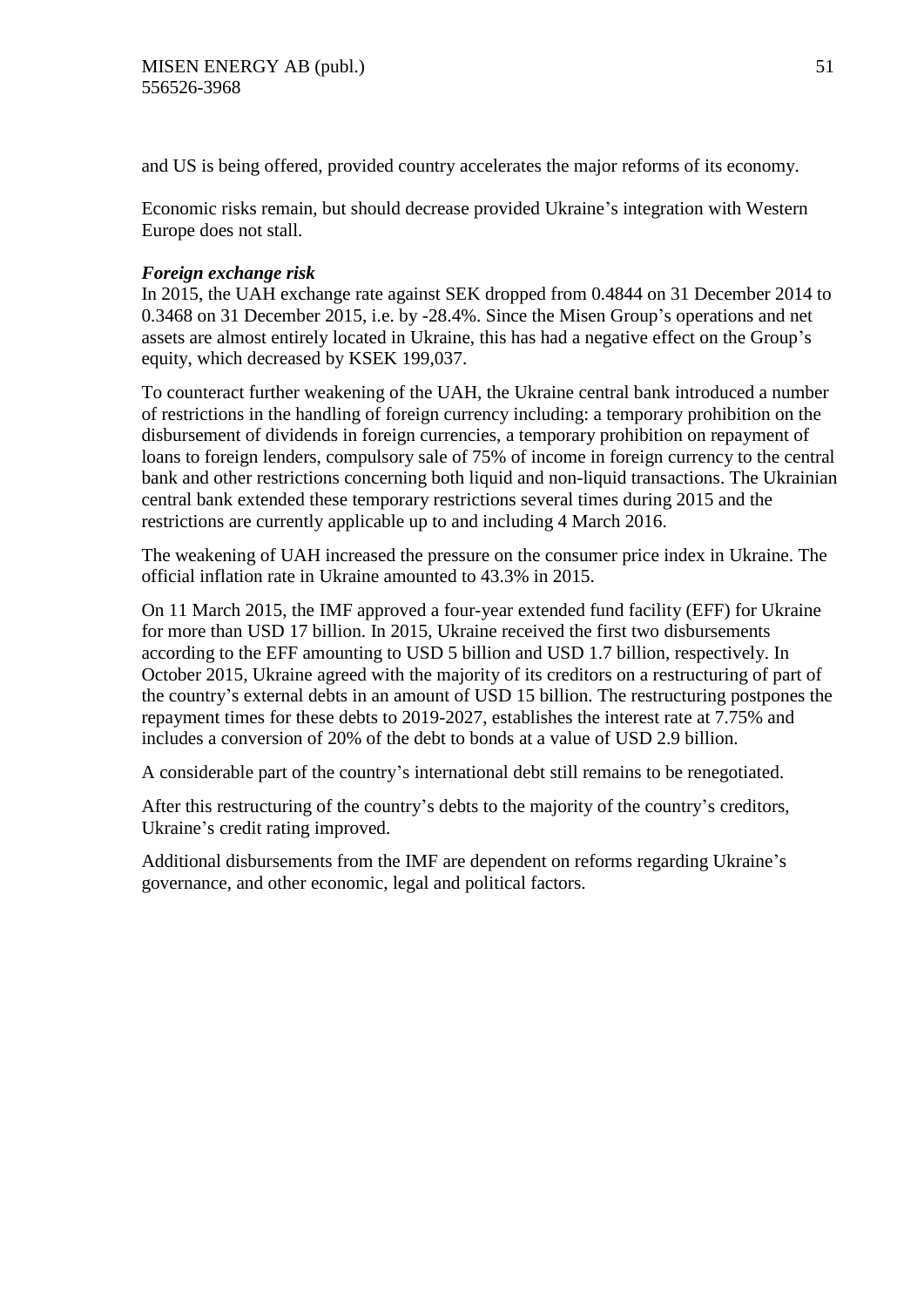## **Definitions of key ratios**

1. EBITDA (earnings before interest, tax, depreciation and amortisation) is defined as the Group's and Parent Company's respective operating profit plus depreciation.

2. Earnings per share before dilution are calculated by dividing the profit or loss attributable to Parent Company shareholders with a weighted average number of outstanding ordinary shares during the period.

3. Earnings per share after dilution are calculated by the amounts used for the calculation of earnings per share before dilution being adjusted by taking into account the effect after tax of dividends and interest expenses on potential ordinary shares and the weighted average of the additional ordinary shares that would have been outstanding in a conversion of all potential ordinary shares. At present, the Group has no effect from dilution, which means that the earnings per share before dilution correspond to earnings per share after dilution.

4. Return on equity is defined as the Group's and Parent Company's respective profit divided by equity at the end of the period.

5. Return on working capital is defined as the Group's and Parent Company's respective profit after financial items plus interest expenses plus/minus exchange rate differences for financial loans divided by total working capital (the average of the two most recent balance sheet totals less non-interest-bearing liabilities).

6. Debt/equity ratio is defined as the Group's and Parent Company's respective interestbearing liabilities in relation to the reported equity.

7. Equity/assets ratio is defined as the Group's and Parent Company's respective equity (including minority interest) as a percentage of the balance sheet total.

8. The portion of risk-bearing capital is defined as the sum of the Group's and Parent Company's respective equity and deferred tax (including minority interest) divided by the balance sheet total.

9. Number of outstanding shares at full dilution is defined as the number of outstanding shares including maximum utilisation of warrants as well as outstanding paid subscribed shares.

10. The number of employees reflects the average number of employees converted into fulltime equivalents and calculated as total hours of work during the year divided by the theoretical working hours. For JA, 50.01% of this number has been consolidated.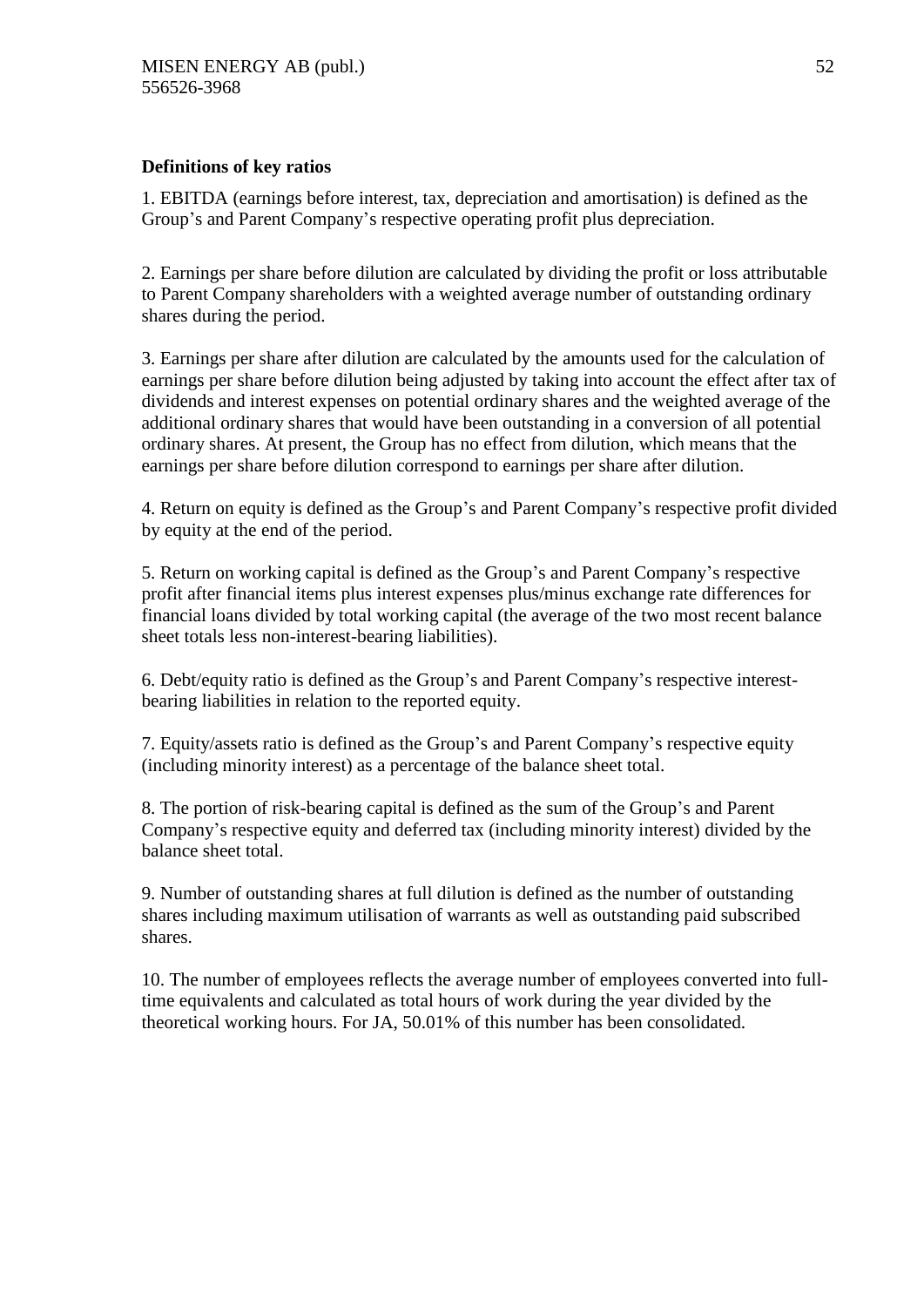## **11. Notes, common for Parent Company and Group**

## **Note 1 Revenue distribution**

|                               | Group   |           | <b>Parent Company</b> |      |
|-------------------------------|---------|-----------|-----------------------|------|
|                               | 2015    | 2014      | 2015                  | 2014 |
| Income included in net sales: |         |           |                       |      |
| Natural gas                   | 766,469 | 1,036,316 | -                     |      |
| Oil products                  | 86,778  | 101,574   |                       |      |
| Other                         | 112     | 111       | 120                   | 120  |
| Total                         | 853,359 | 1,138,001 | 120                   | 120  |

All gas contained in the Ukrainian gas transportation system, including underground gas storage facilities, is accounted for in the technical gas balances. These gas balances are used for the transportation, accounting, storing and sales of hydrocarbons. It is only when the gas has been accepted in the gas balances that it is recognised as income. For other products, income is recognised once risks and benefits have been transferred. Juust one customer, SOLAR-SKY TOV, represents more than 10% of the reveues.

## **Note 2 Segment information – Group**

The Group has only got one segment. The Group's operational activities are located in Ukraine. Only administration is done in Sweden.

| 31 Dec. 2015 | 31 Dec. 2014 |
|--------------|--------------|
|              |              |
| 853,359      | 1,138,001    |
|              |              |
| 588,941      | 726,232      |
|              |              |

\*) excluding deferred tax assets.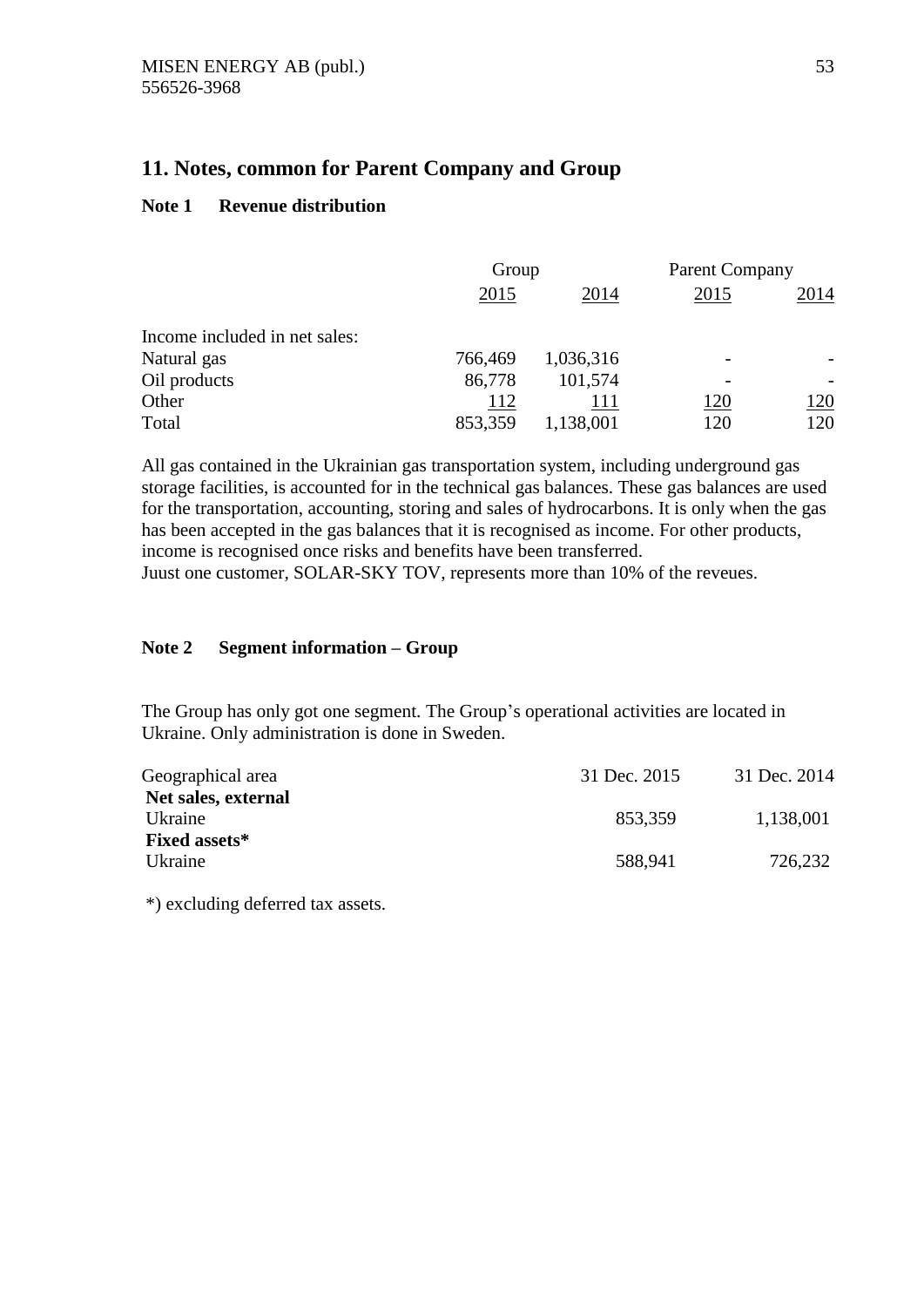# **Note 3 Other operating income**

|                                   | Group  |        | <b>Parent Company</b> |                 |
|-----------------------------------|--------|--------|-----------------------|-----------------|
|                                   | 2015   | 2014   | 2015                  | 2014            |
| <b>Translation differences</b>    | 14,938 | 18,808 |                       |                 |
| Reversal of reserve for penalties | 10,285 |        |                       |                 |
| Other                             | 2,305  | 3,618  |                       |                 |
| Total                             | 27,528 | 22,426 |                       | $\underline{0}$ |

# **Note 4 Participations in associated companies**

| Indirectly owned                                  | Country |     | Corp. ID no. | Domicile |          |
|---------------------------------------------------|---------|-----|--------------|----------|----------|
|                                                   |         |     | Share of     | Share of |          |
|                                                   |         |     |              | equity % | votes %  |
| <b>JAA 493</b>                                    | Ukraine | e.t | e.t          | 10.0     | 10.0     |
|                                                   |         |     |              | Group    |          |
|                                                   |         |     |              | 2015     | 2014     |
| The Group's participation in JA 493               |         |     |              |          |          |
| Opening book value                                |         |     |              | 2,383    |          |
| Acquisition of participation share JA 493         |         |     |              |          | 2,840    |
| This year's share in profits                      |         |     |              | 3,486    | 2,826    |
| Booked dividend from JA 493                       |         |     |              | $-2,845$ | $-2,826$ |
| <b>Translation differences</b>                    |         |     |              | -742     | $-457$   |
| Closing book value                                |         |     |              | 2,282    | 2,383    |
| <b>Presentation in consolidated balance sheet</b> |         |     |              |          |          |
| Contribution to JA 493                            |         |     |              | 1,706    | 2,383    |
| Group's share of equity JA 493                    |         |     |              | 576      |          |
|                                                   |         |     |              | 2,282    | 2,383    |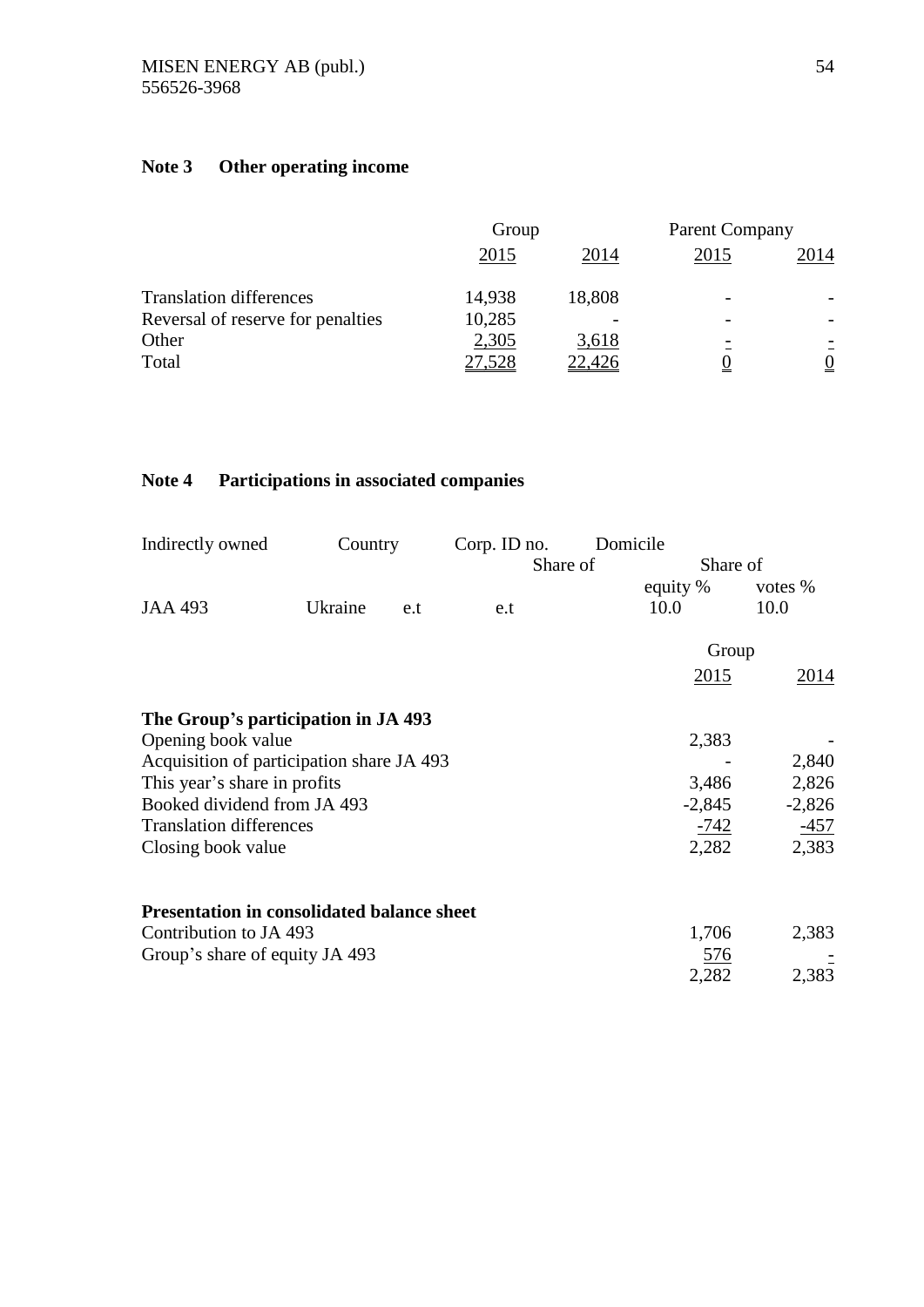## **Note 5 Remuneration of auditors**

|                                | Group        |       | <b>Parent Company</b> |       |
|--------------------------------|--------------|-------|-----------------------|-------|
|                                | 2015         | 2014  | 2015                  | 2014  |
| PwC                            |              |       |                       |       |
| Audit assignment               | 890          | 1,616 | 557                   | 1,406 |
| Auditing activities other than |              |       |                       |       |
| auditing assignments           |              | 250   |                       | 250   |
| Tax advisory services          | 1,377        | 413   | 1,377                 | 413   |
| Other services                 | 98           | 400   | 96                    | 350   |
| Total                          | <u>2,365</u> | 2,679 | <u>2,030</u>          | 2,419 |

## **Note 6 Other external expenses**

|                                   | Group   |         | <b>Parent Company</b> |        |
|-----------------------------------|---------|---------|-----------------------|--------|
|                                   | 2015    | 2014    | 2015                  | 2014   |
| <b>Extraction</b> expenses        | 643,397 | 354,466 |                       |        |
| Production and transport expenses | 50,757  | 61,976  |                       |        |
| Refinery expenses                 | 9,955   | 9,435   |                       |        |
| Change in inventories             | 21,246  | 69,819  |                       |        |
| Other                             | 13,598  | 32,222  | 7,968                 | 14,864 |
| Total                             | 738,953 | 527,918 | 7,968                 | 14,864 |

Extraction expenses increased during the year as a result of the increased subsoil use charge even though the extraction volume only increased marginally. A detailed description of this is available in the administration report.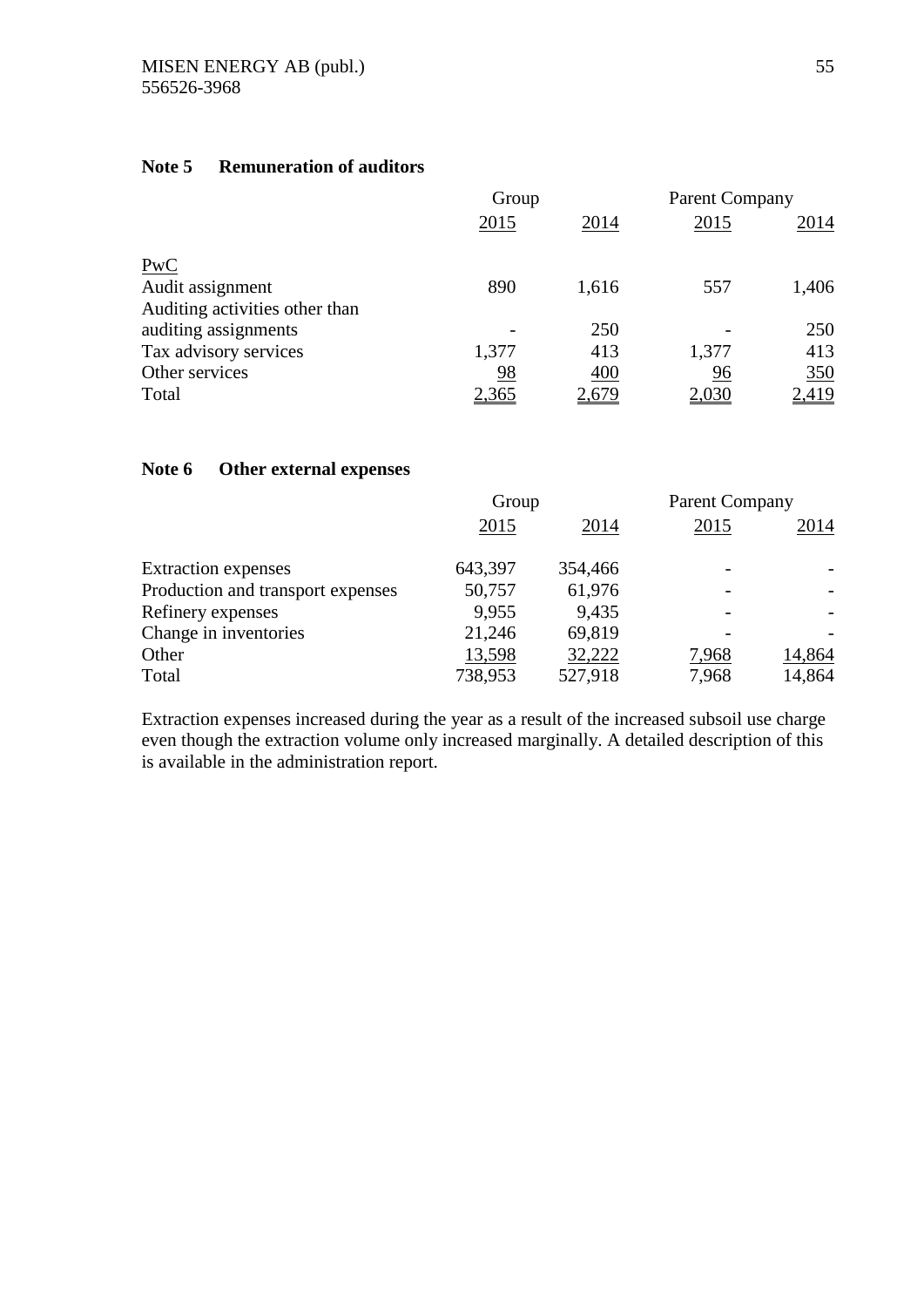# **Note 7 Salaries and remuneration to the Board and Company management**

| 2015                            | Basic salary/<br>Director's fee muneration | Other re- Benefits Pension |    |            | Total        |
|---------------------------------|--------------------------------------------|----------------------------|----|------------|--------------|
| <b>Parent Company and Group</b> |                                            |                            |    |            |              |
| Göran Wolff, Managing           |                                            |                            |    |            |              |
| Director                        | 1,600                                      | 112                        | 26 | 218        | 1,844        |
| Andrius Smaliukas, Chairman     |                                            |                            |    |            |              |
| of the Board                    | 214                                        |                            |    |            | 214          |
| Oleg Batyuk, Board of           |                                            |                            |    |            |              |
| Directors                       | 92                                         | 239                        |    |            | 331          |
| Dimitrios Dimitriadis, Board of |                                            |                            |    |            |              |
| Directors                       | 92                                         |                            |    |            | 92           |
| Hans Lundgren, Board of         |                                            |                            |    |            |              |
| Directors                       | 230                                        |                            |    |            | 230          |
| Sergiy Petukhov, Board of       |                                            |                            |    |            |              |
| Directors                       | 3                                          |                            |    |            | 3            |
| Pavel Prysiazihniuk, Board of   |                                            |                            |    |            |              |
| Directors                       | 9                                          | 1,141                      |    |            | 1,150        |
| Other senior executives, 4 in   |                                            |                            |    |            |              |
| total                           | 2,725                                      | <u>2,256</u>               |    | <u>269</u> | <u>4,953</u> |
| <b>Total</b>                    | 4,965                                      | 3,748                      | 26 | 487        | 8,817        |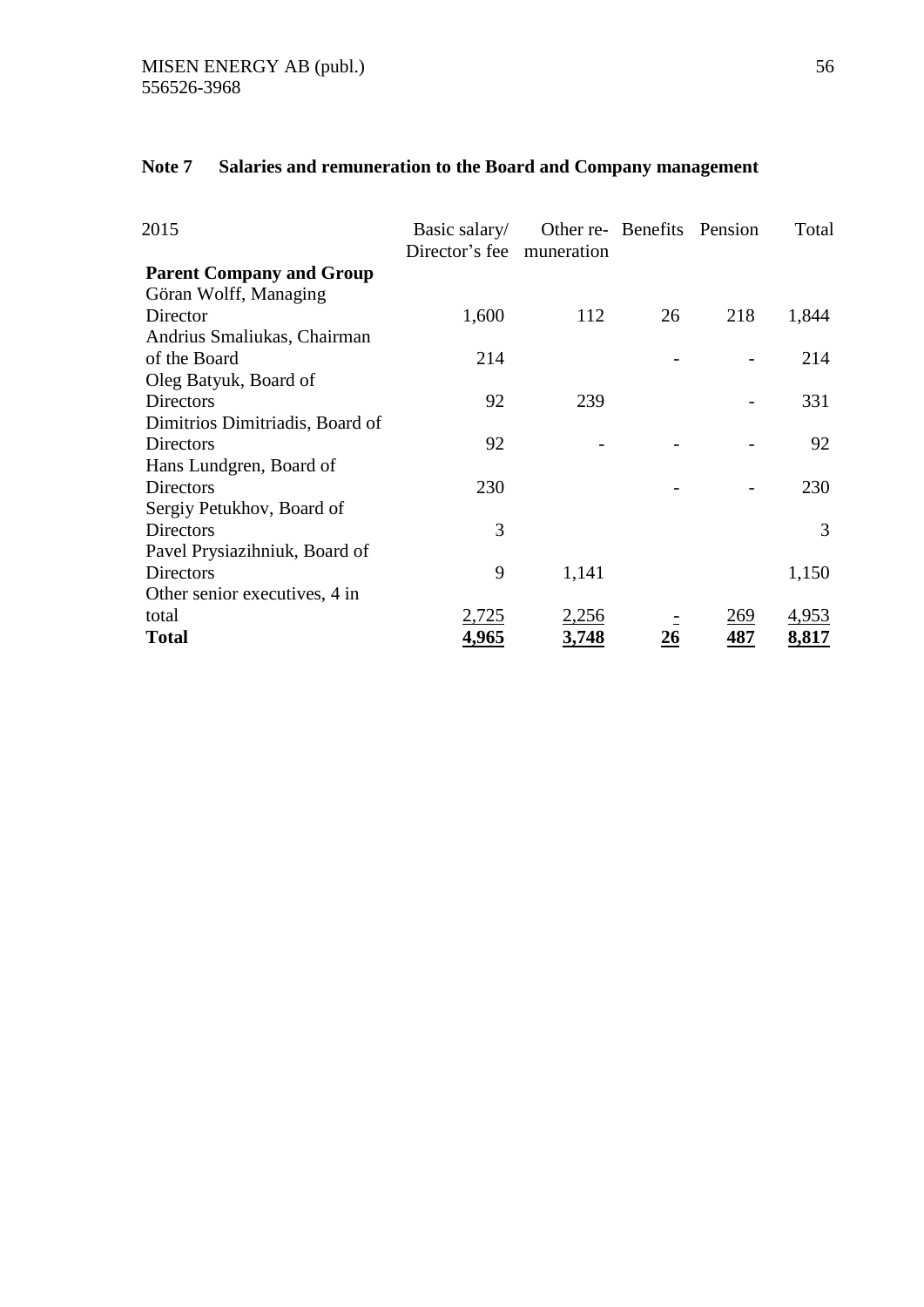| 2014                            | Basic salary/<br>Director's feeremuneration |       | Other Benefits Pension |     | Total  |
|---------------------------------|---------------------------------------------|-------|------------------------|-----|--------|
| <b>Parent Company and Group</b> |                                             |       |                        |     |        |
| Göran Wolff, Managing           |                                             |       |                        |     |        |
| Director                        | 1,396                                       |       |                        | 227 | 1,623  |
| Tore I. Sandvold, Chairman of   |                                             |       |                        |     |        |
| the Board until 27 October 2014 | 284                                         | 1,949 |                        |     | 2,233  |
| Andrius Smaliukas, Chairman     |                                             |       |                        |     |        |
| of                              |                                             |       |                        |     |        |
| the Board as of 27 October      |                                             |       |                        |     |        |
| 2014                            | 95                                          |       |                        |     | 95     |
| Dimitrios Dimitriadis, Board of |                                             |       |                        |     |        |
| Directors                       | 95                                          |       |                        |     | 95     |
| Hans Lundgren, Board of         |                                             |       |                        |     |        |
| Directors                       | 237                                         | 60    |                        |     | 297    |
| Knud H. Nørve, Board of         |                                             |       |                        |     |        |
| <b>Directors</b>                | 227                                         |       |                        |     | 227    |
| Sergiy Petukhov, Board of       |                                             |       |                        |     |        |
| <b>Directors</b>                | 9                                           |       |                        |     | 9      |
| Oleg Batyuk, Board of           |                                             |       |                        |     |        |
| Directors                       | 95                                          |       |                        |     | 95     |
| Pavel Prysiazhniuk              | 9                                           | 2,309 |                        |     | 2,318  |
| Other senior executives         | 1,877                                       | 1,504 |                        | 209 | 3,590  |
| <b>Total</b>                    | 4,324                                       | 5,822 | $\bf{0}$               | 436 | 10,582 |

Other remuneration refers to invoiced fees for consulting services.

During 2015 variable bonus-scheme pointed to the management of the Company been in place. The scheme is based on the cost level of the Company. The outcome of the scheme amounts to KEUR 48. Payment will be executed as soon as the Company's liquidity allows it.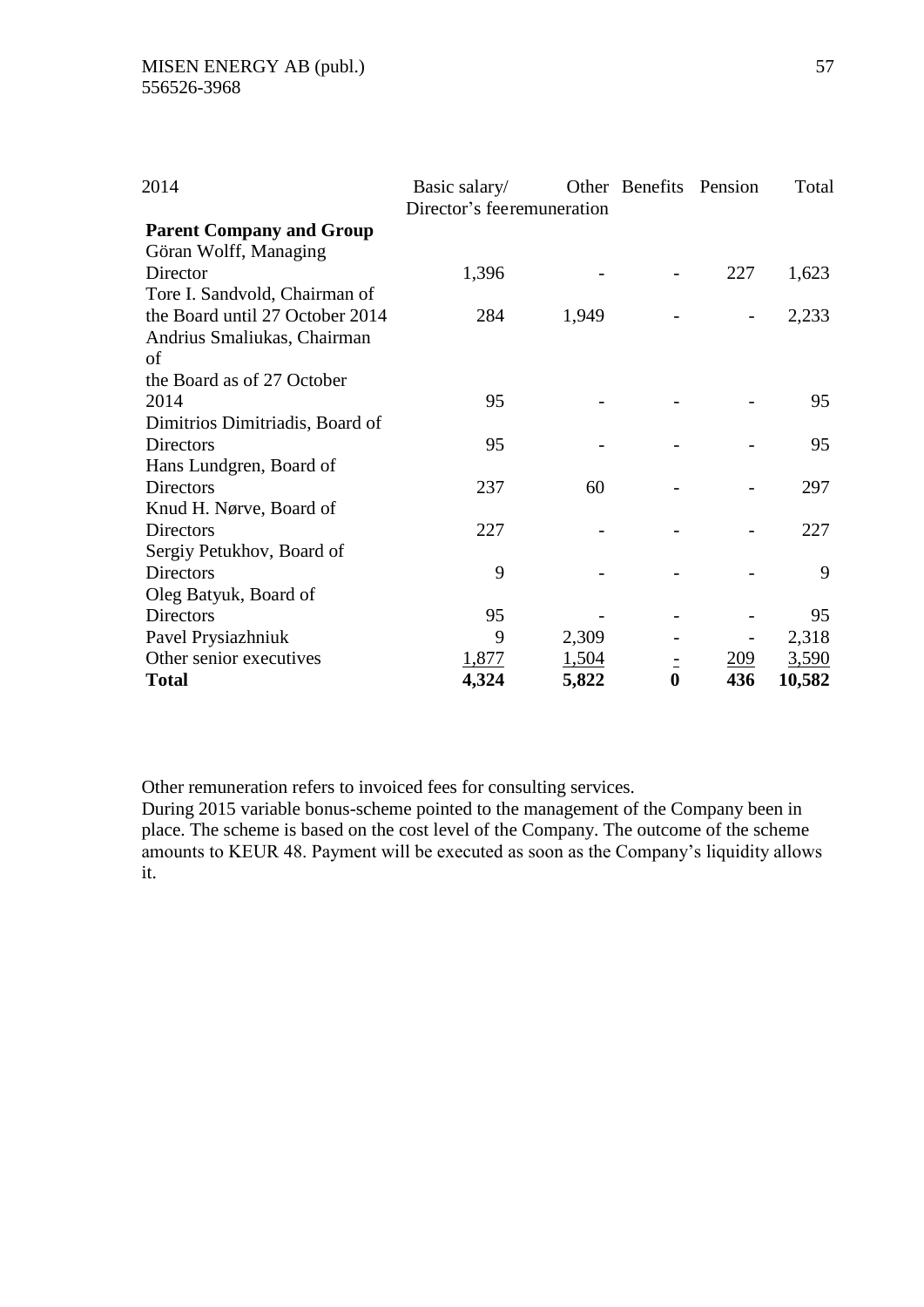|                                                                                     | Group      |        | <b>Parent Company</b> |                |
|-------------------------------------------------------------------------------------|------------|--------|-----------------------|----------------|
|                                                                                     | 2015       | 2014   | 2015                  | 2014           |
| <b>Average number of employees</b>                                                  |            |        |                       |                |
| Women                                                                               | 29         | 26     |                       | $\overline{c}$ |
| Men                                                                                 | 89         | 96     | $rac{2}{4}$           |                |
| Total                                                                               | <b>118</b> | 122    |                       | $rac{2}{4}$    |
| Total salaries, remuneration,<br>social security contributions and<br>pension costs |            |        |                       |                |
| Salaries and remuneration to the                                                    |            |        |                       |                |
| Board of Directors, Managing                                                        |            |        |                       |                |
| Director and other senior executives<br>Salaries and remuneration to other          | 5,374      | 3,510  | 5,249                 | 3,352          |
| employees                                                                           | 8,939      | 11,435 | <u>339</u>            | <u>344</u>     |
|                                                                                     | 14,313     | 14,945 | 5,588                 | 3,696          |
| Statutory and contractual                                                           |            |        |                       |                |
| social security contributions                                                       | 1,253      | 926    | 1,253                 | 926            |
| Pension costs for Board of                                                          |            |        |                       |                |
| Directors, Managing Director or                                                     |            |        |                       |                |
| other senior executives                                                             | 487        | 436    | 487                   | 436            |
| Pension costs for other employees                                                   | 25         | 24     | 25                    | 24             |
| Total                                                                               | 16,078     | 16,331 | 7,353                 | 5,082          |

## **Note 8 Wages, salaries, other remuneration and social security contributions**

No agreements regarding severance pay are in place.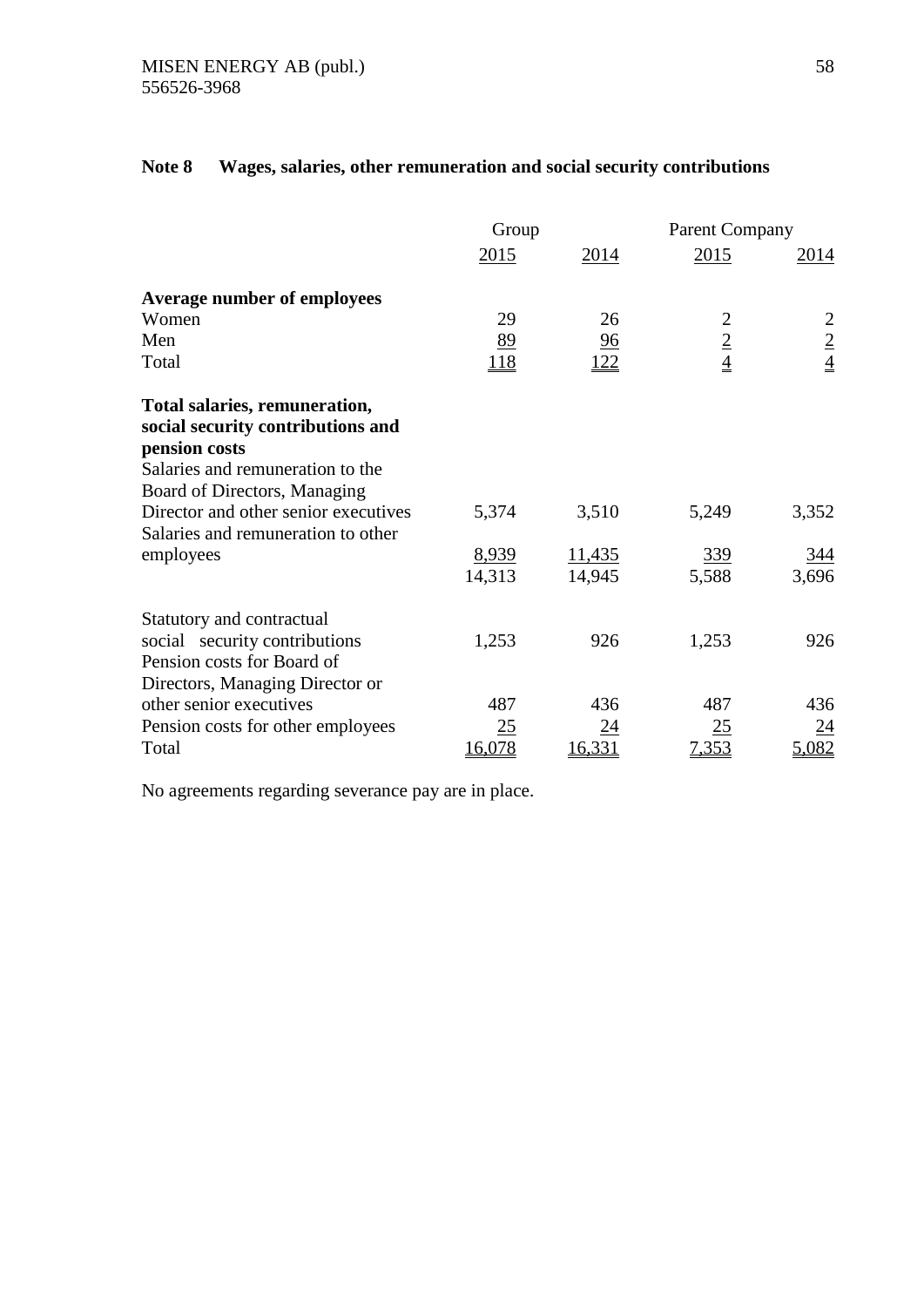| <b>Members of the Board and senior</b><br>executives<br>No. of members of the Board at<br>balance sheet date |             |                |                |               |
|--------------------------------------------------------------------------------------------------------------|-------------|----------------|----------------|---------------|
| Men<br>Total                                                                                                 | $rac{5}{5}$ |                |                | $\frac{5}{5}$ |
| No. of Managing Directors and<br>other senior executives at the<br>balance sheet date                        |             |                |                |               |
| Women<br>Men<br>Total                                                                                        |             | $\overline{4}$ | $\overline{3}$ | $\frac{2}{3}$ |

## **Note 9 Depreciation/amortisation and write-downs**

|                                                            | Group  |        |
|------------------------------------------------------------|--------|--------|
|                                                            | 2015   | 2014   |
| Depreciation, amortisation and write-downs of tangible and |        |        |
| intangible assets                                          |        |        |
| Amortisation of intangible assets                          | 2.928  | 2,887  |
| Depreciation of equipment and buildings                    | 31,917 | 27,704 |
| Write-down of machinery                                    |        | 5,080  |
| Total                                                      | 34,845 | 35,671 |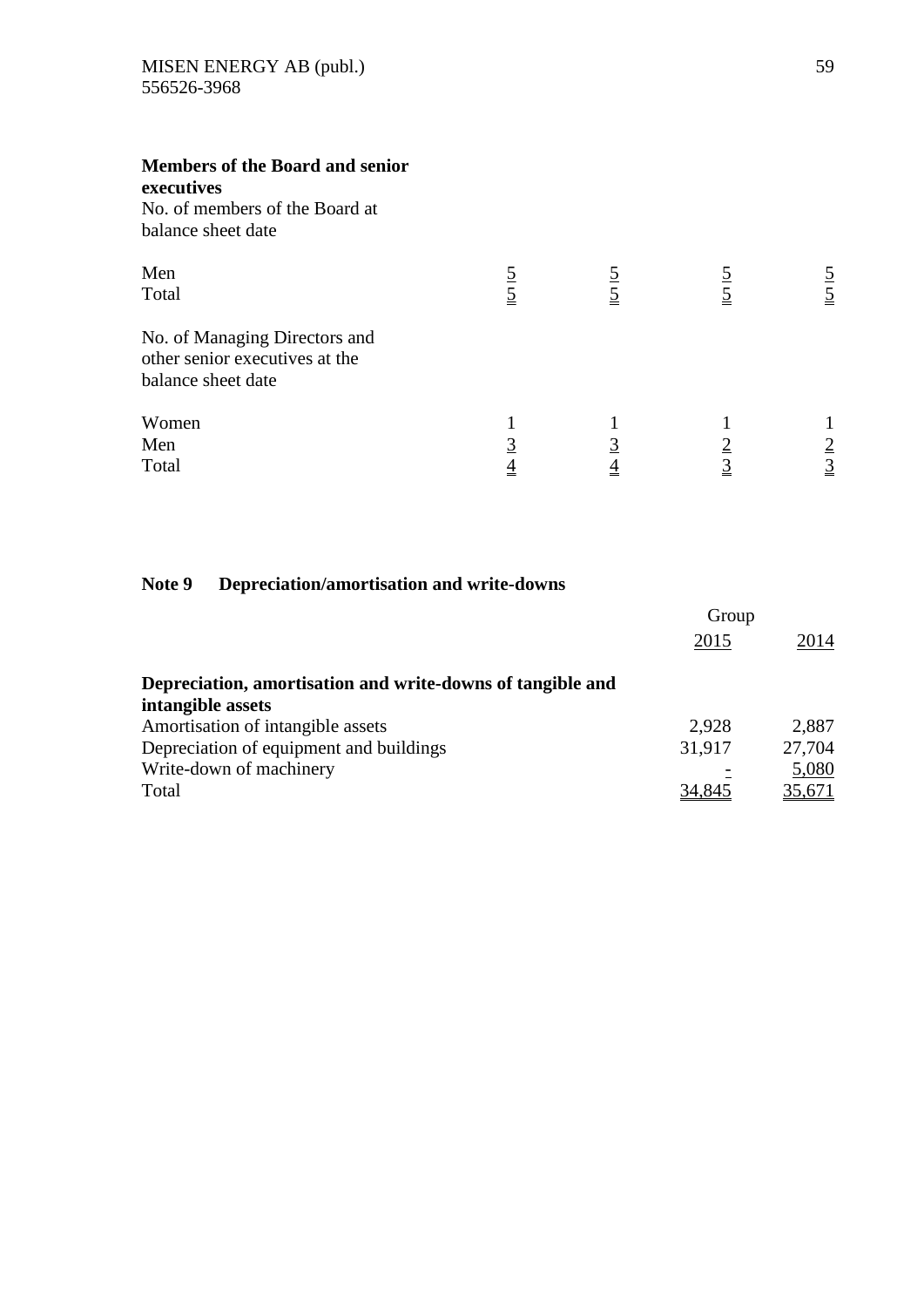|                                     | Group         |        | <b>Parent Company</b>                               |                 |
|-------------------------------------|---------------|--------|-----------------------------------------------------|-----------------|
|                                     |               |        | 31 Dec. 2015 31 Dec. 2014 31 Dec. 2015 31 Dec. 2014 |                 |
|                                     |               |        |                                                     |                 |
| Maintenance costs Booster           |               |        |                                                     |                 |
| Compressor Station 1)               | 37,729        |        |                                                     |                 |
| Expenses for legal cases            | 3,269         | 15,462 |                                                     |                 |
| Bad debt losses 2)                  | 20,571        |        |                                                     |                 |
| Supplemental charges for extraction |               | 14,863 |                                                     |                 |
| Non-deductible VAT 1)               | 8,430         |        |                                                     |                 |
| Cost due to delayed customer        |               |        |                                                     |                 |
| payments has been discounted        | 5,468         |        |                                                     |                 |
| Capital losses                      | 1,293         | 2,227  |                                                     |                 |
| Other operating expenses            | 3,128         | 363    |                                                     |                 |
| Total                               | <u>79,888</u> | 32,915 |                                                     | $\underline{0}$ |

## **Note 10 Other operating expenses**

1) Pertains to operating costs for Khrestyschenska Booster Compressor Station, see the administration report.

2) A detailed description is available in the administration report and Note 19

## **Note 11 Other interest income and similar profit/loss items**

|                                | Group  |       | <b>Parent Company</b>    |      |
|--------------------------------|--------|-------|--------------------------|------|
|                                | 2015   | 2014  | 2015                     | 2014 |
| Interest income                | 10,886 | 2,654 | $\overline{\phantom{0}}$ |      |
| <b>Translation differences</b> |        |       | 1,459                    |      |
| Total                          |        |       |                          |      |

### **Note 12 Other interest expenses and similar profit/loss items**

|                                | Group  |         | Parent Company |       |
|--------------------------------|--------|---------|----------------|-------|
|                                | 2015   | 2014    | 2015           | 2014  |
| Other interest expenses        | 28,515 | 24,668  | 10,045         | 3,227 |
| <b>Translation differences</b> | 45,667 | 114,319 |                | 3,339 |
| Total                          | 74,182 | 138,987 | 10,045         | 6,566 |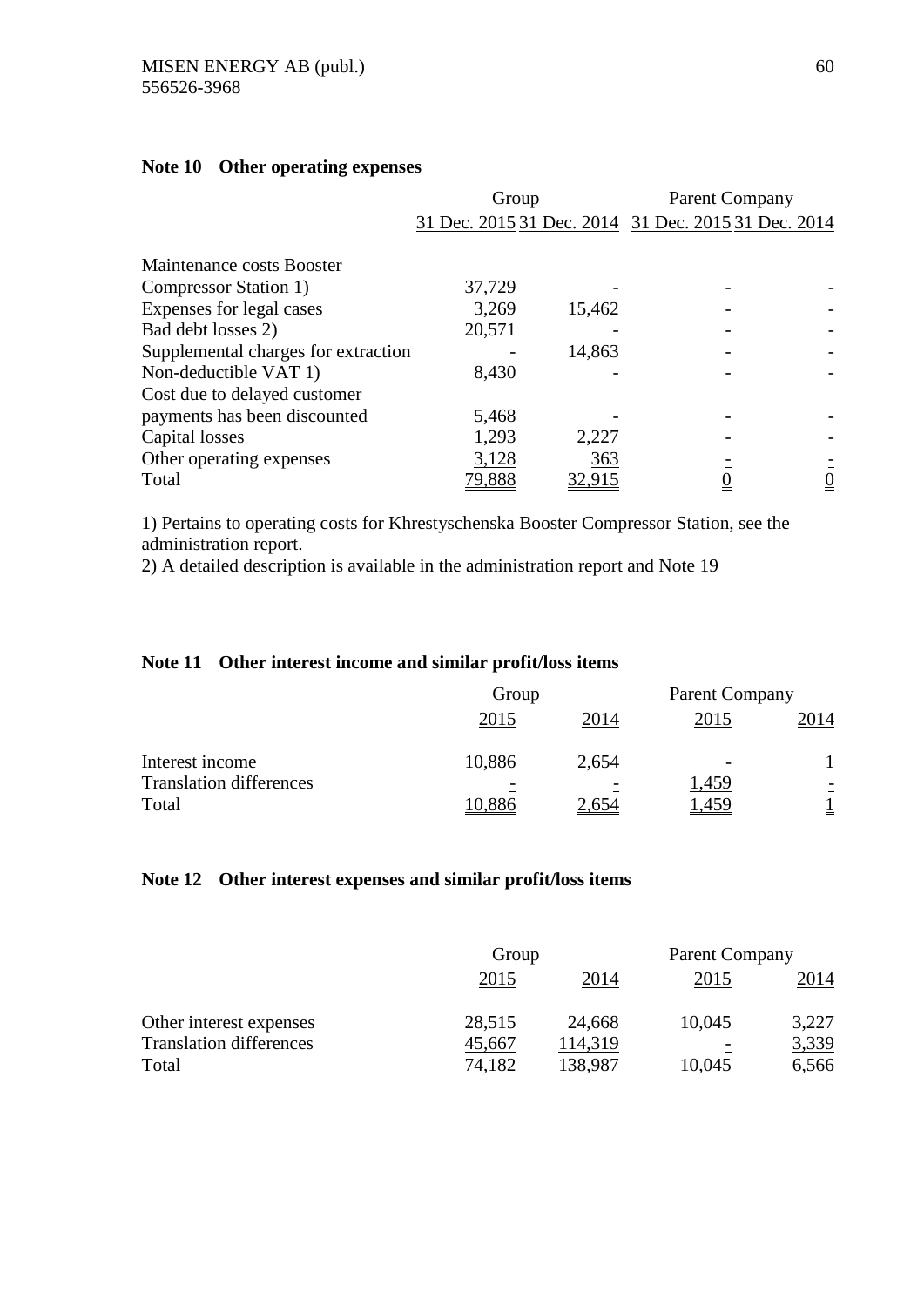### **Note 13 Tax on profit for the year**

| Distribution of income tax          | Group     | Group     | Parent          | Parent        |
|-------------------------------------|-----------|-----------|-----------------|---------------|
|                                     | 2015      | 2014      | Company         | Company       |
|                                     |           |           | 2015            | 2014          |
| Current tax                         | $-4,921$  | $-94,910$ |                 |               |
| Deferred taxes                      | 19,885    | 7,568     |                 |               |
| <b>Total</b>                        | 14,963    | $-87,342$ | $\mathbf{0}$    | $\mathbf 0$   |
|                                     | Group     |           | Parent Company  |               |
|                                     | 2015      | 2014      | 2015            | <u>2014</u>   |
| Reported profit before taxes        | $-48,687$ | 414,085   | $-523,804$      | $-26,392$     |
| Tax according to national tax rates | 10,098    | $-72,848$ | 115,237         | 5,596         |
| Tax effect of:                      |           |           |                 |               |
| Result from associated companies    | 627       |           |                 |               |
| Non-deductible expenses             | $-2,127$  | $-5,528$  | $-110,017$      | $-17$         |
| Non-taxable income                  | 3,357     |           |                 |               |
| Fiscal losses for which no deferred |           |           |                 |               |
| tax asset is recognised             | $-6,711$  | $-8,966$  | $-5,220$        | $-5,579$      |
| Adjustment of prior year tax        | 6,007     |           |                 |               |
| Changes in tax code                 | 4,375     |           |                 |               |
| Other                               | $-613$    |           |                 |               |
| Tax expenses for the year           | 14,963    | $-87,342$ | $\underline{0}$ | $\frac{1}{0}$ |
| Weighted average tax rate was 21%   |           |           |                 |               |
| $(0.014 \pm 1.00)$                  |           |           |                 |               |

(2014: 18%).

The change in the weighted average tax rate is a result of the change in profitability in the entities of the group.

As per 31 December 2015, the Group had a fiscal deficit amounting to SEK 227 506 852, of which the Parent Company's deficit amounted to SEK 202 413 386. A total of 132 138 450 SEK is non-usable for group contributions. Deferred tax assets totalling SEK 50 051 507 for the Group and SEK 44 530 945 for the Parent Company have not been recognised as an asset, as the possibility of utilizing these amounts against tax loss carry forwards in the foreseeable future is uncertain. As mentioned previously in this annual report, the subsidiary Misen Enterprises AB will need to pay income tax in Ukraine. To finance any tax payments in Ukraine, Misen Enterprises will need to receive a loan or dividend from the JA or secure other external financing.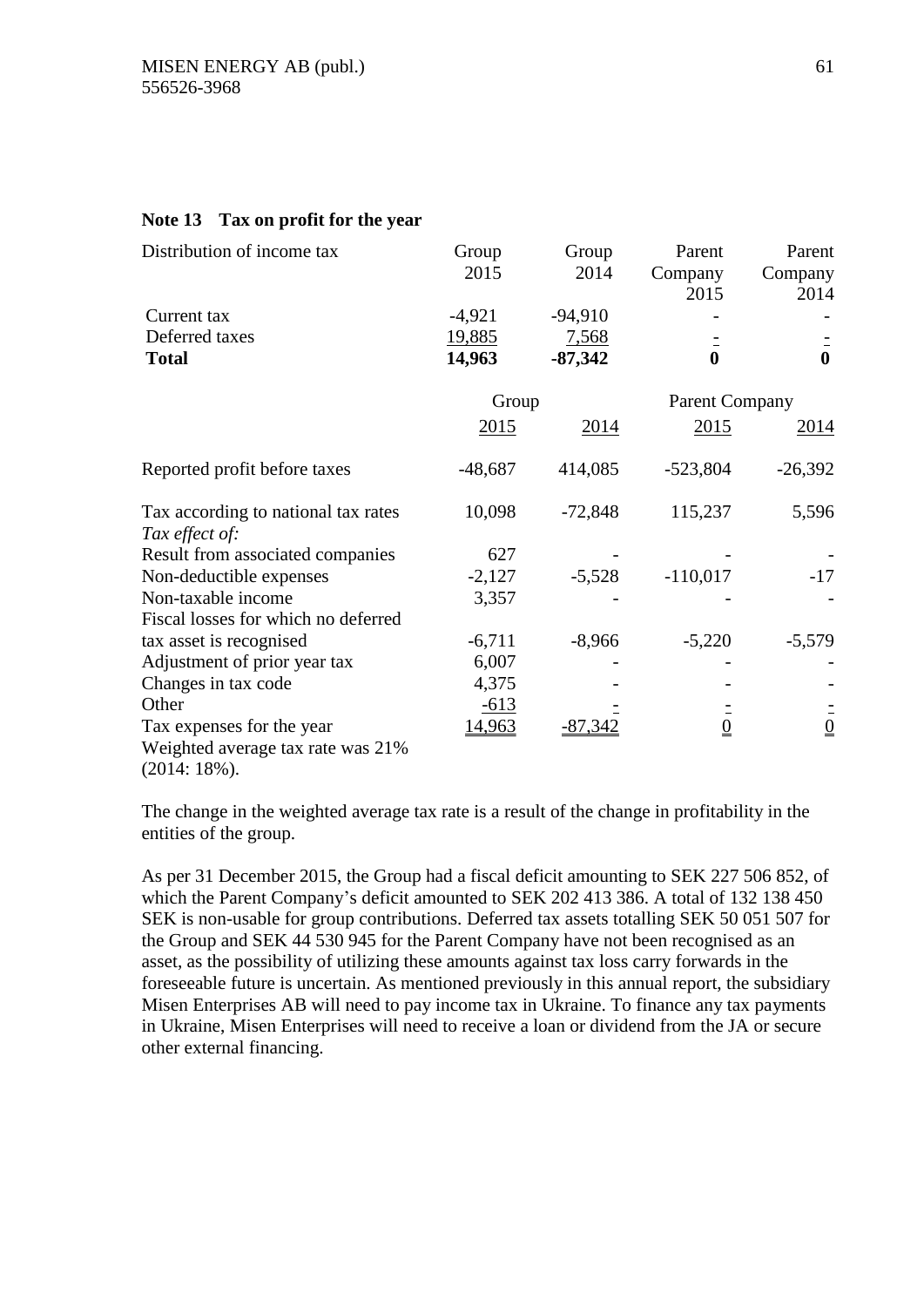# **Note 14 Rights and licences**

|                                               | Group                     |            |
|-----------------------------------------------|---------------------------|------------|
|                                               | 31 Dec. 2015 31 Dec. 2014 |            |
| Opening acquisition value                     | 44,081                    | 44,370     |
| Purchases                                     | 161                       | 1,027      |
| <b>Translation differences</b>                | $-678$                    | $-1,108$   |
| Sales and scrapping                           | $-10$                     | $-208$     |
| Closing accumulated acquisition value         | 43,554                    | 44,081     |
| Opening amortisation/depreciation             | $-8,966$                  | $-6,686$   |
| Sales and scrapping                           | 10                        | 208        |
| Depreciation/amortisation for the year        | $-2,928$                  | $-2,887$   |
| <b>Translation differences</b>                | <u>189</u>                | <u>399</u> |
| Closing accumulated depreciation/amortisation | $-11,695$                 | $-8,966$   |
| Closing residual value according to plan      | 31,859                    | 35,115     |

# **Note 15 Equipment, tools, fixtures and fittings**

|                                     | Group     |            | <b>Parent Company</b>                               |                 |
|-------------------------------------|-----------|------------|-----------------------------------------------------|-----------------|
|                                     |           |            | 31 Dec. 2015 31 Dec. 2014 31 Dec. 2015 31 Dec. 2014 |                 |
| Opening acquisition value           | 209,607   | 254,733    | 403                                                 | 403             |
| Purchases                           | 14        | 8          |                                                     |                 |
| <b>Translation differences</b>      | $-95,516$ | $-105,003$ |                                                     |                 |
| Sales and scrapping                 | $-187$    | $-5$       |                                                     |                 |
| Reclassifications                   | 340,747   | 59,874     |                                                     |                 |
| Closing accumulated acquisition     |           |            |                                                     |                 |
| value                               | 454,665   | 209,607    | 403                                                 | 403             |
| Opening amortisation/depreciation   | $-41,056$ | $-28,381$  | $-403$                                              | $-403$          |
| Sales and scrapping                 | 106       |            |                                                     |                 |
| Depreciation/amortisation for the   |           |            |                                                     |                 |
| year                                | $-31,917$ | $-27,704$  |                                                     |                 |
| <b>Translation differences</b>      | 14,943    | 15,029     |                                                     |                 |
| Closing accumulated                 |           |            |                                                     |                 |
| depreciation/amortisation           | $-57,924$ | $-41,056$  | $-403$                                              | $-403$          |
| Closing residual value according to |           |            |                                                     |                 |
| plan                                | 396,741   | 168,551    | $\overline{0}$                                      | $\underline{0}$ |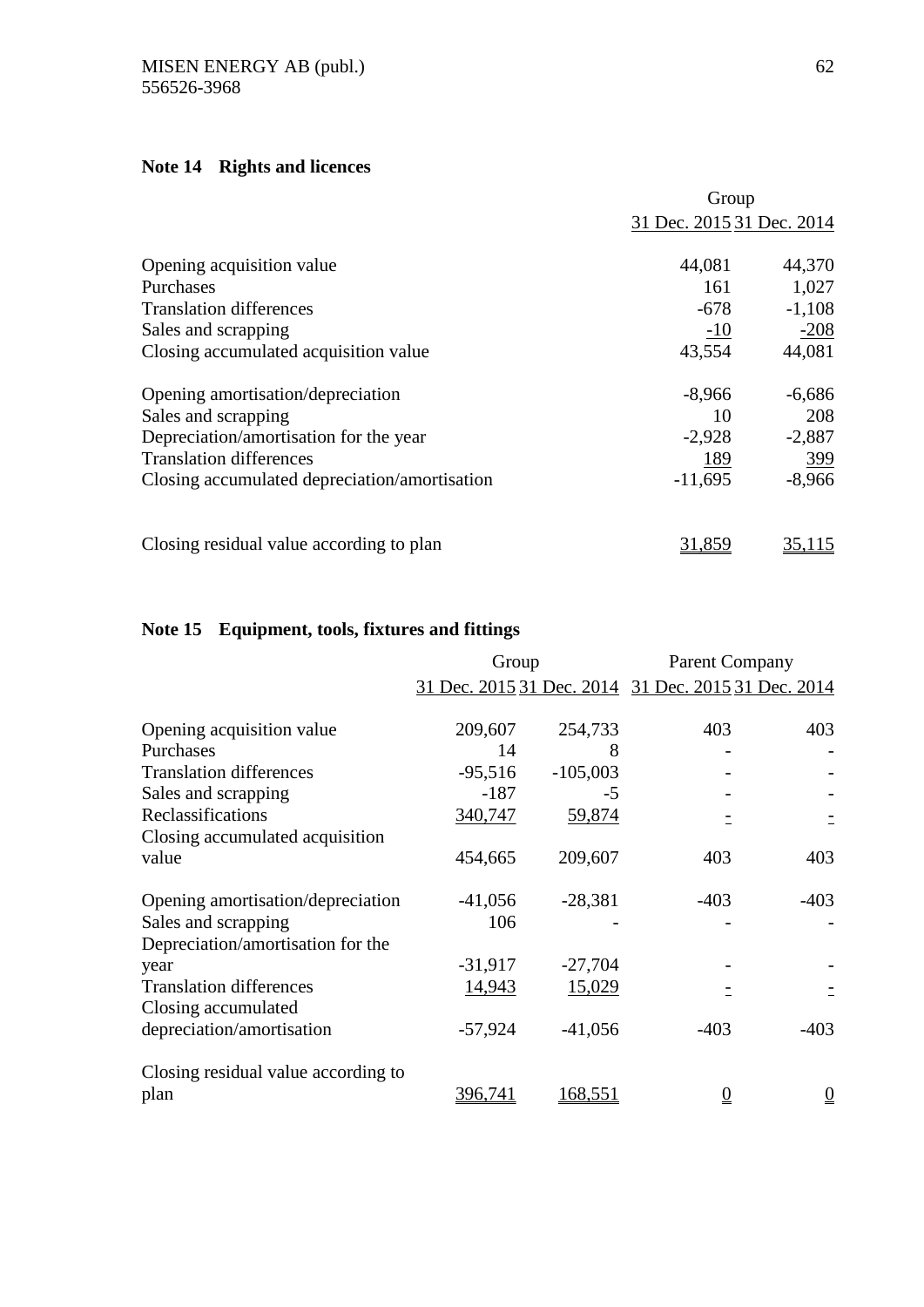## **Not 16 Construction in progress and advance payments regarding tangible fixed assets**

|                                                               | Group                     |            |  |
|---------------------------------------------------------------|---------------------------|------------|--|
|                                                               | 31 Dec. 2015 31 Dec. 2014 |            |  |
| Opening acquisition value                                     | 520,183                   | 640,620    |  |
| Expenses accrued during the year                              | 98,449                    | 192,558    |  |
| <b>Sales</b>                                                  | $-1,984$                  | $-2,274$   |  |
| Reclassifications                                             | $-340,747$                | $-59,874$  |  |
| Capitalised interest expenses incl. exchange rate differences |                           | 17,114     |  |
| <b>Translation differences</b>                                | $-118,114$                | $-263,698$ |  |
| Write-downs for the year                                      | 272                       | $-4,263$   |  |
| Closing expenses accrued                                      | 158,059                   | 520,183    |  |

## **Note 17 Inventories**

|                              | Group                     |               |  |
|------------------------------|---------------------------|---------------|--|
|                              | 31 Dec. 2015 31 Dec. 2014 |               |  |
| Valued at acquisition value  |                           |               |  |
| Spare parts                  | 432                       | 382           |  |
| Oil products and natural gas | 2,725                     | 30,643        |  |
| Total                        | 3,157                     | <u>31,025</u> |  |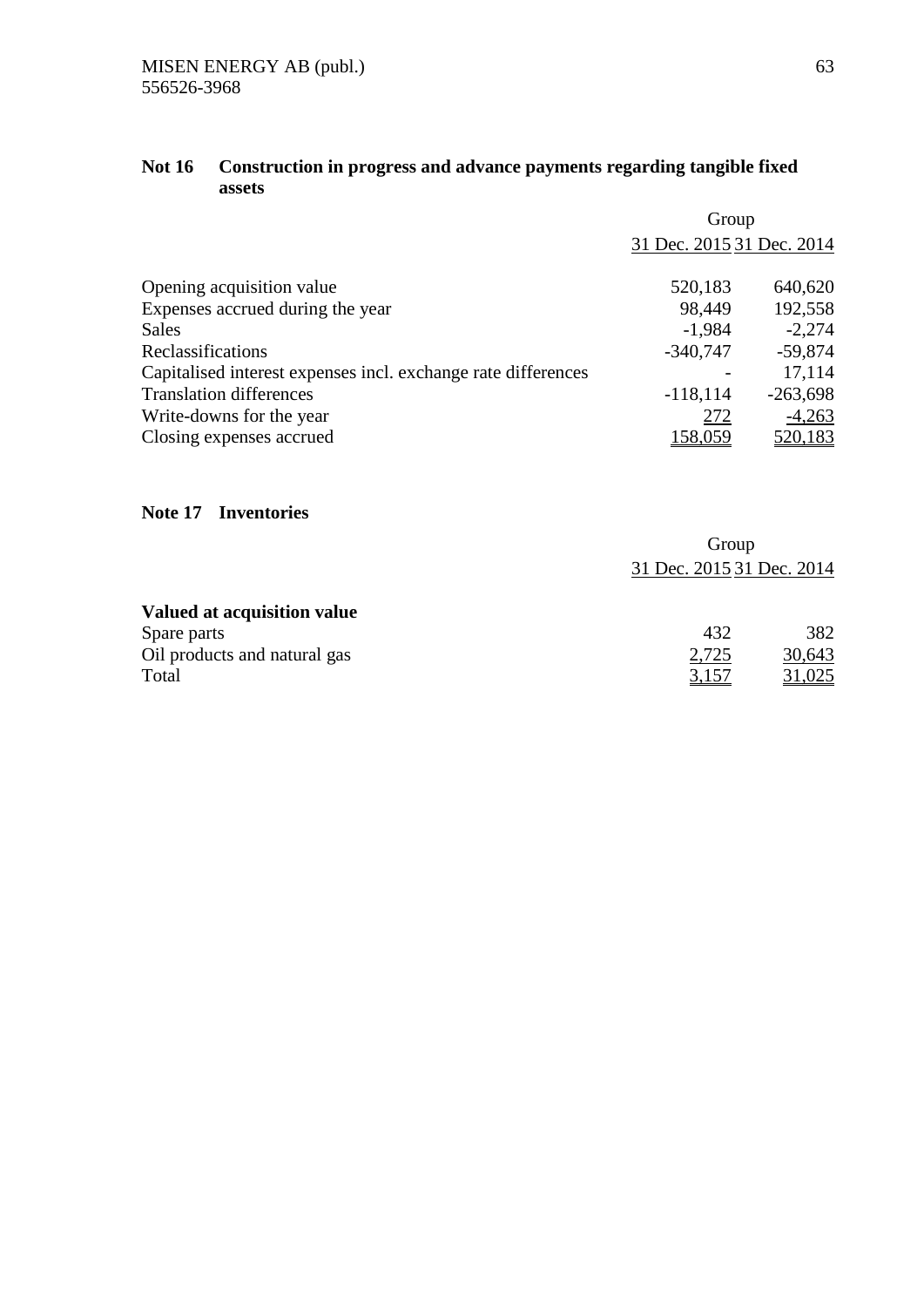# **Note 18 Financial instruments by category**

|                                     | Group   |         | <b>Parent Company</b>                               |        |
|-------------------------------------|---------|---------|-----------------------------------------------------|--------|
|                                     |         |         | 31 Dec. 2015 31 Dec. 2014 31 Dec. 2015 31 Dec. 2014 |        |
| <b>Assets</b>                       |         |         |                                                     |        |
| Loans and receivables               |         |         |                                                     |        |
| Accounts receivable - external      | 44,763  | 100,633 |                                                     |        |
| Accounts receivable - JA            |         |         | 3,536                                               | 3,280  |
| Cash and cash equivalents           | 7,413   | 80,976  | 1,704                                               | 358    |
| Total                               | 52,176  | 181,609 | 5,240                                               | 3,638  |
| <b>Liabilities</b>                  |         |         |                                                     |        |
| Other financial liabilities         |         |         |                                                     |        |
| Borrowing (excluding liabilities    |         |         |                                                     |        |
| attributable to financial leasing)  | 171,312 | 181,452 | 99,1610                                             | 72,587 |
| Liabilities attributable to finance |         |         |                                                     |        |
| leases                              | 7,260   | 30,456  |                                                     |        |
| Accounts payable and other          |         |         |                                                     |        |
| financial liabilities               | 111,536 | 112,124 | 17,107                                              | 9,165  |
|                                     | 290,108 | 324,032 | 116,2689                                            | 81,752 |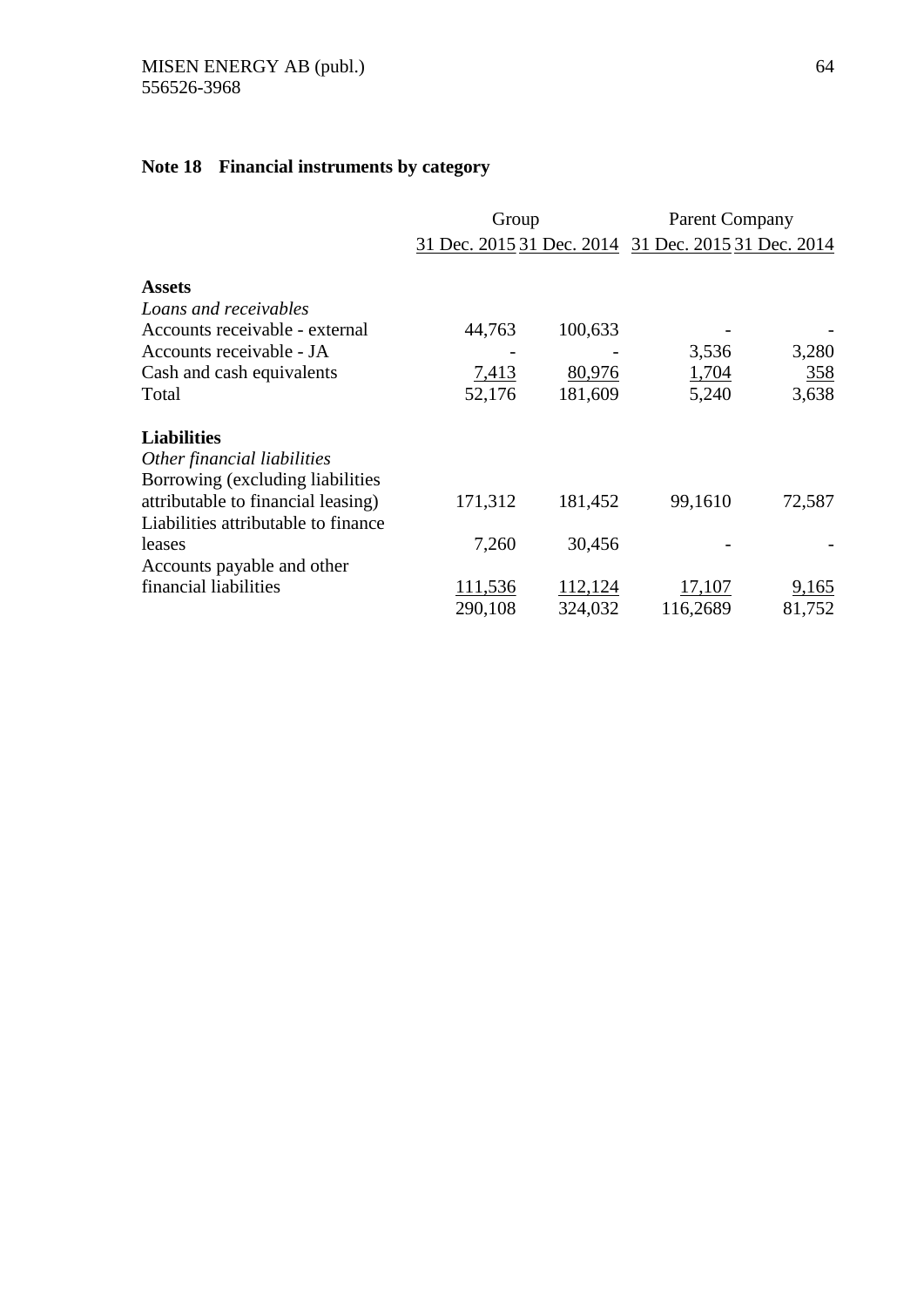### **Note 19 Accounts receivable - trade**

|                                | Group                     |         |
|--------------------------------|---------------------------|---------|
|                                | 31 Dec. 2015 31 Dec. 2014 |         |
| Accounts receivable - external | 44,763                    | 100,633 |
| Total                          | 44.763                    | 100,633 |

As per 31 December 2015, Accounts receivable (excluding doubtful debts) amounted to KSEK 44,763 (2014: KSEK 100,633) after deduction for write-offs, totalling KSEK 20,571 (KSEK 0).

As per 31 December 2015, Accounts receivable amounting to KSEK 35,981 was overdue, but no reservation was necessary for this amount. The overdue Accounts receivable are attributable to customers that have not previously encountered financial difficulties.

| 8.782  | 19.987  |
|--------|---------|
| 2.523  | 10,766  |
| 33,458 | 69,880  |
| 44.763 | 100,633 |
|        |         |

### **Note 20 Other receivables**

|                            | Group        |                 | Parent Company                                      |     |
|----------------------------|--------------|-----------------|-----------------------------------------------------|-----|
|                            |              |                 | 31 Dec. 2015 31 Dec. 2014 31 Dec. 2015 31 Dec. 2014 |     |
| VAT recoverable            | 10,240       | 15,477          | 376                                                 | 190 |
| Other receivables<br>Total | 25<br>10,265 | 2,455<br>17,932 | <u>26</u><br>402                                    | 190 |

### **Note 21 Prepaid expenses**

|                                 | Group                    |               | <b>Parent Company</b>                               |                   |
|---------------------------------|--------------------------|---------------|-----------------------------------------------------|-------------------|
|                                 |                          |               | 31 Dec. 2015 31 Dec. 2014 31 Dec. 2015 31 Dec. 2014 |                   |
| Other prepaid expenses<br>Total | <u>525</u><br><u>525</u> | 1,080<br>,080 | 171<br><u>171</u>                                   | 331<br><u>331</u> |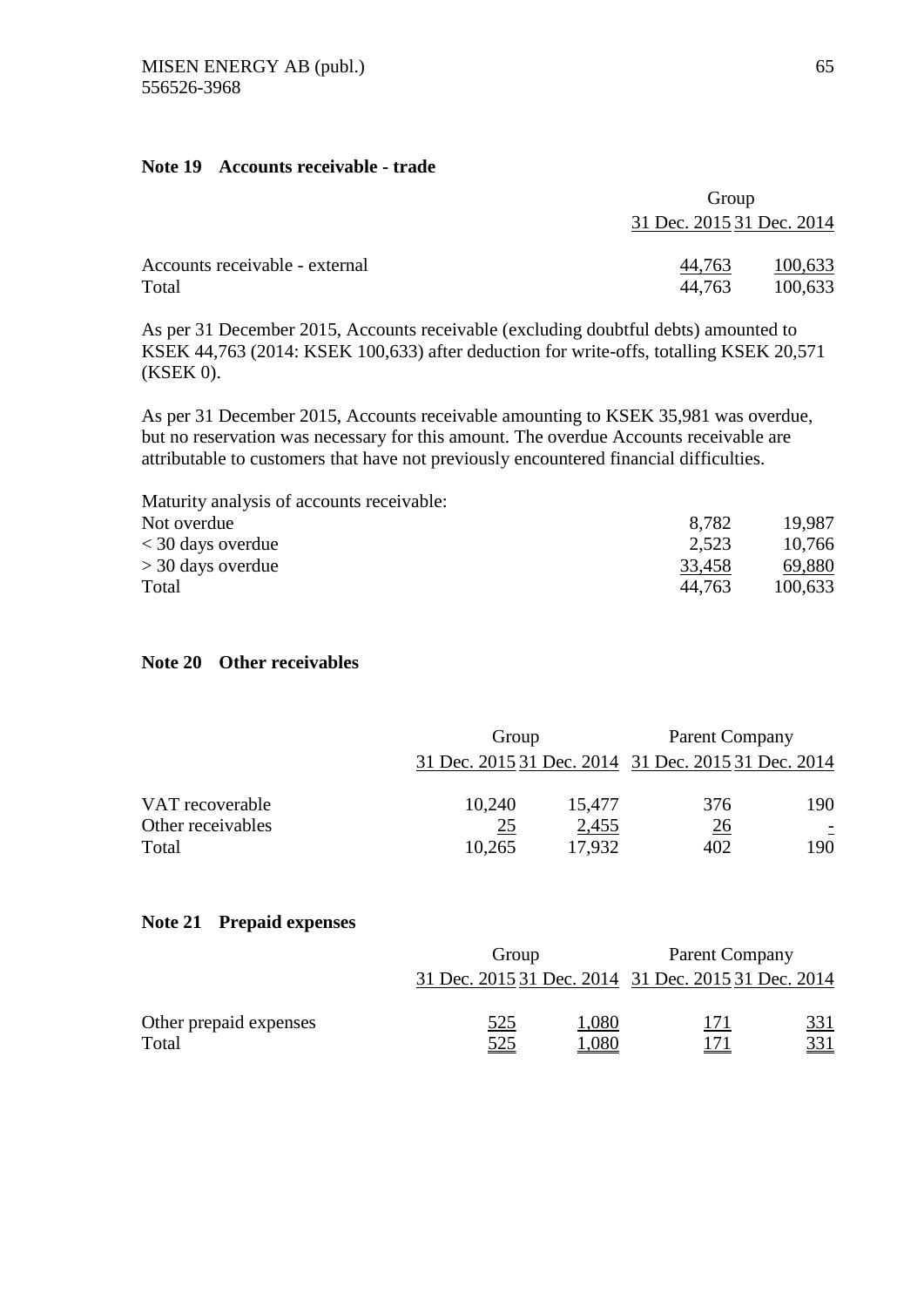### **Note 22 Share capital**

| Share information                                                       | 2015        | 2014        |
|-------------------------------------------------------------------------|-------------|-------------|
| <b>Parent Company</b><br>Weighted average number of shares for the year | 145,068,222 | 145,068,222 |
| No. of outstanding shares at balance date before                        |             |             |
| dilution                                                                | 145,068,222 | 145,068,222 |
| No. of outstanding shares at balance date after<br>full dilution        | 145,068,222 | 145,068,222 |

## **Note 23 Financial risk management and borrowing**

### **Financial risk management**

### *Financial risk factors*

Through its operations, the Group is subject to various financial risks: Market risk (comprehensive foreign exchange risk, interest rate risk and price risk), credit risks and liquidity risks. The Group strives for awareness of potentially negative effects on the Group's financial performance. Interest rates on bank accounts are variable. No foreign exchange hedging has been undertaken during 2015.

### *Foreign exchange risk*

Through its operations in different countries, the Group is exposed to fluctuations in a number of currencies. Therefore, effects on the Company's earnings and financial position from foreign exchange volatility cannot be disregarded.

### *Transaction risk*

Out of the Group's total sales and expenses in 2015, SEK 853 million and SEK 856 million, respectively, were denominated in UAH, implying that a +/- 10% change in the UAH exchange rate would affect the Group's profit by SEK +/- 0 million.

### *Translation risk*

The Group's net assets with UAH as reporting currency amounted to SEK 487 million. Thereby, a +/- 10% change in the UAH exchange rate would affect the Group's equity by  $SEK +/- 49$  million.

### *Interest rate risk*

As per 31 December 2015, the Group had interest-bearing liabilities amounting to SEK 179 million and an interest rate change of  $+/- 1\%$  would affect the Group's result before taxes by  $SEK +/- 2$  million.

All loans in the Group are subject to fixed interest during the remaining duration.

### *Price risk*

The Group's profit for the year is primarily affected by natural gas prices. A  $+/- 10\%$  change in natural gas prices in Ukraine would affect Group income by SEK  $+/-$  85 million. A  $+/-$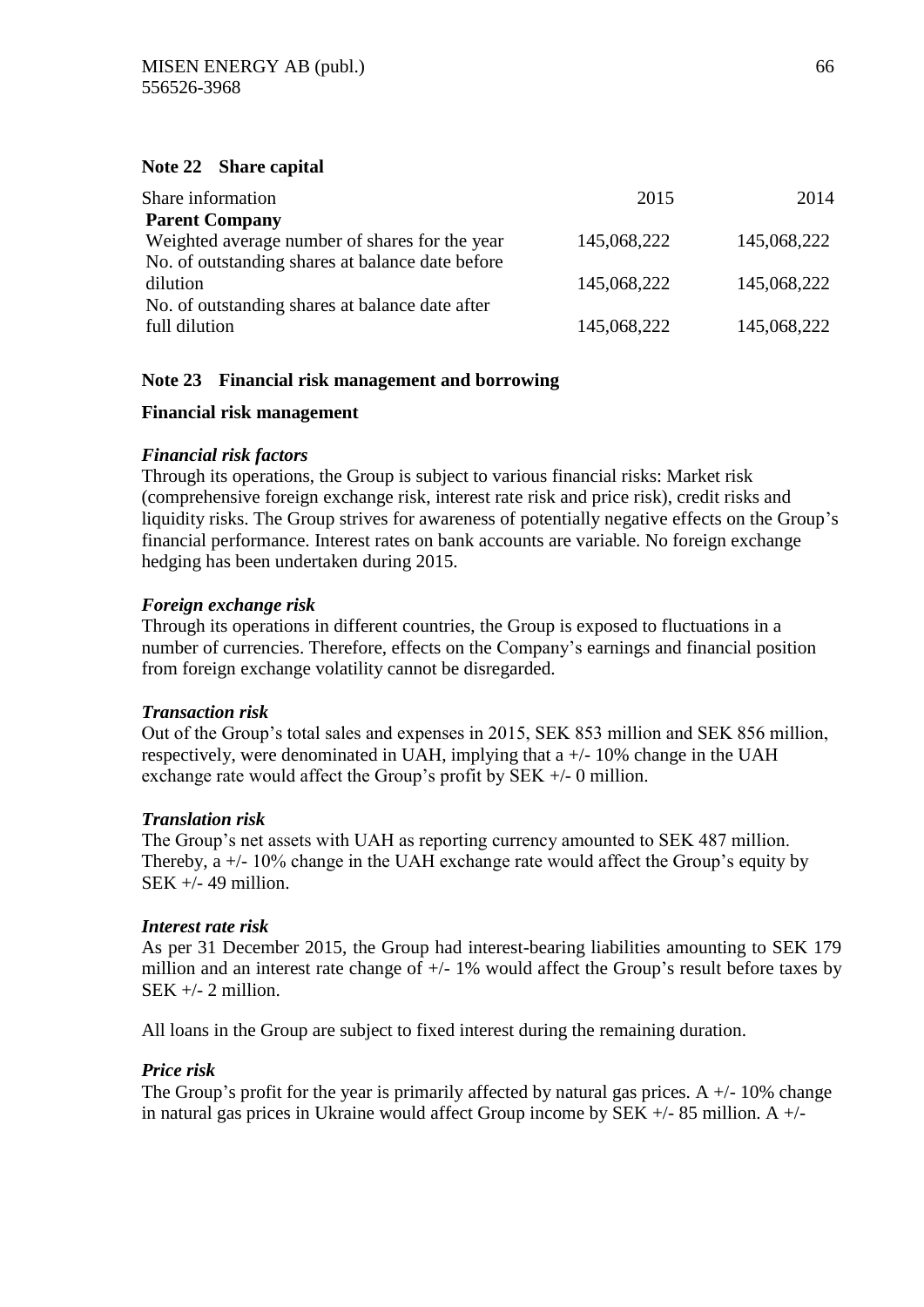10% change of cost level in Ukraine would affect Group expenses by SEK +/- 86 million.

## *Credit risk*

The Group takes on exposure to credit risk, which is the risk that one party to a financial instrument will cause a financial loss for the other party by failing to fulfil an obligation. Exposure to credit risk arises as a result of the Joint Activity's sales of products in accordance with applicable payment terms and transactions with counterparties giving rise to financial assets.

The Group's maximum exposure to credit risk amounts to the figures reported in the balance sheet. The Group's risks are structured by setting credit limits on counterparties. Limits on the level of credit risk are monitored on an on-going basis and approved regularly by Management. The Joint Activity's management undertakes regular age analyses and follows up on overdue accounts receivable.

The Group's main bank in Ukraine has got Caa3 (Moody's) ranking

## *Liquidity risk*

Liquidity risk refers to the risk that financing of the Group's capital requirements and the refinancing of outstanding loans is made more complicated and expensive. Financing requirements are dependent on the Joint Activity's needs for investments in fixed assets and financing for working capital. The Group's financing requirements are estimated to primarily be covered by the surplus from the Joint Activity. However, in the long term, there will likely be a need for external financing to fulfil the investment needs at hand. The amount of external financing depends on production volume and future price levels for oil and gas. The financing need that may arise within the JA in 2016 will be handled through extended credits, and if needed, adjustments in the investment programme.

The table below shows liabilities at 31 December 2015 by their remaining contractual maturity. The amounts disclosed in the maturity table are the contractual undiscounted cash flows, including gross finance lease obligations (before deducting future finance charges), and gross loan commitments. Such undiscounted cash flows differ from the amount included in the balance sheet because the amounts in the balance sheet are based on discounted cash flows.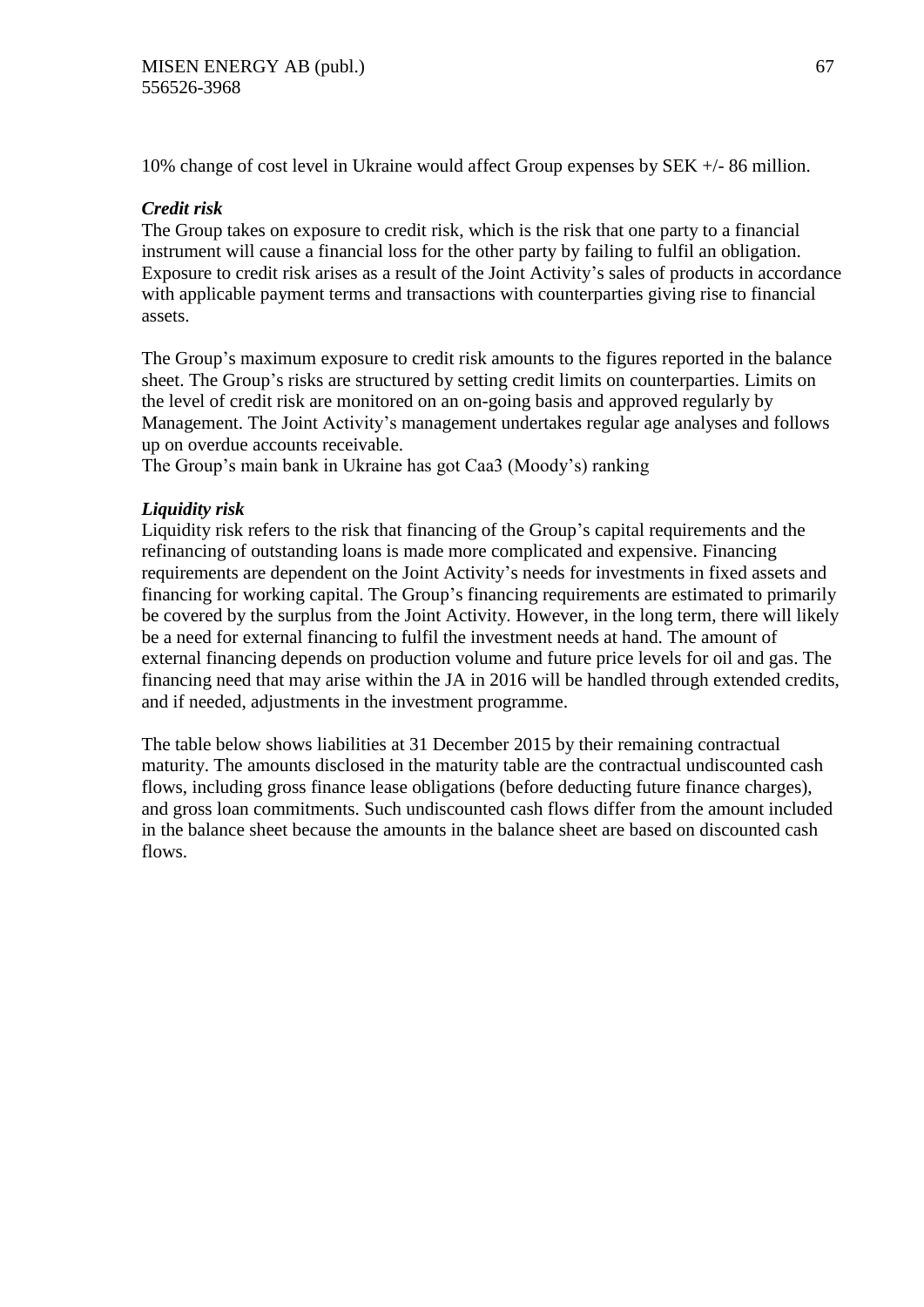Payment obligations in currencies other than the report currency (SEK) are reported after translation at the closing rate of exchange.

| Payment dates for financial<br>liabilities as per 31 December<br>2014 | < 1<br>month | 1 year  | 1 month - 1 year $-$ > 2 years<br>2 years |          | Total   |
|-----------------------------------------------------------------------|--------------|---------|-------------------------------------------|----------|---------|
| Liabilities to credit institutions<br>Liabilities attributable to     | 78,304       | 3,305   | 116,509                                   |          | 198,118 |
| finance leases                                                        | 1,372        | 6,467   |                                           |          | 7,839   |
| Accounts payable and other                                            |              |         |                                           |          |         |
| financial liabilities                                                 | 37,071       | 74,465  |                                           |          | 111,536 |
| <b>Total</b>                                                          | 116,747      | 84,237  | 116,509                                   | $\bf{0}$ | 317,493 |
| Payment dates for financial<br>liabilities as per 31 December<br>2014 |              |         |                                           |          |         |
| Liabilities to credit institutions<br>Liabilities attributable to     | 2,170        | 109,334 | 89,639                                    |          | 201,143 |
| finance leases                                                        | 2,399        | 24,278  | 7,643                                     |          | 34,320  |
| Accounts payable and other                                            |              |         |                                           |          |         |
| financial liabilities                                                 | 60,533       | 102,033 |                                           |          | 162,566 |
| <b>Total</b>                                                          | 65,102       | 235,645 | 97,282                                    | $\bf{0}$ | 398,029 |

### *Covenants*

Borrowing in the Group is based on compliance with a certain set of covenants. If these covenants are not met, this could lead to negative effects for the Group, such as increased borrowing costs and early repayment obligations. As a result of the outstanding disagreements between the partners in the JA, not all covenants in the JA were met in 2015. The JA violated its commitment to repay KUSD 12,250 to external financiers even though new repayment terms had been agreed with the financier. Due to this, the financier had legal grounds to charge penalties to the JA. These penalties are included in the Misen Group's financial statements in an amount of KSEK 10,086 under financial expenses.

All liabilities where the covenants are not met are recognised as current liabilities.

At 31 December 2015, the Group did not fulfil all covenants. However, the partners in the JA approved the terms for the restructuring of the loans and agreements with the financier are expected to be signed shortly.

Please also see section "Significant accounting estimates and assumptions"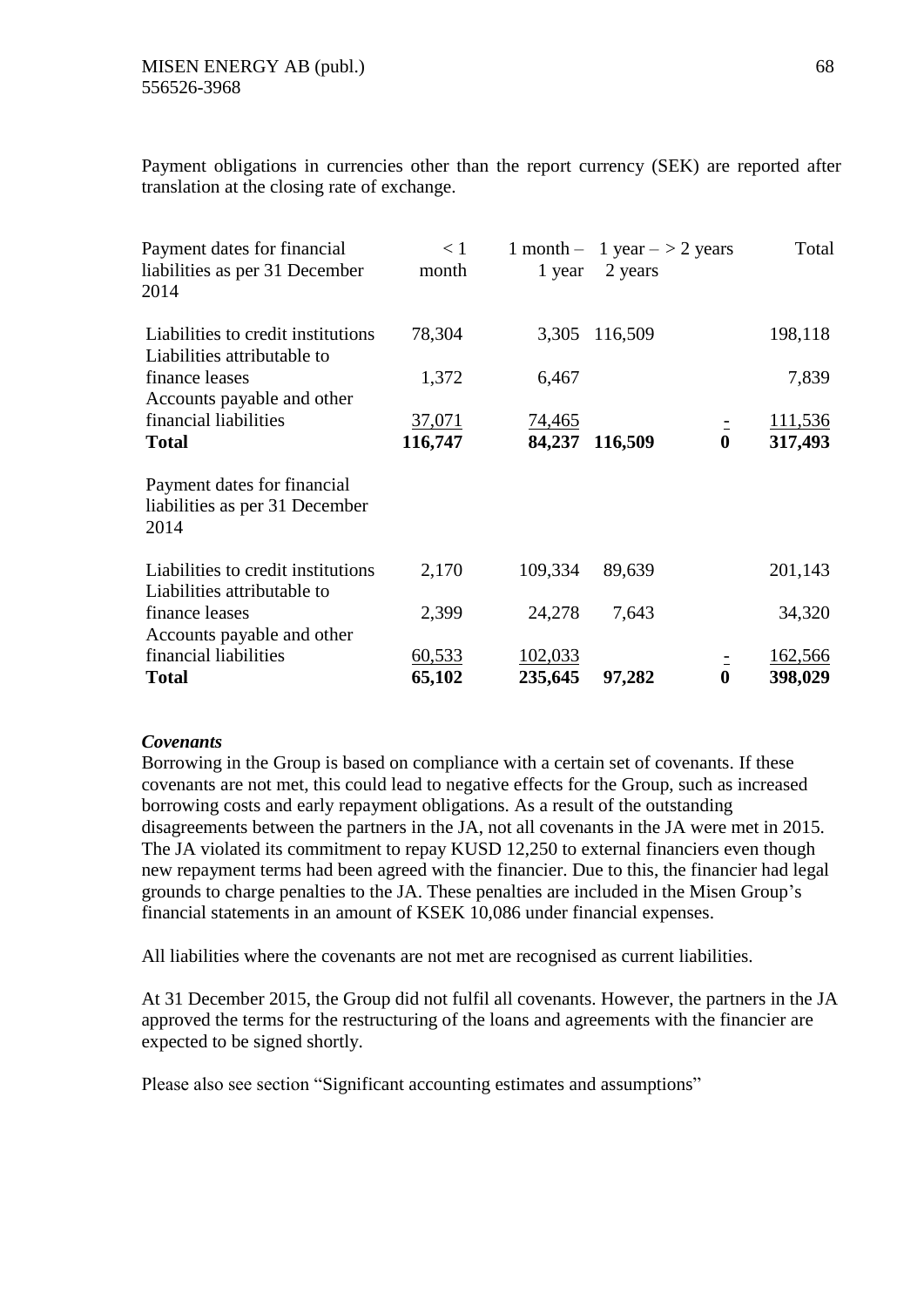|                                                                             | Group   |         | <b>Parent Company</b>                               |        |
|-----------------------------------------------------------------------------|---------|---------|-----------------------------------------------------|--------|
|                                                                             |         |         | 31 Dec. 2015 31 Dec. 2014 31 Dec. 2015 31 Dec. 2014 |        |
| <b>Interest-bearing liabilities</b>                                         |         |         |                                                     |        |
| Long-term liabilities                                                       |         |         |                                                     |        |
| Liabilities to credit institutions<br>Liabilities attributable to financial | 99,161  | 77,920  | 99,161                                              | 72,587 |
| leases                                                                      |         | 7,212   |                                                     |        |
| Liabilities to Group companies                                              |         |         | $\frac{92}{2}$                                      | 92     |
| Total                                                                       | 99,161  | 85,132  | 99,253                                              | 72,679 |
| <b>Current liabilities</b>                                                  |         |         |                                                     |        |
| Liabilities to credit institutions                                          | 72,151  | 103,532 | 2,917                                               |        |
| Liabilities attributable to finance                                         |         |         |                                                     |        |
| leases                                                                      | 7,260   | 23,244  |                                                     |        |
| Liabilities to Group companies                                              |         |         |                                                     | 7,238  |
| Total                                                                       | 79,411  | 126,776 | 2,917                                               | 7,238  |
| Total interest-bearing liabilities                                          | 178,572 | 211,908 | 102,170                                             | 79,917 |

## **Interests**

Weighted average effective interest rates on borrowing amounted to:

|                                                    | Group |       | Parent Company           |         |
|----------------------------------------------------|-------|-------|--------------------------|---------|
|                                                    | 2015  | 2014  | 2015                     | 2014    |
| Long-term liabilities to credit institutions 10.3% |       | 11.1% | 10.3%                    | 10.0%   |
| Current liabilities to credit institutions         | 9.8%  | 10.2% | $\overline{\phantom{0}}$ | $2.6\%$ |
| Liabilities to Group companies                     | FТ    | FТ    | 2.6%                     | 2.0%    |

#### **Currencies**

|                                           | Group                     |         | Parent Company            |        |
|-------------------------------------------|---------------------------|---------|---------------------------|--------|
|                                           | 31 Dec. 2015 31 Dec. 2014 |         | 31 Dec. 2015 31 Dec. 2014 |        |
| Interest-bearing liabilities per currency |                           |         |                           |        |
| <b>EUR</b>                                | 78,587                    | 65,375  | 773,766                   | 65,375 |
| <b>USD</b>                                | 86,908                    | 97,613  | 25,394                    | 7,212  |
| <b>UAH</b>                                | 11,078                    | 49,256  |                           |        |
| <b>SEK</b>                                | 2,000                     |         | 92                        |        |
| <b>Total</b>                              | 178,573                   | 212,244 | 102,170                   | 72,587 |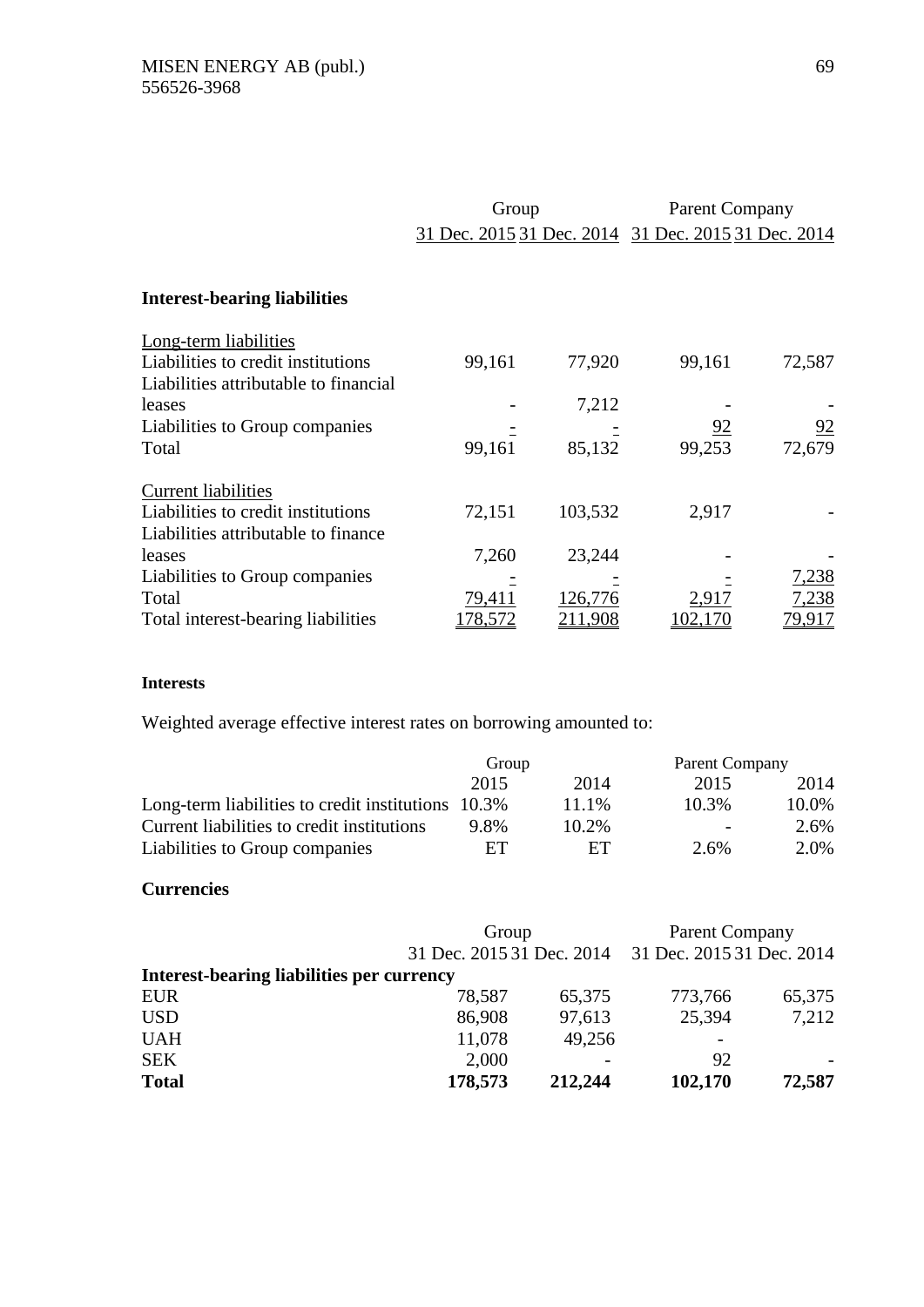## *Financial liabilities valued at accrued acquisition value*

The fair values of interest-bearing liabilities with a fixed maturity have been calculated on the basis of estimated future cash flows expected to be received discounted at current interest rates for instruments with similar credit risk and remaining maturity. The book value for interestbearing loans, liabilities attributable to finance leases, accounts payable and other financial liabilities are deemed to correspond to the fair values taking in consideration the short remaining duration. The amounts in the tables are presented in KSEK at the closing-date rate.

## **Note 24 Finance leases**

The Group's finance lease agreements relates to fixed assets reported as Equipment, tools, fixtures and fittings

| Group KSEK                          | Maturity within Maturity between 1 | Total            |          |
|-------------------------------------|------------------------------------|------------------|----------|
|                                     | 1 year                             | and 5 years      |          |
| 2015                                |                                    |                  |          |
| Minimum payments as per 31 December |                                    |                  |          |
| 2015                                | 7,839                              |                  | 7,839    |
| Minus future financing expenses     | $-579$                             |                  | $-579$   |
| <b>Total</b>                        | 7,260                              | $\boldsymbol{0}$ | 7,260    |
| 2014                                |                                    |                  |          |
| Minimum payments as per 31 December |                                    |                  |          |
| 2014                                | 26,677                             | 7,643            | 34,320   |
| Minus future financing expenses     | $-3,433$                           | $-431$           | $-3,864$ |
| <b>Total</b>                        | 23,244                             | 7,212            | 30,456   |

### **Note 25 Accrued expenses and deferred income**

|                                  | Group                                               |       | <b>Parent Company</b> |       |  |
|----------------------------------|-----------------------------------------------------|-------|-----------------------|-------|--|
|                                  | 31 Dec. 2015 31 Dec. 2014 31 Dec. 2015 31 Dec. 2014 |       |                       |       |  |
| Accrued interest expenses        | 2,341                                               |       | 2,127                 |       |  |
| Accrued salaries and other staff |                                                     |       |                       |       |  |
| expenses                         | 6                                                   | 652   | 640                   | 497   |  |
| Accrued holiday pay              | 1,156                                               | 298   | 580                   | 277   |  |
| Accrued social security          |                                                     |       |                       |       |  |
| contributions                    |                                                     | 74    | 115                   | 77    |  |
| Other items                      | 2,227                                               | 3,970 | 967                   | 2,723 |  |
| Total                            |                                                     | 4,999 | <u>429</u>            | 3,574 |  |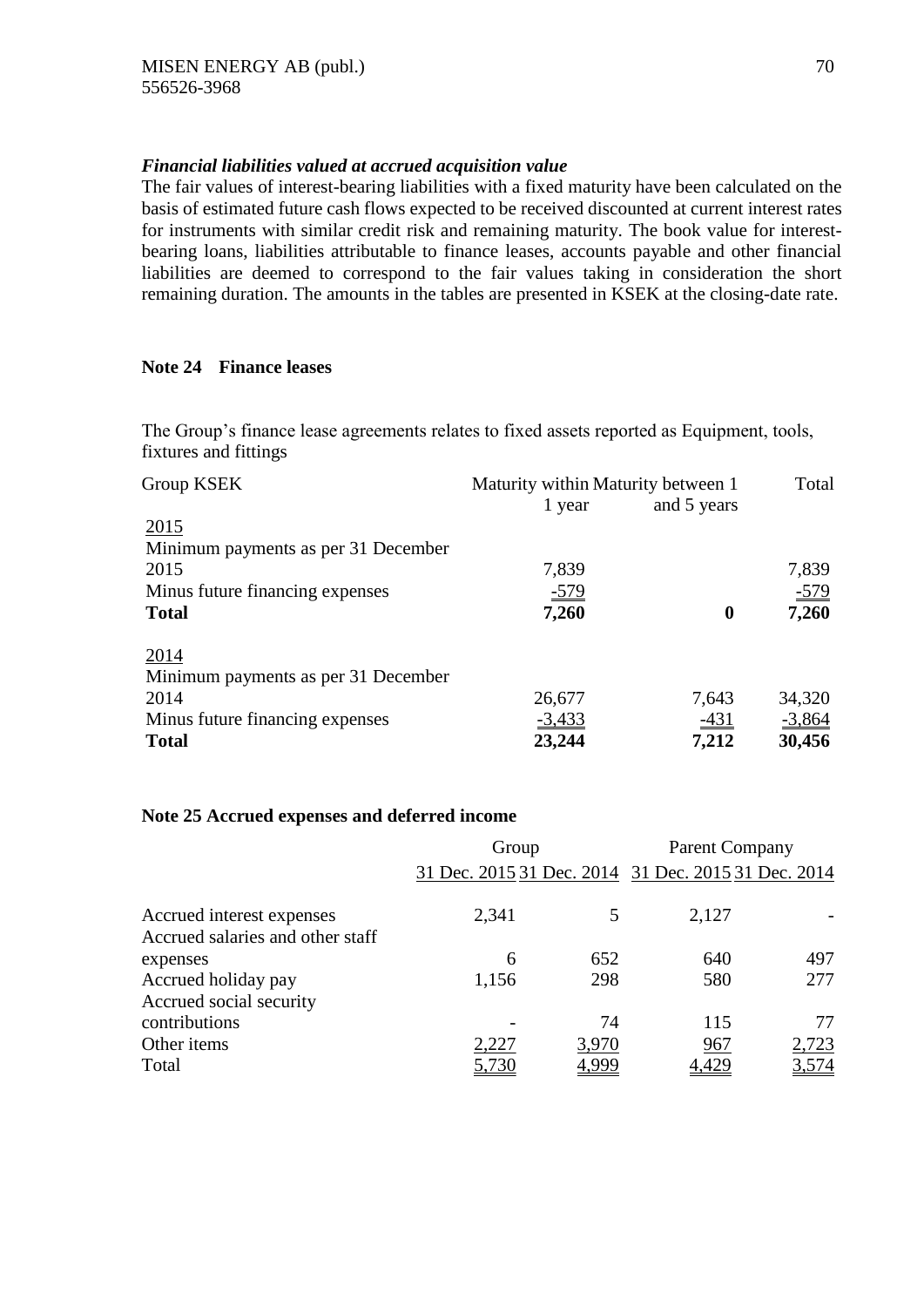#### **Note 26 Pledged assets**

|                                                      | Group   |         | <b>Parent Company</b>                               |         |
|------------------------------------------------------|---------|---------|-----------------------------------------------------|---------|
|                                                      |         |         | 31 Dec. 2015 31 Dec. 2014 31 Dec. 2015 31 Dec. 2014 |         |
| For the Group's and the<br>Company's own liabilities |         |         |                                                     |         |
| Pledged bank balances                                |         | 153     |                                                     | 153     |
| Pledged fixed assets                                 | 210,69  | 355,878 |                                                     |         |
| Pledged shares in subsidiaries                       | 227,797 | 163,704 | 233,985                                             | 254,556 |
| Total pledged assets                                 | 438.481 | 519,735 |                                                     |         |

### **Note 27 Contingent liabilities**

|                                   | Group     |                           | <b>Parent Company</b> |                           |
|-----------------------------------|-----------|---------------------------|-----------------------|---------------------------|
|                                   |           | 31 Dec. 2015 31 Dec. 2014 |                       | 31 Dec. 2015 31 Dec. 2014 |
| <b>Contingent liabilities</b>     |           |                           |                       |                           |
| Rental guarantee                  | 39        | 39                        | 39                    | 39                        |
| Attributable to liabilities in JA | 62,044    | 129,523                   |                       |                           |
| Other contingent liabilities      | 1,040,400 | 1,513,762                 |                       |                           |
| Total contingent liabilities      | 1,102,483 | 1,643,324                 | <u>39</u>             | <u>39</u>                 |

The Group is jointly liable for liabilities arising in JA. The difference between the Group's share and total external liabilities in JA has been reported as a contingent liability.

According to Addendum No. 6 to JAA No. 3, the Group has a commitment to when necessary arrange supplemental financing of JA in an amount of KUAH 3,000,000 (KSEK 1,040,400), which is recognised under Other contingent liabilities.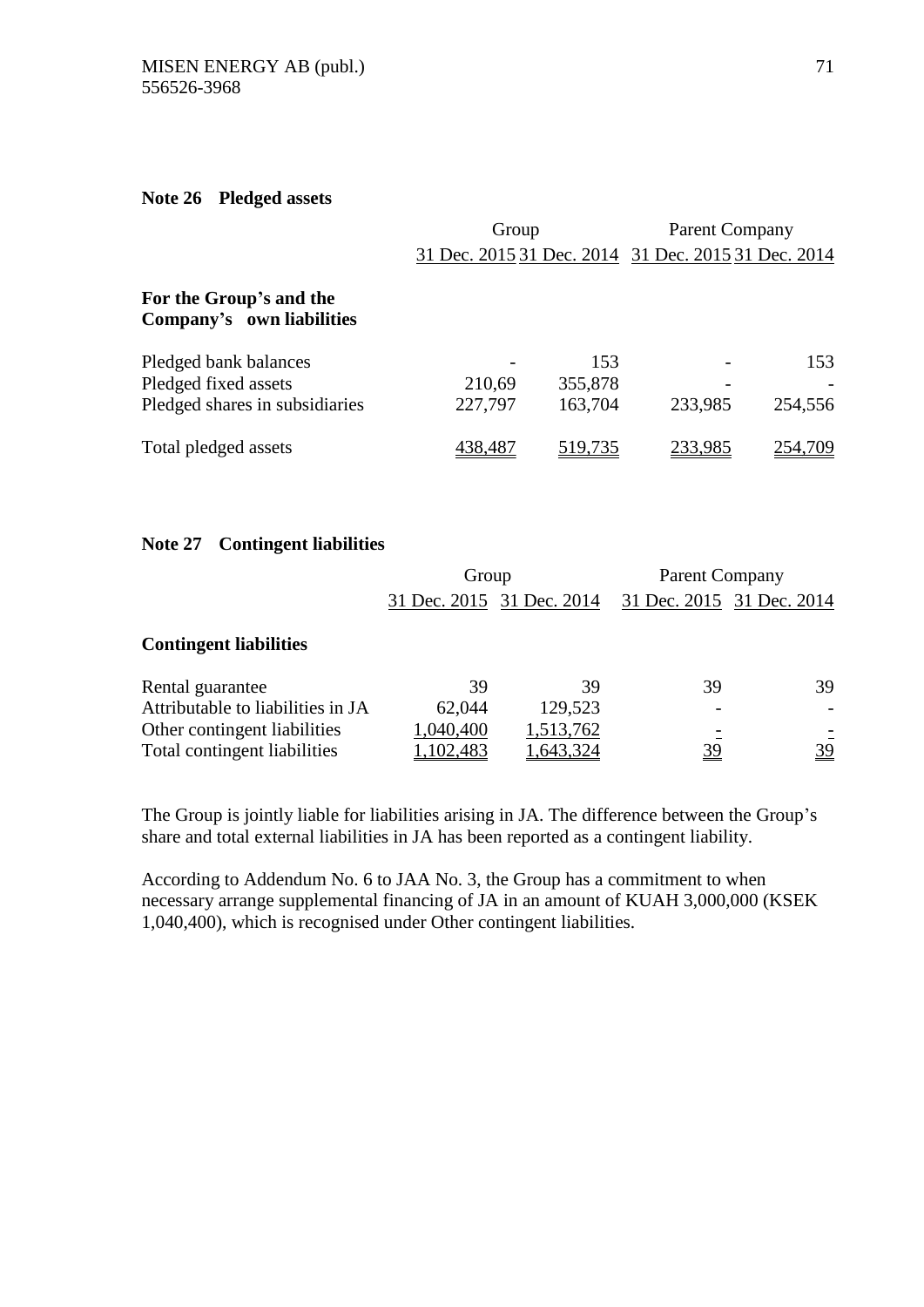## **Note 28 Transactions with related parties**

|                                             | Group          | Group   | Parent  | Parent  |
|---------------------------------------------|----------------|---------|---------|---------|
|                                             | 2015           | 2014    | Company | Company |
|                                             |                |         | 2015    | 2014    |
| Sales to related parties                    |                |         |         |         |
| Misen Enterprises AB                        |                |         | 120     | 120     |
| Ukrgazvydobuvannya 2)                       |                | 34,345  |         |         |
| Total                                       | $\overline{0}$ | 34,345  | 120     | 120     |
| Purchases and interest from related parties |                |         |         |         |
| Ukrgazvydobuvannya 2)                       | 129,131        | 164,740 |         |         |
| Sandvold Energy AS 1)                       |                | 1,949   |         | 1,949   |
| HL Development 1)                           |                | 60      |         |         |
| Balit LLC 4)                                | 1,959          | 2,223   | 1,959   |         |
| Dentons 1)                                  | 650            |         |         |         |
| Lexford Investment 1)                       | 1,141          | 610     | 1,141   | 610     |
| AIM Partners 1)                             | 347            | 1,364   |         |         |
| TCT Holding 5)                              | 350            |         | 350     |         |
| Sergiy Probylov, salary 3)                  | <u>181</u>     | 236     |         |         |
| Total                                       | 183,768        | 171,182 | 3,450   | 2,559   |

# **Operating receivables/liabilities attributable to related parties**

Receivables/liabilities from the sale/purchase of goods/services are stated below.

| Receivables from related parties      |          |        |        |       |
|---------------------------------------|----------|--------|--------|-------|
| JA                                    |          |        | 3,536  | 3,280 |
| Ukrgazyydobuvannya 2)                 |          | 464    |        |       |
| Total                                 | $\Omega$ | 464    | 3,536  | 3,280 |
| <b>Liabilities to related parties</b> |          |        |        |       |
| Misen Enterprises AB                  |          |        | 11,617 | 7,238 |
| Capital Oil Resources AB              |          |        | 92     | 92    |
| Ukrgazvydobuvannya 2)                 | 14,708   | 9,526  |        |       |
| Balit LLC 4)                          | 910      |        | 910    |       |
| Dentons 1)                            | 239      |        |        |       |
| Sandvold Energy AS 1)                 |          | 731    |        | 731   |
| TCT Holding 5)                        | 10,613   |        | 10,613 |       |
| Lexford Investment 1)                 | 1,041    | 32     | 1,041  | 32    |
| Total                                 | 27,511   | 10,289 | 21,355 | 8,093 |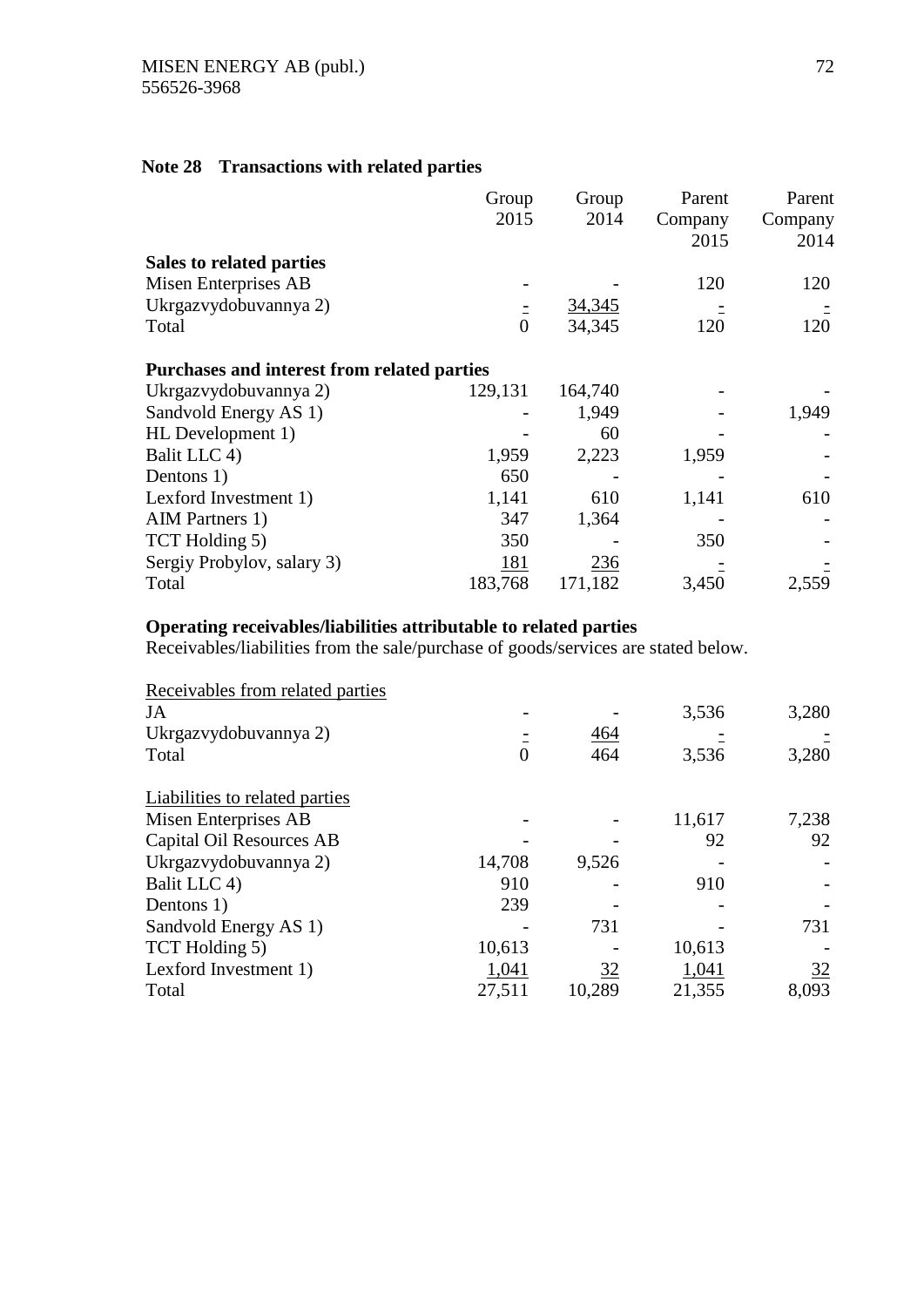Amounts related to JA are recognised at 100% of the transaction and balance amount.

1) Refers to purchases of management services from Board member/company owned by Board member.

2) Refers to sales and purchases from JA partner with substantial influence on JA operations. According to JAA, Ukrgazvydobuvannya - the owner of licences for JA's oil and gas extraction - is compensated for rental payments and drilling in direct relation to extra gas extraction within JA in addition to the base level for gas and oil extracted by Ukrgazvydobuvannya. JA also compensates Ukrgazvydobuvannya for oil and gas production, processing and transportation performed by Ukrgazvydobuvannya's staff and JA's utilizing of Ukrgazvydobuvannya's production and infrastructure buildings. 3) Refers to salaries to employees who are a significant shareholder with substantial influence in the Group.

4) Refers to purchases of management services from the Managing Director in the subsidiaries

Separate notes contain information about

- Salaries and remuneration to Board of Directors and Managing Director

- Participations in Group companies and associated companies

5) Refers to interest and liabilities to major shareholders

# **Note 29 Adjustment for non-cash items**

|                                        | Group    |          | <b>Parent Company</b> |          |
|----------------------------------------|----------|----------|-----------------------|----------|
|                                        | 2015     | 2014     | 2015                  | 2014     |
| Depreciation/amortisation              | 34,845   | 30,591   |                       |          |
| Write-downs                            |          | 5,080    |                       |          |
| Profit/loss from sales of fixed assets | 327      | $-398$   |                       |          |
| Participations in Associated           |          |          |                       |          |
| companies                              | $-3,486$ | $-2,826$ |                       |          |
| Unrealised exchange rate result        |          | $-4,090$ |                       |          |
| Bad debt loss                          | 20,571   | 1,766    |                       |          |
| Change in provisions                   | 18,442   | 21,518   |                       |          |
| Other non-cash items                   | $-435$   |          |                       |          |
| Total                                  | 70,264   | 51,641   |                       | $\theta$ |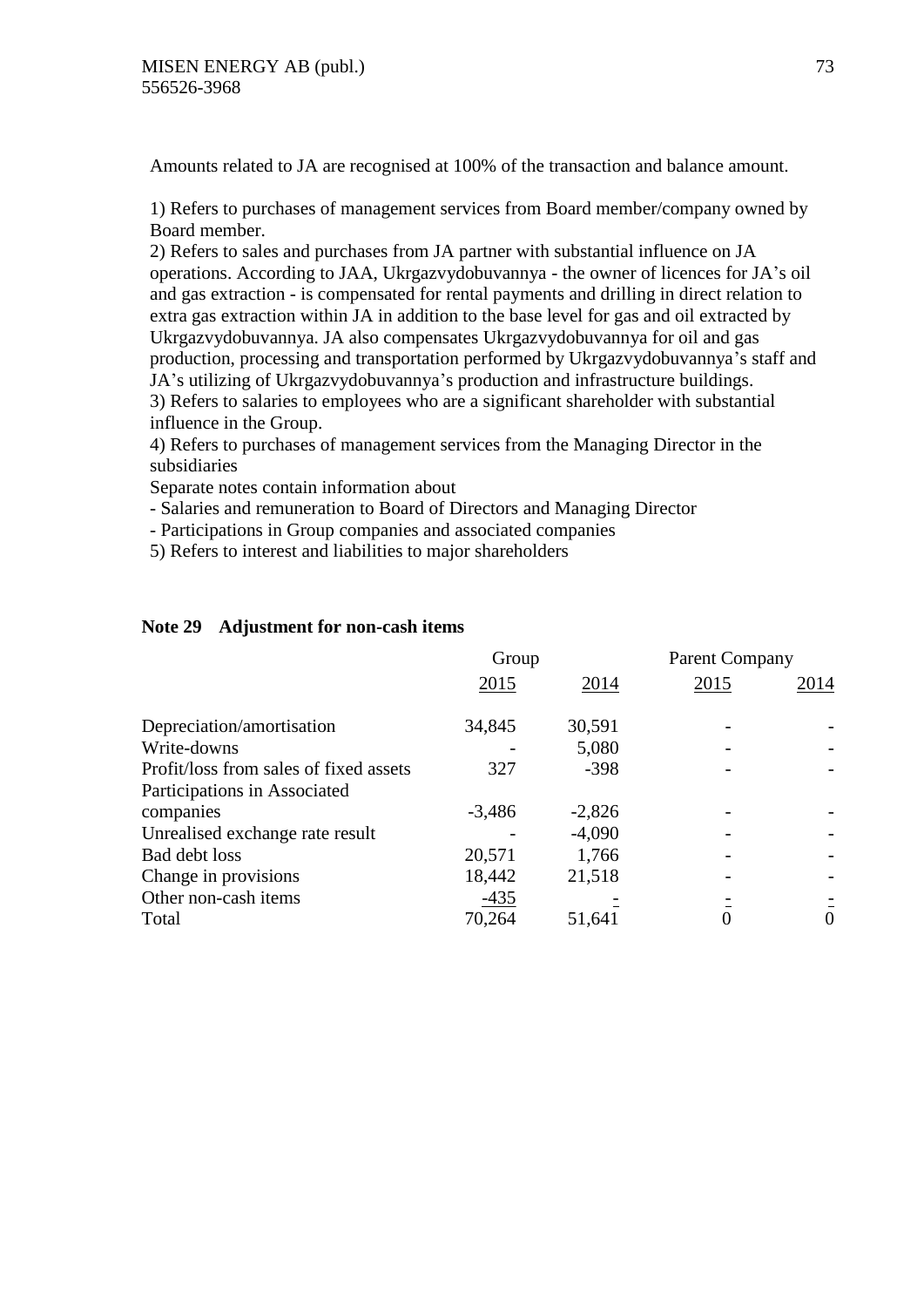# **Note 30 Participations in Group companies**

| Group                           | $Corp.$ ID no. | Domicile | Share of      |
|---------------------------------|----------------|----------|---------------|
|                                 |                |          | equity $(\%)$ |
| Misen Enterprises AB            | 556526-3968    | Sweden   | 100           |
| LLC Karpatygaz                  | 30162340       | Ukraine  | 100           |
| $JA*$                           | ET             | Ukraine  | 0.01%         |
| $JA*$                           | ET             | Ukraine  | 50%           |
| Capital Oil Resources Sweden AB | 556754-4878    | Sweden   | 100           |

\* Joint Activity between Ukrgazvydobuvannia (a subsidiary of NJSC Naftogaz of Ukraine), LLC Karpatygaz and Misen Enterprises AB in accordance with regulations in the Joint Activity Agreement, without establishment of a legal entity, on 10 June 2002.

| <b>Parent Company</b>           | Share of Share of<br>equity % | votes $%$ | No. of<br>shares | <b>Book</b><br>value, 31 | <b>Book</b><br>value, 31 |
|---------------------------------|-------------------------------|-----------|------------------|--------------------------|--------------------------|
|                                 |                               |           |                  | Dec. 2015 Dec. 2014      |                          |
|                                 |                               |           |                  | 31 Dec.                  | 31 Dec.                  |
|                                 |                               |           |                  | 2015                     | 2014                     |
| Misen Enterprises AB            | 100                           | 100       | 50,000           |                          | 467,969 1,018,223        |
| Capital Oil Resources Sweden AB | 100                           | 100       | 1,000            | 100                      | 100                      |
| Total                           |                               |           |                  | 468,069                  | 1,018,323                |

The Company's financial items include a write-down of the shares in the subsidiary Misen Enterprises AB in an amount of KSEK 560,000. The write-down has been taken into account according to the discounted cash-flow method and has been based on the following conditions:

- · JA is considered to be a cash-generating unit
- · Subsoil use charge will remain at 70%
- · The average natural gas price has been set at USD 217 per thousand cubic metres to then develop during the JA's lifetime according to forecasts for European consumers prepared by the Economist Intelligence Unit
- JA will complete its investment programme according to the JAA depending on access to financing
- The production volumes have been based on the forecasts found in the Competent Persons Report prepared by AGR-TRACS International Consultancy Ltd. (Norway-Russia) adjusted for the disruptions in the operations' surroundings presented earlier in this report
- The Weighted Average Cost of Capital (WACC) after tax used for the calculations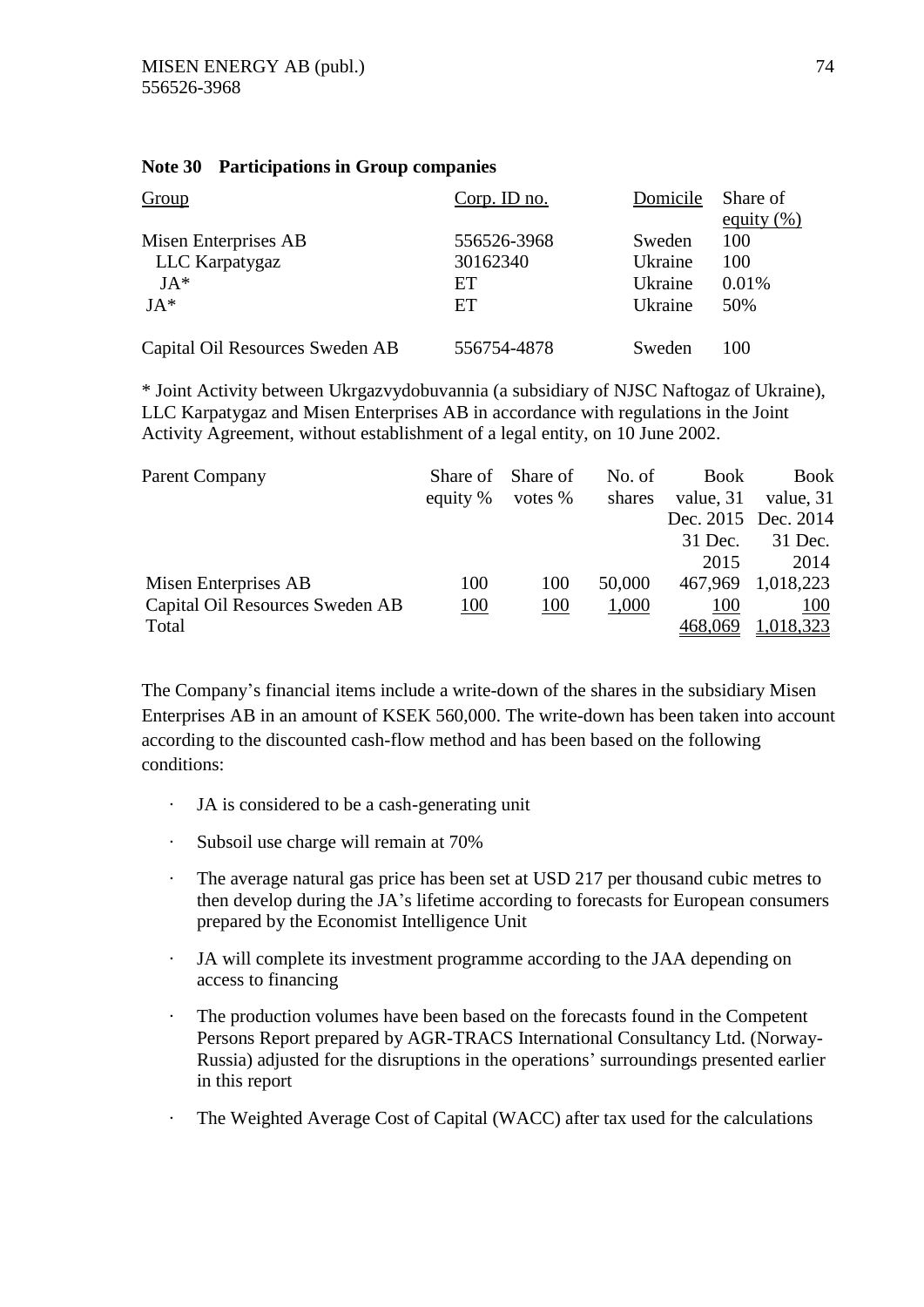amounts to 19.9% in UAH and 21.2% in UAH including cost of equity

To illustrate the uncertainty that the forecast contains, a sensitivity analysis of the forecast has been done. The results of this sensitivity analysis are presented below:

- $\cdot$  A change in the natural gas price of  $\pm$ /-10% yields a change in the value of the JA of +/- 14%
- $\cdot$  A change in the UAH/SEK exchange rate by  $+/-10\%$  affects the JA's value by  $+/-$ 24%
- A change in the WACC by  $+/- 20\%$  (from 19.9% to 23.9% and from 19.9% to 15.9%) yields a change in the value of the JA by -21 % and 30%, respectively
- · A reduction in the subsoil use charge to 29% results in an increase in the value of the JA by 246% which would mean that no write-down would be needed.

| The Group's participation in the JA   | 2015       | 2014      |
|---------------------------------------|------------|-----------|
| <b>Income Statement</b>               |            |           |
| Income                                | 8880,833   | 1,160,351 |
| Expenses                              | 887,628    | 793,252   |
| <b>Balance Sheet</b>                  |            |           |
| <b>Fixed assets</b>                   | 602,748    | 691,800   |
| <b>Current</b> assets                 | 6260,745   | 281,116   |
| Long-term liabilities                 | 30,737     | 36,890    |
| <b>Current liabilities</b>            | 141,058    | 236,476   |
|                                       | 2015       | 2014      |
| Participations in Group companies     |            |           |
| Opening acquisition value             | 1,018,323  | 1,001,799 |
| Capital contribution                  | 9,746      | 16,524    |
| Closing accumulated acquisition value | 1,028,069  | 1,018,323 |
| -Write-downs                          | $-560,000$ |           |
| Closing book value                    | 468,069    | 1,018,323 |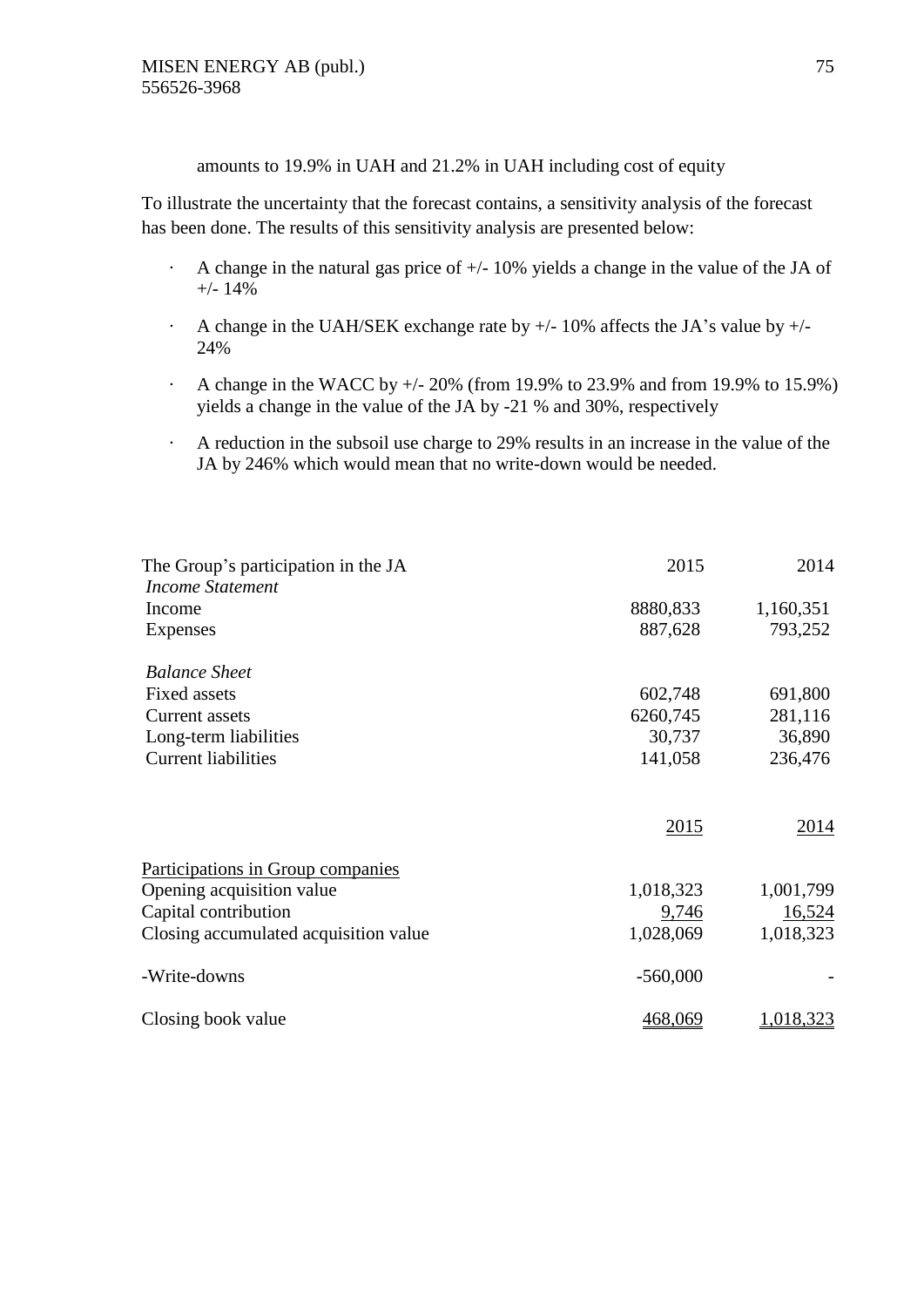# **Affirmation**

The Board of Directors and the Managing Director hereby affirm that the annual report has been prepared in accordance with Generally Accepted Accounting Principles, gives a true and fair view of the Parent Company's financial position and performance, and that the administration report gives a fair overview of the development of the Parent Company's operations, financial position and performance and, additionally, describes the significant risks and uncertainty factors faced by the Parent Company. The Board of Directors and the Managing Director also confirm that the consolidated financial statements have been prepared in accordance with international financial reporting standards, IFRS, as adopted by the EU, that they give a true and fair view of the Group's financial position and performance, and that the administration report for the Group gives a fair overview of the Group's operations, financial position and performance, and, additionally, describes significant risks and uncertainty factors faced by the Group.

The income statements and balance sheets will be submitted for adoption at the Annual General Meeting on 28 April 2016.

Stockholm 14 April 2016

Andrius Smaliukas Chairman

Hans Lundgren Board member

Dimitrios Dimitriadi Board member

Oleg Batyuk Board member

Pavel Prysiazhniuk Board member

Göran Wolff Managing Director

\_\_\_\_\_\_\_\_\_\_\_\_\_\_\_\_\_\_.

Our audit report deviates from the standard wording and was submitted

PricewaterhouseCoopers AB

Johan Palmgren Authorised Public Accountant